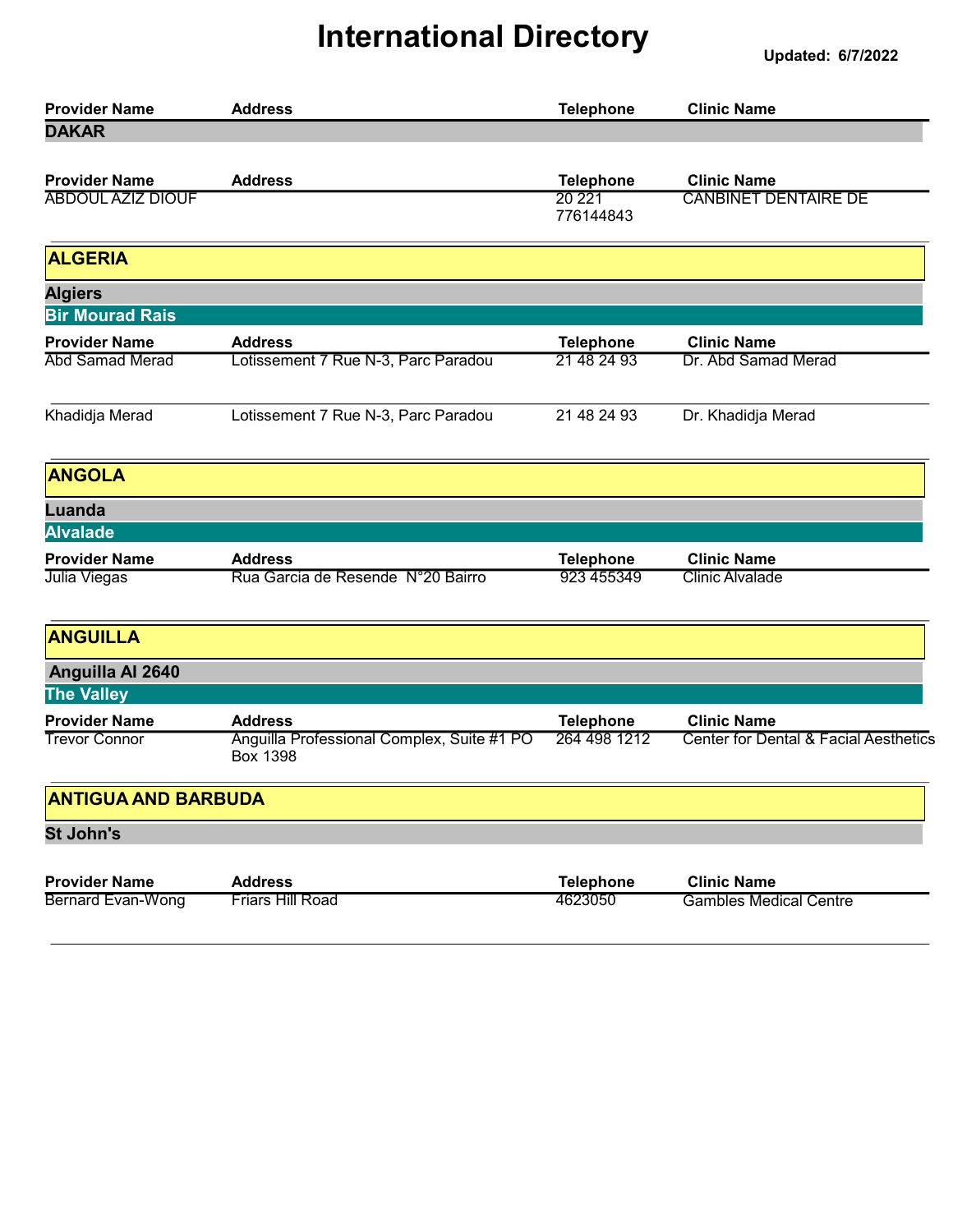#### Argentina

Cordoba

| <b>Provider Name</b>  | <b>Address</b>        | Telephone   | <b>Clinic Name</b> |
|-----------------------|-----------------------|-------------|--------------------|
| <b>Alberto Dziwak</b> | Junin 360 PB 5 (1026) | 11 49533405 | Dr Alberto Dziwak  |

#### SANTE FE

| <b>Provider Name</b>   | <b>Address</b>                   | <b>Telephone</b> | Clinic Name                           |
|------------------------|----------------------------------|------------------|---------------------------------------|
| <b>MAURICIO DREHER</b> | 9 DE JULIO 1310 3560 RECONQUISTA | 54 3482422187    | DREHER VALLEJOS<br><b>ODONTOLOGOS</b> |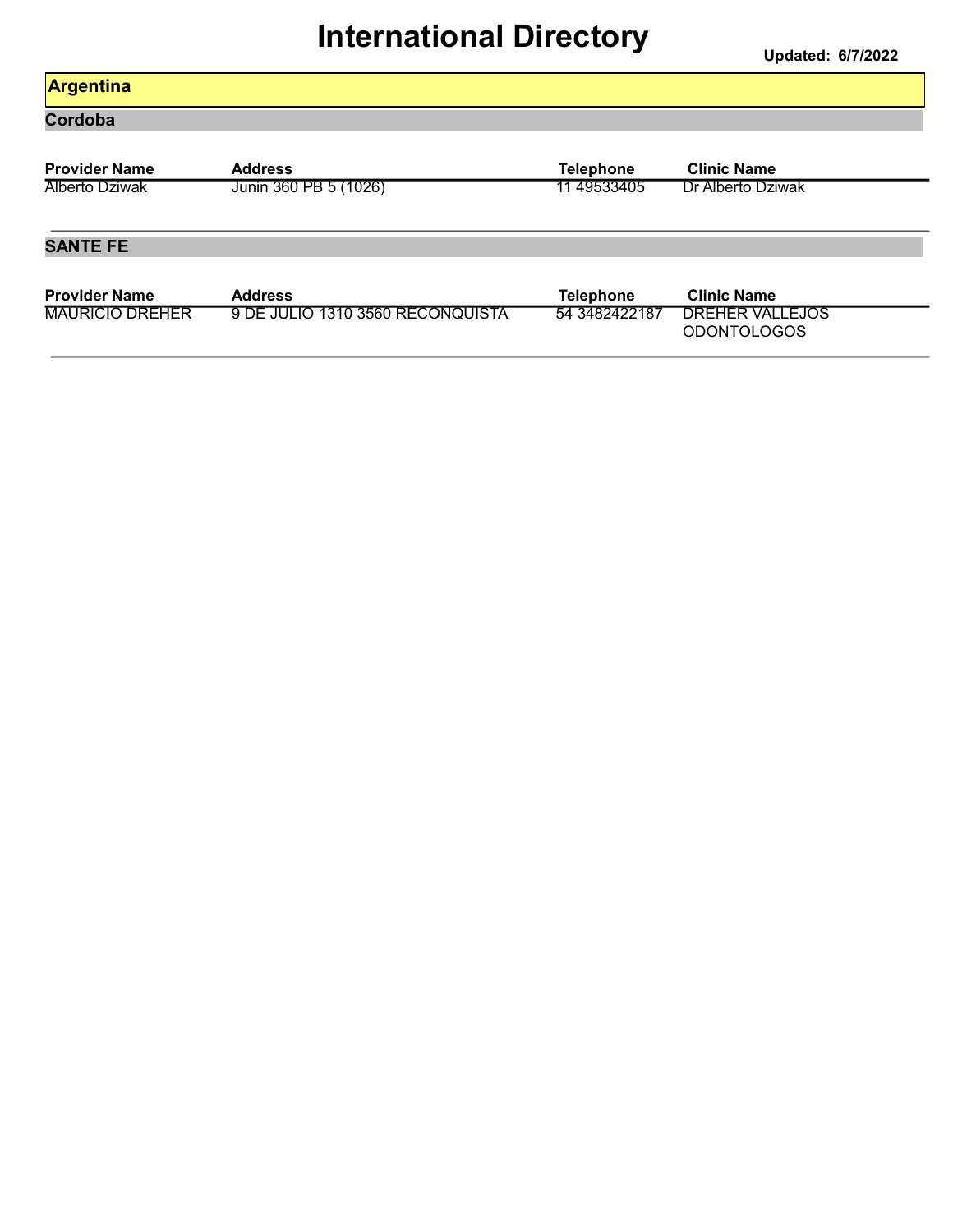| <b>AUSTRALIA</b>            |                                                                       |                      |                                             |
|-----------------------------|-----------------------------------------------------------------------|----------------------|---------------------------------------------|
| <b>DANDENONG</b>            |                                                                       |                      |                                             |
| <b>MELBOURNE/VICTORIA</b>   |                                                                       |                      |                                             |
| <b>Provider Name</b>        | <b>Address</b>                                                        | <b>Telephone</b>     | <b>Clinic Name</b>                          |
| <b>NASEEM RATHER</b>        | <b>122 THOMAS ST</b>                                                  | 1300 342 273         | <b>MONASH PRIVATE DENTAL</b>                |
| <b>EAST BEALEGH</b>         |                                                                       |                      |                                             |
| <b>MELBOURNE</b>            |                                                                       |                      |                                             |
| <b>Provider Name</b>        | <b>Address</b>                                                        | <b>Telephone</b>     | <b>Clinic Name</b>                          |
| <b>MARGRET HARRY</b>        | 781 CENTRE ROAD                                                       | 0011610395751<br>100 | <b>EAST BEMTECGH DENTAL</b><br><b>GROUP</b> |
| <b>New South Wales</b>      |                                                                       |                      |                                             |
| Kensington                  |                                                                       |                      |                                             |
| <b>Provider Name</b>        | <b>Address</b>                                                        | <b>Telephone</b>     | <b>Clinic Name</b>                          |
| Penelope Roberts            | 115 Doncaster Avenue                                                  |                      | <b>Kensington Dental</b>                    |
| <b>Sydney</b>               |                                                                       |                      |                                             |
| <b>Provider Name</b>        | <b>Address</b>                                                        | <b>Telephone</b>     | <b>Clinic Name</b>                          |
| Charlie Canceri             | Suite 3, Level 3 60 Park Street                                       | 2 92641592           | <b>City Smile Dental Centre</b>             |
| Joseph Klar                 | Level 17 44 Market Street                                             | 292996000            | <b>City Dental</b>                          |
| Eric Klein                  | Suite 521 King George Chambers 375<br>George Street                   | 02 0299 4910         | Dr Eric Klein                               |
| Debroah Kwan                | Ground Floor, Hyde Park Medical Centre 175 9268 0321<br>Liverepool St |                      | <b>City Gentle Dental</b>                   |
| <b>Michael Levitt</b>       | Suites 5-7, Level 5 229-231 Macquarie St.                             | 2 9223 4920          | Dr. Michael Levitt Dental Surgery           |
| Moses Lui                   | Suite 112, Piccadilly Court 222 Pitt St                               | 2 9264 5153          | Dr Moses Lui                                |
| Penelope Roberts            | 27-31 Hunter St 18 Oswald St, Randwick,<br><b>NSW 2031</b>            | 9663 1605            | Dr Penelope Roberts                         |
| Manish Shah                 | Suite 403 Level 4 307 Pitt St                                         | 2 9267 7777          | Dr Manish Shah                              |
| Sandra Short                | 14 Manning Road Double Bay                                            | 293639823            | DentArtistry                                |
| Jana Siswadi                | Suite 5 Level 5 12 O'Connell St                                       | 9230 0222            | D&S Dental                                  |
| <b>Aurelius Vertoudakis</b> | Suite 4 Level 2, 195 Macquarie St.                                    | 02 9222 9774         | Dr Aurelius Vertoudakis                     |
| Kenneth Wells               | 27-31 Hunter St                                                       | 1300 345 300         | <b>NIB Dental Care</b>                      |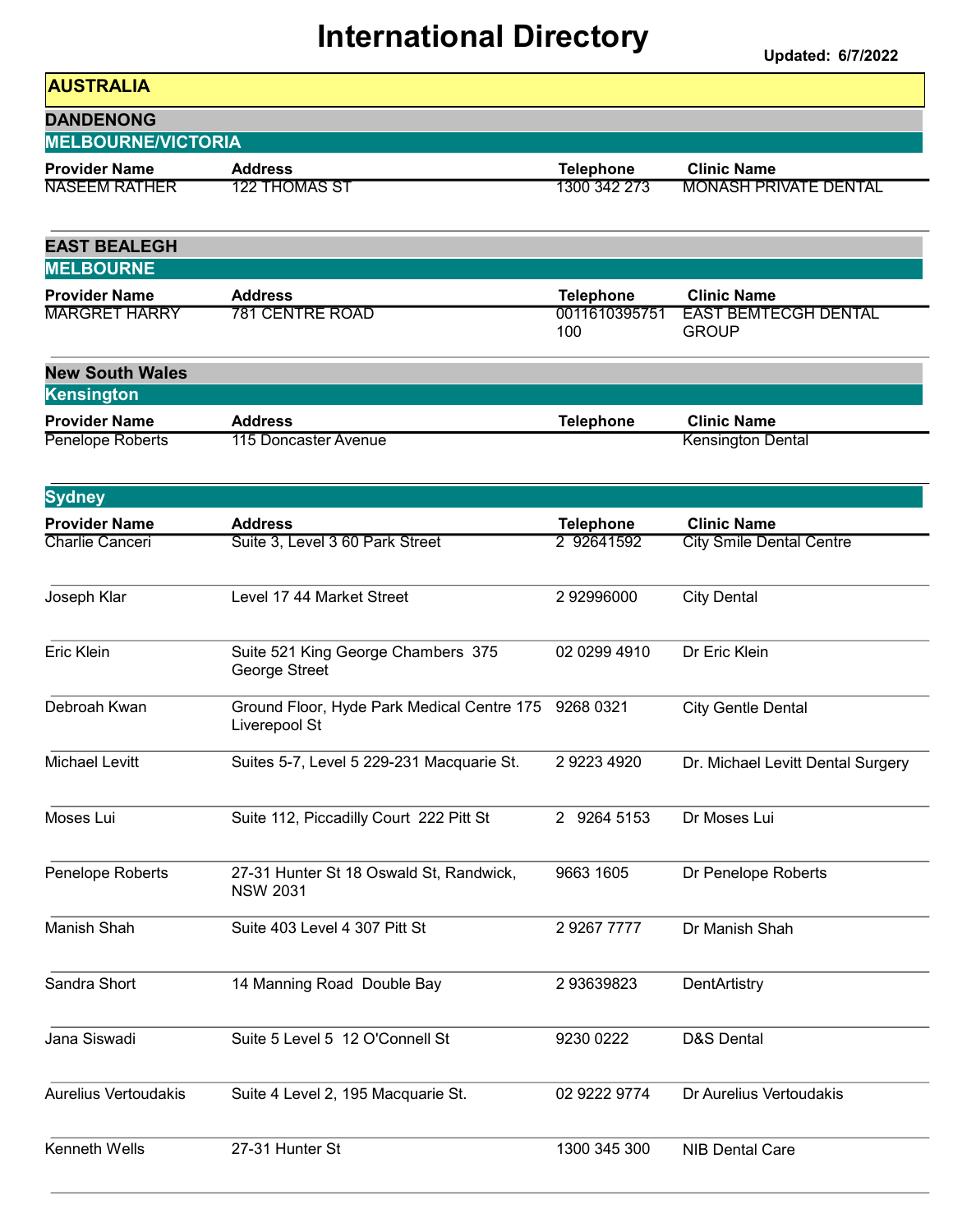| <b>AUSTRALIA</b>                 |                                                         |                  |                                        |
|----------------------------------|---------------------------------------------------------|------------------|----------------------------------------|
| <b>New South Wales -Sydney</b>   |                                                         |                  |                                        |
| <b>Baulkham Hills</b>            |                                                         |                  |                                        |
| <b>Provider Name</b>             | <b>Address</b>                                          | <b>Telephone</b> | <b>Clinic Name</b>                     |
| Roger Chan                       | Shop 33 Norwest Marketown 4 Century<br>Circuit          | 296598833        | <b>Smile At Norwest Dental Surgery</b> |
| Quang Tran                       | Shop 33 Norwest Marketown 4 Century<br>Circuit          | 296598833        | Smile At Norwest Dental Surgery        |
| Queensland                       |                                                         |                  |                                        |
| <b>Brisbane</b>                  |                                                         |                  |                                        |
| <b>Provider Name</b>             | <b>Address</b>                                          | <b>Telephone</b> | <b>Clinic Name</b>                     |
| Nick Sheptooha                   | 8th Floor T&G Building 141 Queen Street                 | 7 32212306       | <b>Dental Practice</b>                 |
| <b>Queensland - Noosa</b>        |                                                         |                  |                                        |
| <b>Noosaville</b>                |                                                         |                  |                                        |
| <b>Provider Name</b>             | <b>Address</b>                                          | <b>Telephone</b> | <b>Clinic Name</b>                     |
| <b>Alastair K McGregor</b>       | 168 Noosa Parade                                        | 7 54742655       | Dr Alastair K McGregor                 |
| Victoria - Melburn               |                                                         |                  |                                        |
| <b>Balaclava</b>                 |                                                         |                  |                                        |
| <b>Provider Name</b>             | <b>Address</b>                                          | <b>Telephone</b> | <b>Clinic Name</b>                     |
| Judith Burstyner                 | 322 Carlisle Street                                     | 3 95 277 278     | <b>Balaclava Dental Care</b>           |
| <b>Western Australia - Perth</b> |                                                         |                  |                                        |
| <b>South Perth</b>               |                                                         |                  |                                        |
| <b>Provider Name</b>             | <b>Address</b>                                          | <b>Telephone</b> | <b>Clinic Name</b>                     |
| <b>Michael Chan</b>              | Dyson Business Centre, Suite 5 95 Canning<br><b>Hwy</b> | 894743947        | <b>Dentalcare South Park</b>           |
| <b>Martin Ford</b>               | Dyson Business Centre, Suite 5 95 Canning<br><b>Hwy</b> | 8 94743947       | <b>Dentalcare South Park</b>           |
| <b>AUSTRIA</b>                   |                                                         |                  |                                        |
| Lenzing                          |                                                         |                  |                                        |
| <b>Provider Name</b>             | <b>Address</b>                                          | <b>Telephone</b> | <b>Clinic Name</b>                     |
| Claudiu-Victor Pop               | Attersee Str 40                                         | 676-676-8088     | Dr. Claudiu-Victor Pop                 |
| <b>Bahamas</b>                   |                                                         |                  |                                        |
| <b>NP</b>                        |                                                         |                  |                                        |
| <b>Nassau</b>                    |                                                         |                  |                                        |
| <b>Provider Name</b>             | <b>Address</b>                                          | <b>Telephone</b> | <b>Clinic Name</b>                     |
| <b>Welmilya Francis</b>          |                                                         | 323              |                                        |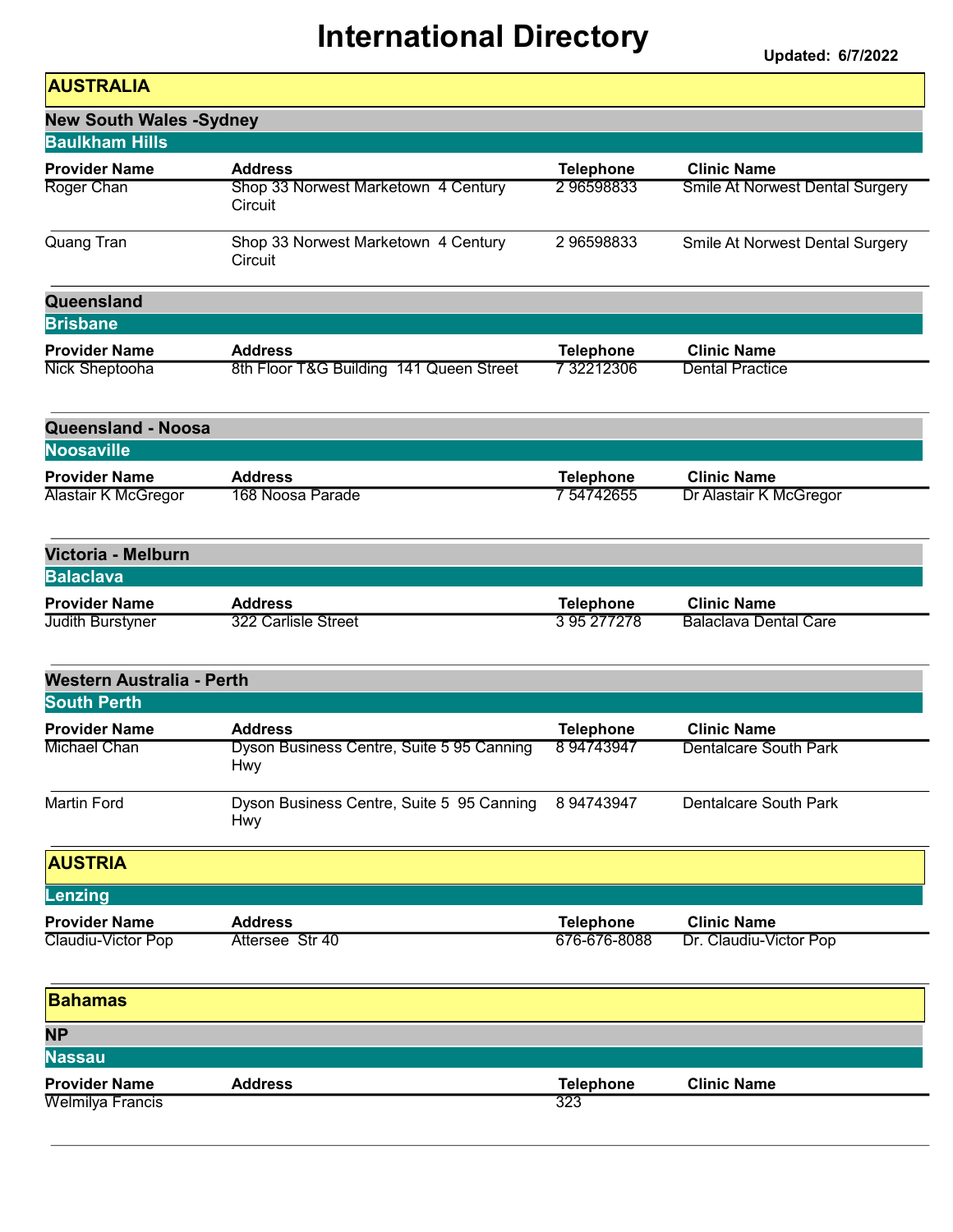Updated: 6/7/2022

#### **BANGLADESH**

DHAKA

| <b>Provider Name</b>                   | <b>Address</b>                                           | <b>Telephone</b>  | <b>Clinic Name</b>                       |
|----------------------------------------|----------------------------------------------------------|-------------------|------------------------------------------|
| <b>MOSTAQUE SATTAR</b>                 | H <sub>2</sub> RD 17 BLOCK 1                             | 880 17<br>0540045 | <b>FAMILY DENTISTRY</b>                  |
| <b>BARBADOS</b>                        |                                                          |                   |                                          |
| <b>Christ Church</b><br><b>Maxwell</b> |                                                          |                   |                                          |
| <b>Provider Name</b>                   | <b>Address</b>                                           | <b>Telephone</b>  | <b>Clinic Name</b>                       |
| Fiona J Cameron                        | <b>Sheringham Gardens</b>                                | 428 8783          | Dr. Cameron & Associates                 |
| <b>Saint Michael</b>                   |                                                          |                   |                                          |
| <b>Belleville</b>                      |                                                          |                   |                                          |
| <b>Provider Name</b><br>Lon Clarke     | <b>Address</b>                                           | <b>Telephone</b>  | <b>Clinic Name</b>                       |
|                                        | 3rd Avenue, Pine Road                                    | 4295310           | <b>Aesthetic Dental</b>                  |
| <b>Belleville</b>                      |                                                          |                   |                                          |
| <b>Provider Name</b>                   | <b>Address</b>                                           | <b>Telephone</b>  | <b>Clinic Name</b>                       |
| <b>Oystein Fred Weel</b>               | #2, 6th Avenue                                           | 4260979           | <b>Pine Dental Services</b>              |
| <b>The Garrison</b>                    |                                                          |                   |                                          |
| <b>Provider Name</b>                   | <b>Address</b>                                           | <b>Telephone</b>  | <b>Clinic Name</b>                       |
| <b>Oystein Fred Weel</b>               | #5 Stafford House                                        | 2282201           | Drs Golding & Weel                       |
| <b>Upper Collmore Rock</b>             |                                                          |                   |                                          |
| <b>Provider Name</b>                   | <b>Address</b>                                           | <b>Telephone</b>  | <b>Clinic Name</b>                       |
| <b>Victor H Eastmond</b>               | <b>Rosedale Dental Centre</b>                            | 4294460           | <b>Cavident Ltd</b>                      |
| <b>BENIN</b>                           |                                                          |                   |                                          |
| <b>Littoral</b>                        |                                                          |                   |                                          |
| <b>Cotonou</b>                         |                                                          |                   |                                          |
| <b>Provider Name</b>                   | <b>Address</b>                                           | <b>Telephone</b>  | <b>Clinic Name</b>                       |
| Codjo Vincent Djossou                  | BP 03-0220                                               | 21 320620         | Dr Codjo Vincent Djossou                 |
| <b>BOLIVIA</b>                         |                                                          |                   |                                          |
| <b>Calacota</b>                        |                                                          |                   |                                          |
|                                        |                                                          |                   |                                          |
| <b>Provider Name</b>                   | <b>Address</b>                                           | <b>Telephone</b>  | <b>Clinic Name</b>                       |
| Celina Cuellar                         | Av Julio Patino #1044 Calacoto Edif. Aranjuez 2 2 798518 |                   | Cirujano-Dentista-Renabilitacion<br>Oral |
|                                        |                                                          |                   |                                          |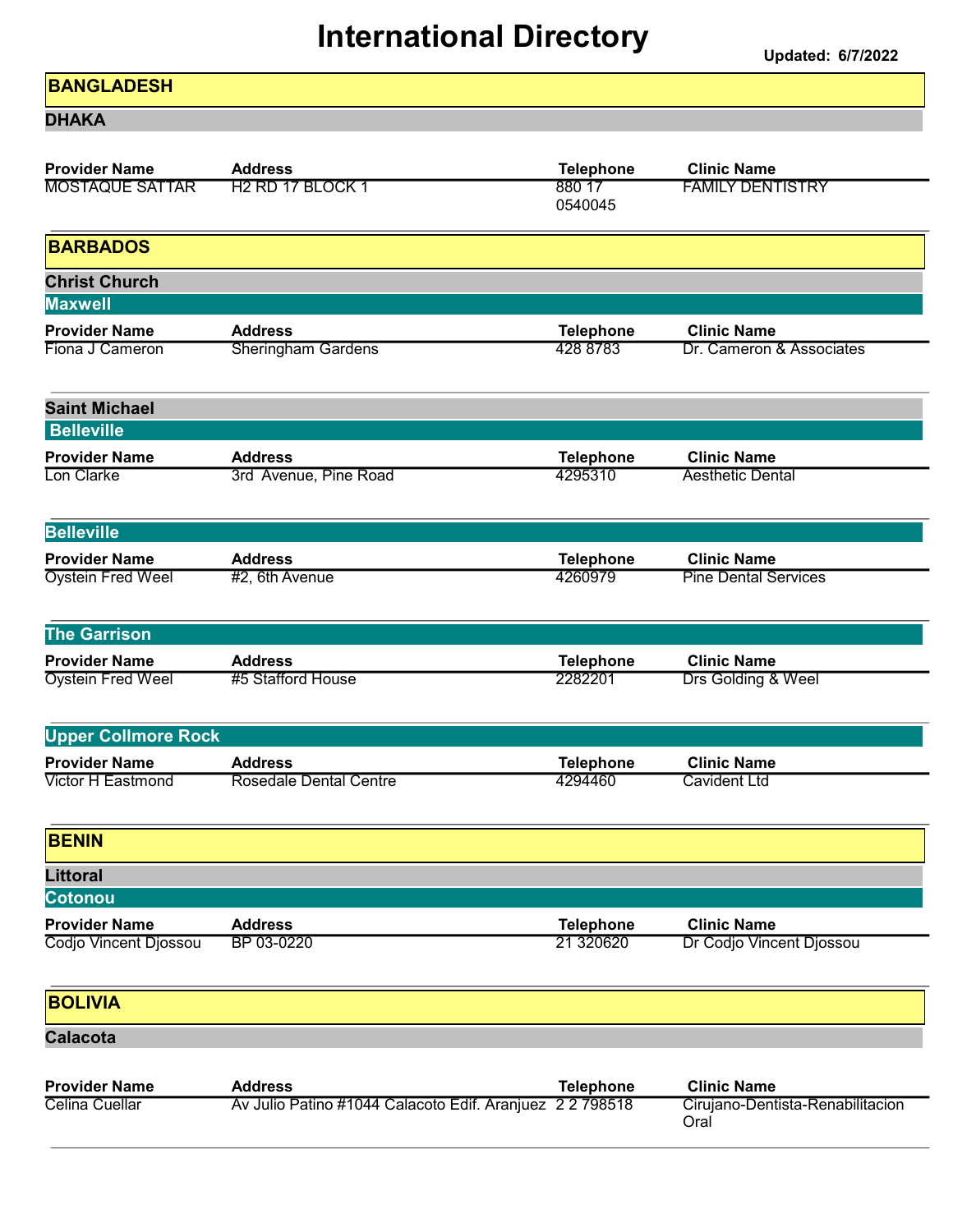| <b>BRAZIL</b>                                   |                                                      |                                         |                                                               |
|-------------------------------------------------|------------------------------------------------------|-----------------------------------------|---------------------------------------------------------------|
| <b>SANDRE</b>                                   |                                                      |                                         |                                                               |
| <b>Provider Name</b><br><b>ANA PAULA F BAMO</b> | <b>Address</b>                                       | <b>Telephone</b><br>55 11 99136<br>1811 | <b>Clinic Name</b>                                            |
| <b>San Paulo</b>                                |                                                      |                                         |                                                               |
| <b>Provider Name</b>                            | <b>Address</b>                                       | <b>Telephone</b>                        | <b>Clinic Name</b>                                            |
| Isa Gontijo                                     | Rua Dr. Alceu de Campos Rodrigues, 46                | 1130455358                              | Clinica Kidmais                                               |
| <b>SAO PAULO</b>                                |                                                      |                                         |                                                               |
| <b>Provider Name</b>                            | <b>Address</b>                                       | <b>Telephone</b>                        | <b>Clinic Name</b>                                            |
| <b>LAUCIANE</b>                                 | <b>MORGADO DE MATEUS</b>                             | 55 11 998 09<br>4060                    |                                                               |
| <b>Ceara</b>                                    |                                                      |                                         |                                                               |
| <b>Fortaleza</b>                                |                                                      |                                         |                                                               |
| <b>Provider Name</b>                            | <b>Address</b>                                       | <b>Telephone</b>                        | <b>Clinic Name</b>                                            |
| Daniele Herculano<br>Cabral                     | Av. Desembargador Moreira 2808                       | 85 3227 9600                            | Clinica de Odontologia                                        |
| <b>Mato Grosso do Sul</b>                       |                                                      |                                         |                                                               |
| <b>Ponta Pora</b>                               |                                                      |                                         |                                                               |
| <b>Provider Name</b>                            | <b>Address</b>                                       | <b>Telephone</b>                        | <b>Clinic Name</b>                                            |
| Fernando Esgaib Kayatt                          | Avenida Presidente Vargas 787                        | 67 34311307                             | Odontologia                                                   |
| <b>Rio de Janeiro</b>                           |                                                      |                                         |                                                               |
| <b>Provider Name</b>                            | <b>Address</b>                                       | <b>Telephone</b>                        | <b>Clinic Name</b>                                            |
| Marcia Rita Adler                               | Av. Nossa Senhora de Copacabana, 420/504 21 25495631 |                                         | Odontostudio                                                  |
| <b>RJ</b>                                       |                                                      |                                         |                                                               |
| <b>Barra Da Tijuca</b>                          |                                                      |                                         |                                                               |
| <b>Provider Name</b>                            | <b>Address</b>                                       | <b>Telephone</b>                        | <b>Clinic Name</b>                                            |
| Eduardo Picanco<br>Loureiro                     | Avenida Das Americas 500 Bloco 21 Salas<br>257       | 21 3597 0800                            | Crome - Centro De Reabilitacao<br>Oral, Medicina and Estetica |
| <b>Rio De Janeiro</b>                           |                                                      |                                         |                                                               |
| <b>Provider Name</b>                            | <b>Address</b>                                       | <b>Telephone</b>                        | <b>Clinic Name</b>                                            |
| <b>Eduardo Ruppert De</b><br>Salles             | Rua Xavier Da Silveira 40 s 211-Copacabana           | 21 2521 8930                            | <b>Ruppert Salles Odontologia</b>                             |
| <b>Sao Paulo</b>                                |                                                      |                                         |                                                               |
| <b>Provider Name</b>                            | <b>Address</b>                                       | <b>Telephone</b>                        | <b>Clinic Name</b>                                            |
| <b>Marcio Nucci</b>                             | Av Reboucas, 1693                                    | 11 3081 0647                            | Clinic Odontologia                                            |
|                                                 |                                                      |                                         |                                                               |
| Marcos Pacheco e Silva                          | Al. Gabriel Monteiro da Silva, 109                   | 11 3085 2421                            | Marcos Pacheco e Silva                                        |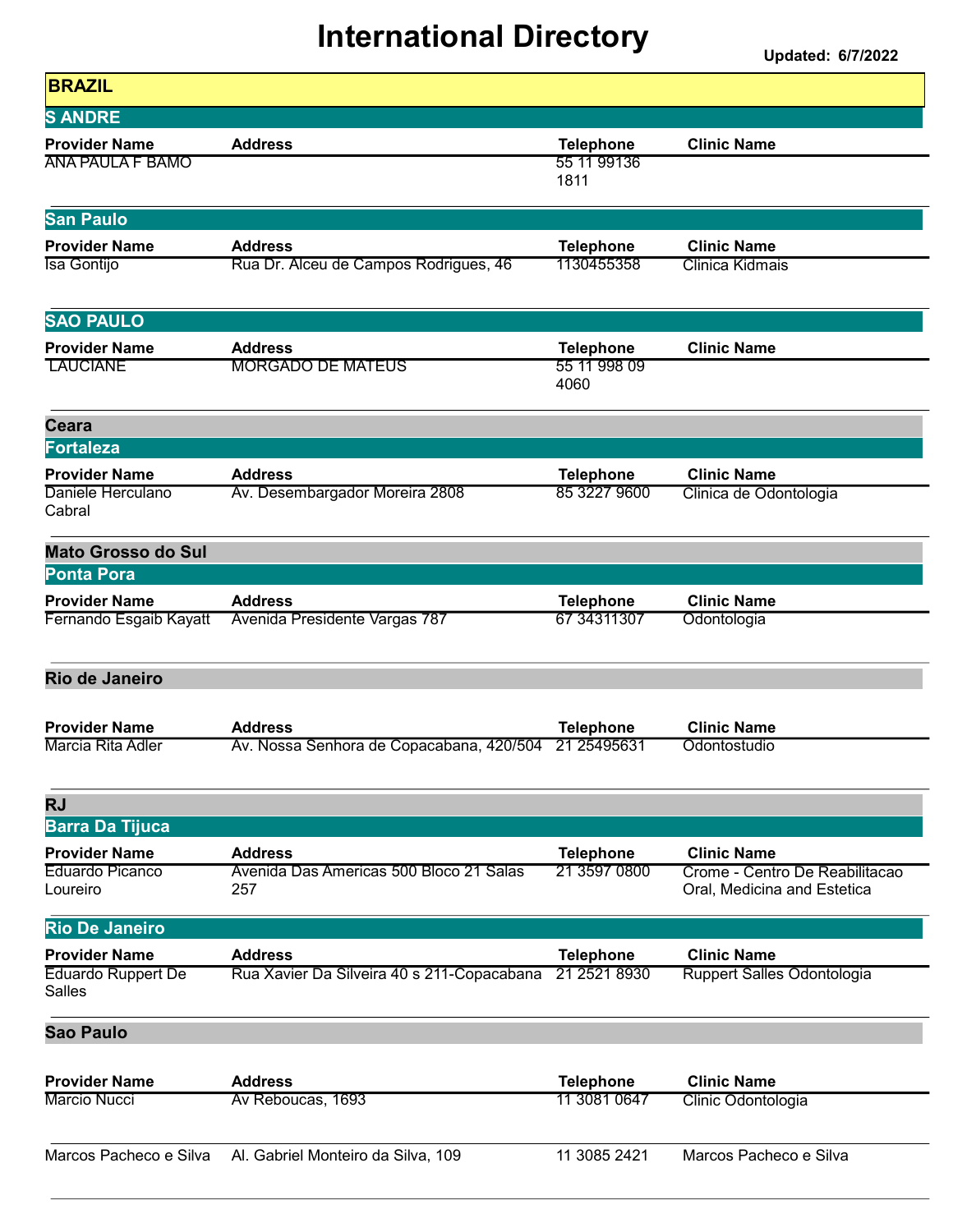| <b>BRAZIL</b>                 |                             |                  |                              |
|-------------------------------|-----------------------------|------------------|------------------------------|
| <b>Sao Paulo</b>              |                             |                  |                              |
| <b>Butanta</b>                |                             |                  |                              |
| <b>Provider Name</b>          | <b>Address</b>              | <b>Telephone</b> | <b>Clinic Name</b>           |
| Decio Moreira                 | Rua Blandina Ratto 80       | 11 3032 8333     | Dr Decio Moreira             |
| <b>SP</b><br><b>Sao Paulo</b> |                             |                  |                              |
| <b>Provider Name</b>          | <b>Address</b>              | <b>Telephone</b> | <b>Clinic Name</b>           |
| Fatima Carvalho               | Rua Monte Alegre 212 CJ #92 | 11 38647586      | Dr Fatima Carvalho           |
| Olivia Gomes                  | Rua Itadeva, 490 CJ #87     | 11 32842182      | Olivia R. Gomes              |
| <b>BRUNEI</b>                 |                             |                  |                              |
| <b>Brunei-Muara</b>           |                             |                  |                              |
| <b>Bander Seri Begawan</b>    |                             |                  |                              |
| <b>Provider Name</b>          | <b>Address</b>              | <b>Telephone</b> | <b>Clinic Name</b>           |
| Jui Pang Michael Quek         | PO BOX 576 Seri Complex     | 2 2 2 3 4 9 9    | <b>Quek's Dental Surgery</b> |
| <b>CAMEROON</b>               |                             |                  |                              |
| <b>Centre</b>                 |                             |                  |                              |
| Yaounde                       |                             |                  |                              |
| <b>Provider Name</b>          | <b>Address</b>              | <b>Telephone</b> | <b>Clinic Name</b>           |
| <b>Francoise Mairet</b>       | <b>Quarter Fouda</b>        | 222 6612         | Clinique Fouda               |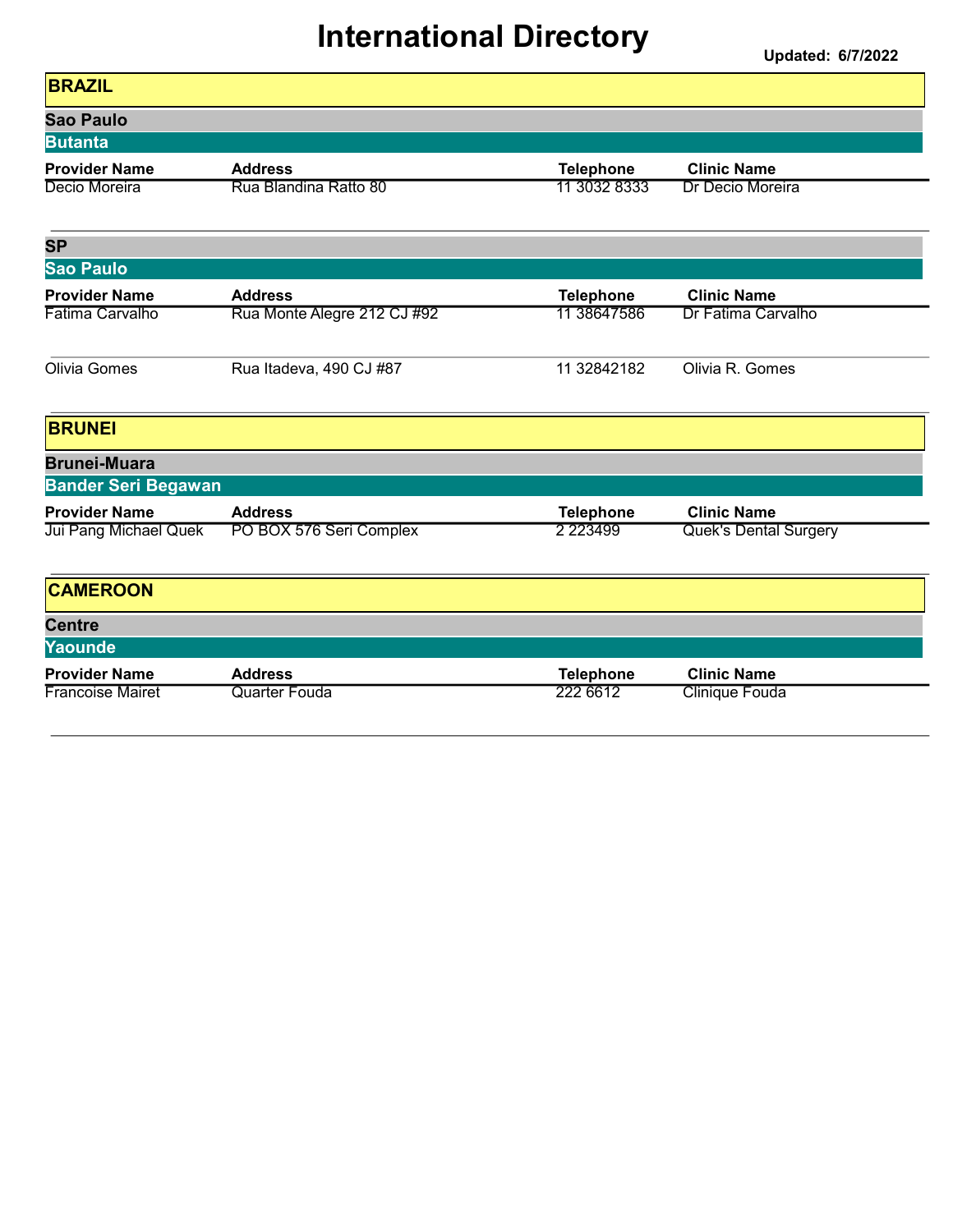| <b>CANADA</b>                                    |                                                           |                                  |                                                                          |
|--------------------------------------------------|-----------------------------------------------------------|----------------------------------|--------------------------------------------------------------------------|
| <b>Alberta</b>                                   |                                                           |                                  |                                                                          |
| <b>Edmonton</b>                                  |                                                           |                                  |                                                                          |
| <b>Provider Name</b>                             | <b>Address</b>                                            | <b>Telephone</b>                 | <b>Clinic Name</b>                                                       |
| Hafiz Damani                                     | 1933 105 Street NW                                        | 436 7001                         | <b>Bearspaw Dental Clinic</b>                                            |
| <b>British Columbia</b>                          |                                                           |                                  |                                                                          |
| <b>Surrey</b>                                    |                                                           |                                  |                                                                          |
| <b>Provider Name</b><br>Kulminder Bahi           | <b>Address</b><br>#1 - 6450 120 Street                    | <b>Telephone</b><br>604 507 0514 | <b>Clinic Name</b><br>New England Oral & Cosmetic Facial<br>Surgery      |
| <b>Ontario</b><br><b>Kitchener</b>               |                                                           |                                  |                                                                          |
| <b>Provider Name</b><br>V. Bablad                | <b>Address</b><br>737 Belmont Avenue West                 | <b>Telephone</b><br>744 1277     | <b>Clinic Name</b><br>Dr V Bablad                                        |
| <b>MARKHAM</b>                                   |                                                           |                                  |                                                                          |
| <b>Provider Name</b><br><b>BOB KOZOVSKI</b>      | <b>Address</b><br><b>190 MAIN STREET UNIONVILLE</b>       | <b>Telephone</b><br>905 471-9100 | <b>Clinic Name</b><br><b>B AND D KOZOVSKI FAMILY</b><br><b>DENTISTRY</b> |
| <b>Mississauga</b>                               |                                                           |                                  |                                                                          |
| <b>Provider Name</b><br><b>William Rodriguez</b> | <b>Address</b><br>350 Burnhamthorpe Road West Suite 125   | <b>Telephone</b><br>277 3088     | <b>Clinic Name</b><br>The Smile Centre                                   |
| <b>Nepean</b>                                    |                                                           |                                  |                                                                          |
| <b>Provider Name</b>                             | <b>Address</b>                                            | <b>Telephone</b>                 | <b>Clinic Name</b>                                                       |
| Simona Abram                                     | 2948 Baseline Road                                        | 721 1630                         | Dr Simona Abram                                                          |
| <b>Thornhill</b>                                 |                                                           |                                  |                                                                          |
| <b>Provider Name</b>                             | <b>Address</b>                                            | <b>Telephone</b>                 | <b>Clinic Name</b>                                                       |
| Debra Bachus                                     | 2300 John Street                                          | 731 4611                         | Dr Debra Bachus                                                          |
| <b>Toronto</b>                                   |                                                           |                                  |                                                                          |
| <b>Provider Name</b>                             | <b>Address</b>                                            | <b>Telephone</b>                 | <b>Clinic Name</b>                                                       |
| Cameron M. Clokie                                | 3-66 Avenue Rd                                            | 924 2424                         | <b>Profiles Oral Surgery</b>                                             |
| <b>Hal Kershen</b>                               | 309 Sheppard Ave                                          | 416-733-9100                     | <b>Family Health Centre</b>                                              |
| Charles B. Pine                                  | 55 AVENUE ROAD STE 2100 EAST<br>OFFICES YORKVILLE VILLAGE | 416 967 7463                     | HAZELTINE LANES DENTAL<br><b>GROUP</b>                                   |
| Toronto,                                         |                                                           |                                  |                                                                          |
| <b>Provider Name</b><br>Kim-Sun Lim              | <b>Address</b><br>600 Sherbourne St Suite 201             | <b>Telephone</b><br>9224173      | <b>Clinic Name</b><br>Dr. Kim-Sun Lim Dentistry                          |
|                                                  |                                                           |                                  | Professional Corp.                                                       |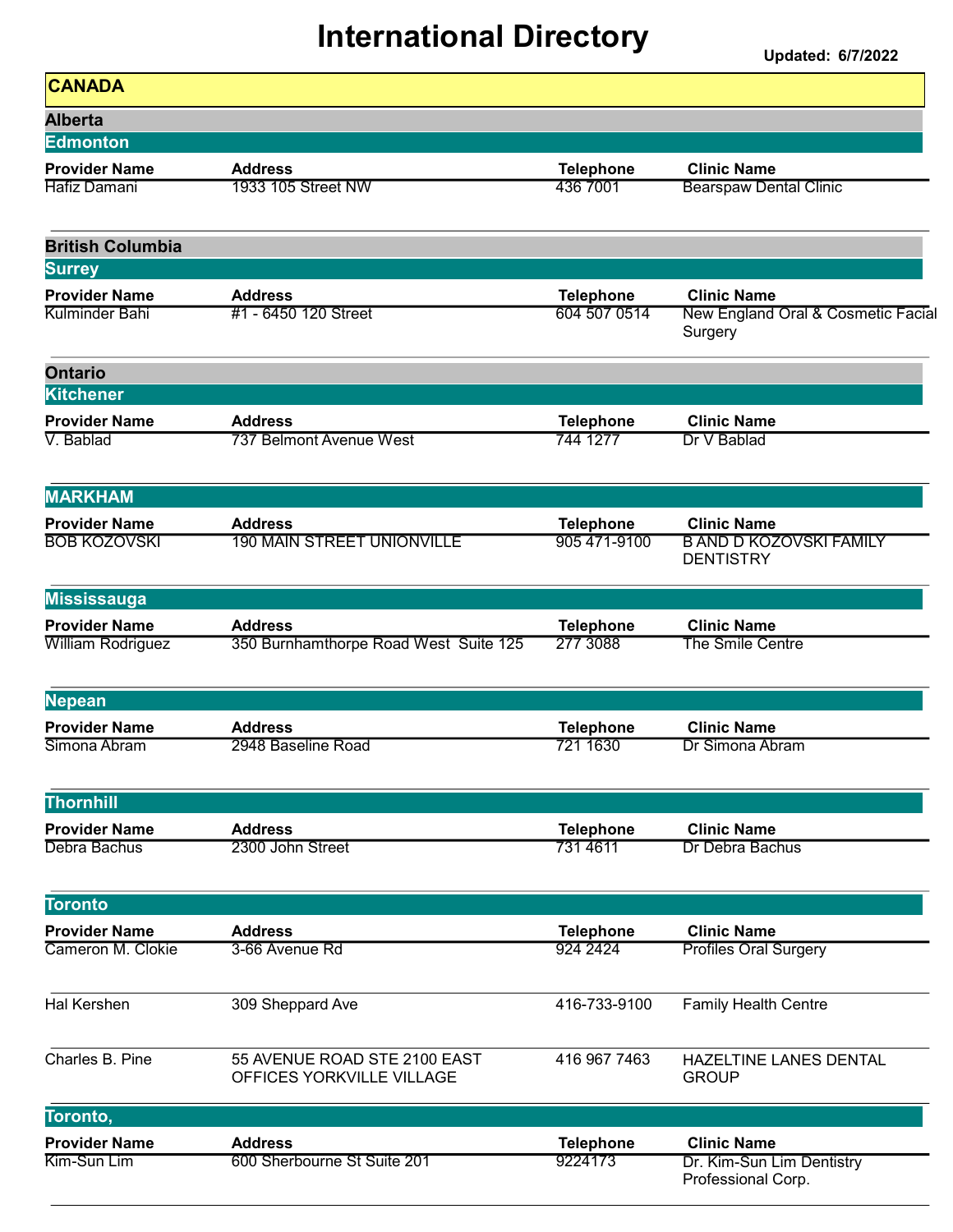| <b>CANADA</b>                |                                    |                  |                                    |
|------------------------------|------------------------------------|------------------|------------------------------------|
| <b>QUEBEC</b>                |                                    |                  |                                    |
| <b>LAVAL</b>                 |                                    |                  |                                    |
| <b>Provider Name</b>         | <b>Address</b>                     | <b>Telephone</b> | <b>Clinic Name</b>                 |
| <b>MIRIAM SAFADI</b>         | <b>4700 BLVD ARTHUR SAUVE</b>      | 450 627 6888     | <b>SANTE DENTAIRE LAVAL</b>        |
| <b>Montreal</b>              |                                    |                  |                                    |
| <b>Provider Name</b>         | <b>Address</b>                     | <b>Telephone</b> | <b>Clinic Name</b>                 |
| Paul Hebert                  | 3333 Queen Mary Road #495          | 735 5886         | Dr. Paul Hebert                    |
| <b>GORDON SCHNEIDER</b>      | 5465 QUEEN MARY RD #695 QC H3X 1V5 | 514-489-3774     |                                    |
| <b>CHILE</b>                 |                                    |                  |                                    |
| <b>Santiago Metropolitan</b> |                                    |                  |                                    |
| <b>Santiago</b>              |                                    |                  |                                    |
| <b>Provider Name</b>         | <b>Address</b>                     | <b>Telephone</b> | <b>Clinic Name</b>                 |
| Jaime Charad Dihmes          | Camino Central 2225                | 2 2 3 2 1 7 6 3  | Clinica Odontologica San Sebastian |
| David Jankelevich            | Ave Kennedy 6690<br>Office 303     | 2 2419568        | Pentium                            |
| Antonio Yazigi               | 3082 Vitacura<br>Office 33         | 2 2087962        | Dr Antonio Yazigi                  |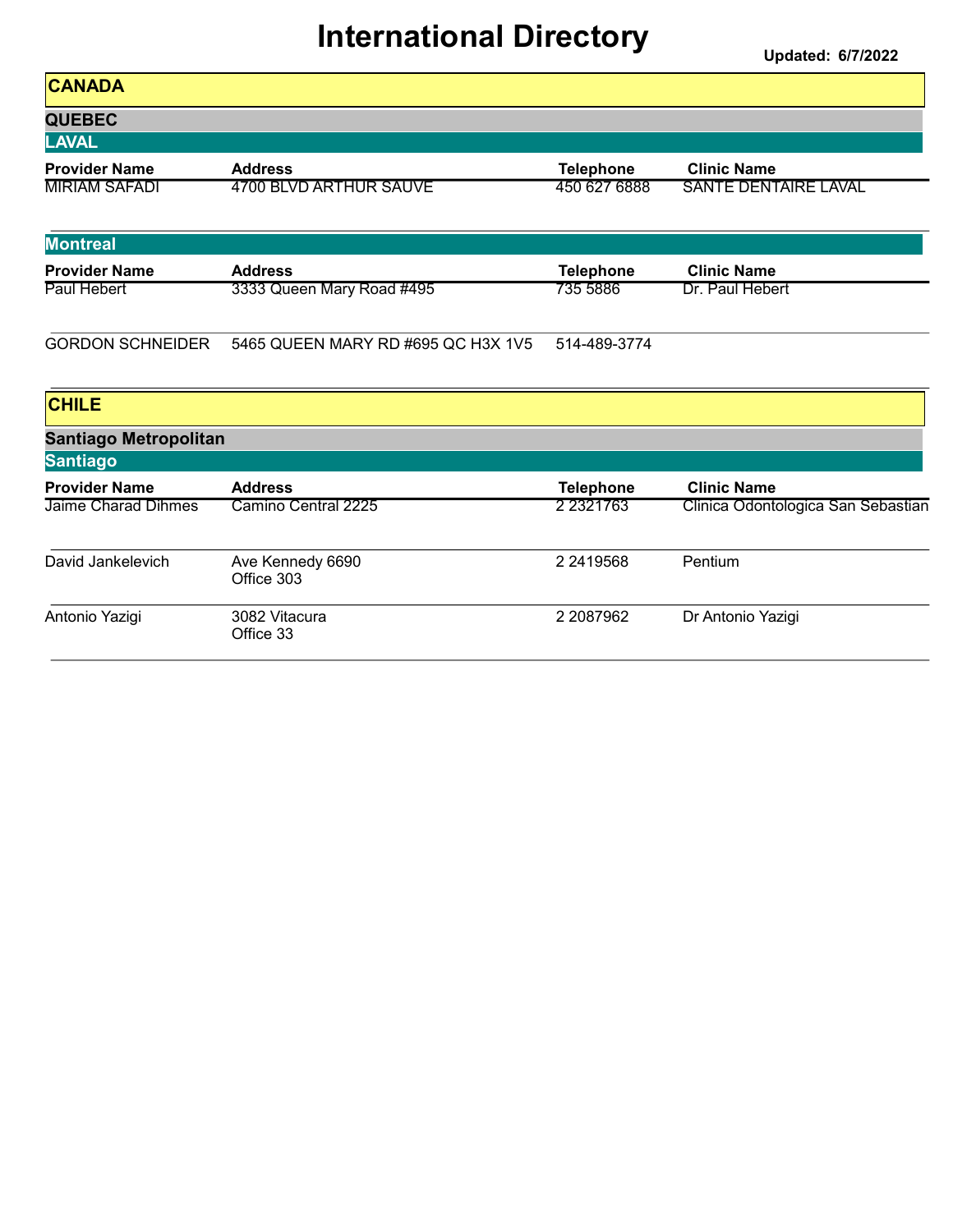#### **CHINA** Beijing Provider Name **Address** And Address **Telephone** Clinic Name Cindy Sun **10 84475780** Beijing Pacific Dental Care BEJING CHAOYANG DISTRICT Provider Name **Address** And Address **Telephone** Clinic Name ZHOU XIUJUAN 86 010 6500 CITIC BLDG CLINIC / CHAOYANG ARRAIL DENTAL 6473 DISTRICT ROOM 208 TOWER A CITIC BLDG NO19 JIANGUOMENWAI AVE Central Hong Kong Provider Name **Address** And Address **Telephone** Clinic Name Eric Carter 2525 4285 1103 Century Square 1-13 D'Aguilar Street 2525 4285 1110 Carter & Associates Simon Cheung 2525 4285 1103 Century Square 1-13 D'Aguilar Street 2525 4285 Eric Carter & Associates David Hoaglin 200 Room 1102 1 Duddell Street 2955 0015 Dr. David C Hoaglin, Dentistry Sandeep Jain Suite 1914, Melbourne Plaza 33 Queens 2522 2099 Diestel & Partners Dental Surgeons Ltd Road Liaoning **Dalian** Provider Name **Address** And Address **Telephone** Clinic Name Min Yang **411 84610370** Chang Jiang Road Sha He Kou District No. 411 84610370 Dalian Foreign Dental Clinic 935 **COLOMBIA** Cundinamarca -Bogota Provider Name **Address** And Address **Telephone** Clinic Name Kamel J H Assis Carrera 17 # 60-41 Int 101 12127203 Clinica Odontologica MK. ASSIS Santafe de Bogota Provider Name **Address** And Address **Telephone** Clinic Name Jaime J Garzon Carrera 18 # 88-17 Apt 406 1 2572850 Dr Jamie J Garzon **COLUMBIA CALI** Provider Name **Address** And Address **Telephone** Clinic Name LAURA ISABEL CR42 5 A-19 57 2 5514812 VALLE DEL LAURA

MARULANDA DIAZ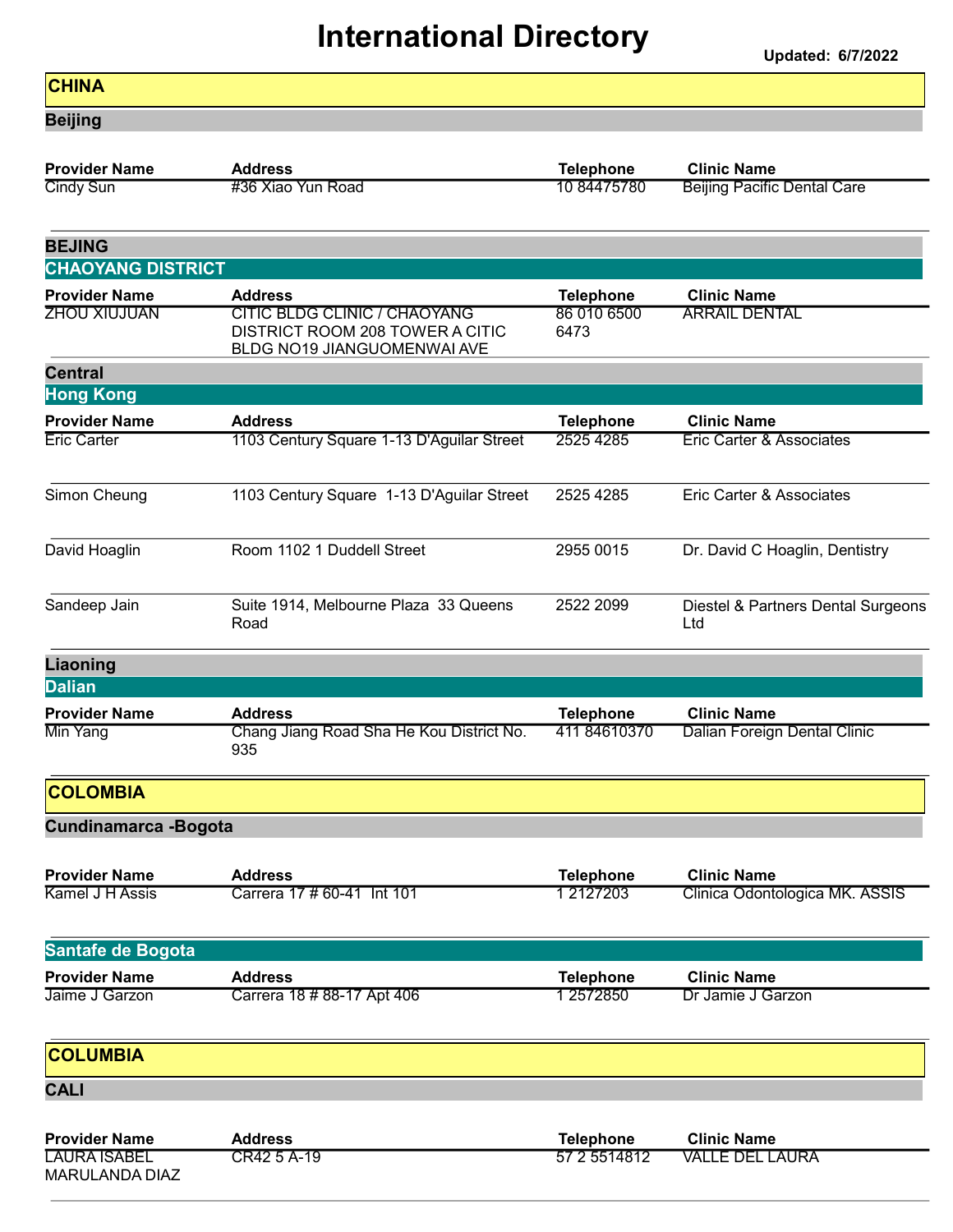| <b>COSTA RICA</b>    |                                                                                                   |                  |                                    |
|----------------------|---------------------------------------------------------------------------------------------------|------------------|------------------------------------|
| <b>San Jose</b>      |                                                                                                   |                  |                                    |
| <b>Escazu</b>        |                                                                                                   |                  |                                    |
| <b>Provider Name</b> | <b>Address</b>                                                                                    | <b>Telephone</b> | <b>Clinic Name</b>                 |
| Arturo Acosta        | PO Box 906-1250                                                                                   | 289 46 70        | Clinica Dental Dentavac S.A.       |
| Luis Baez            | PO Box 906-1250                                                                                   | 289 46 70        | Clinica Dental Dentavac S.A.       |
| <b>Santa Ana</b>     |                                                                                                   |                  |                                    |
| <b>Provider Name</b> | <b>Address</b>                                                                                    | <b>Telephone</b> | <b>Clinic Name</b>                 |
| Arturo Acosta        | Paco Shopping Center in Eslazu, 800 MTS<br>East, Old Road to Santa Ana PO Box<br>906-1250, Escazu | 289 46 70        | Dentavac Dental Clinic             |
| Luis Baez            | Paco Shopping Center in Eslazu, 800 MTS<br>East, Old Road to Santa Ana PO Box<br>900-1250, Escazu | 289 46 70        | Dentavac Dental Clinic             |
| Gabriela Sibaja      | Paco Shopping Center in Eslazu, 800 MTS<br>East, Old Road to Santa Ana PO Box<br>900-1250, Escazu | 289 46 70        | Dentavac Dental Clinic             |
| <b>CROATIA</b>       |                                                                                                   |                  |                                    |
| <b>Dalmatia</b>      |                                                                                                   |                  |                                    |
| <b>Dubrovnik</b>     |                                                                                                   |                  |                                    |
| <b>Provider Name</b> | <b>Address</b>                                                                                    | <b>Telephone</b> | <b>Clinic Name</b>                 |
| Manager              | obala Stjepana Radica 32                                                                          | 20 410 815       | <b>GULLIVER TRAVEL &amp; TRADE</b> |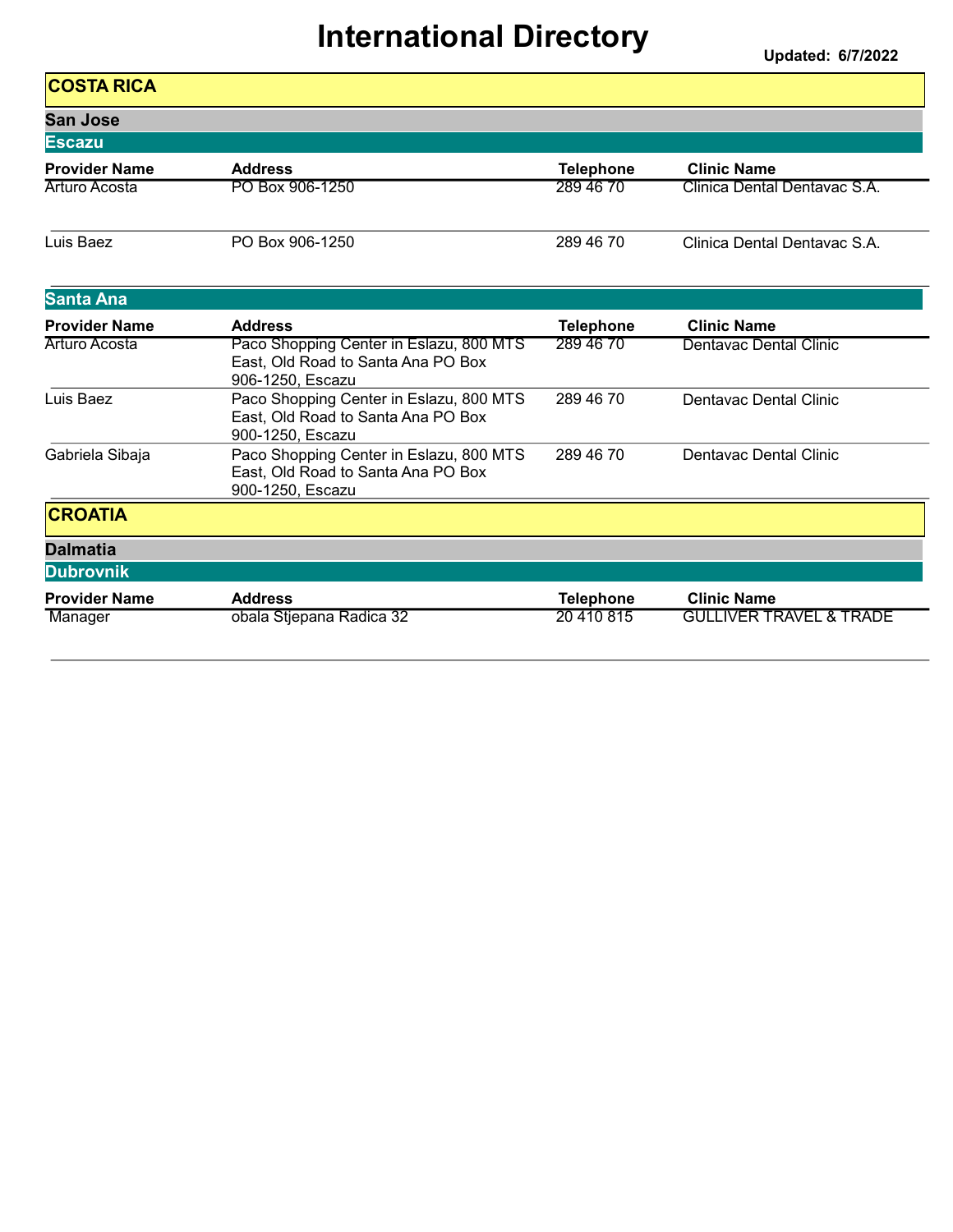Updated: 6/7/2022

#### **CYPRUS**

Limassol

| <b>Provider Name</b>             | <b>Address</b>                                        | <b>Telephone</b> | <b>Clinic Name</b>                                        |
|----------------------------------|-------------------------------------------------------|------------------|-----------------------------------------------------------|
| <b>Anthony Adrahtas</b>          | 104 Agias Filaxeos                                    | 5 381466         | Dr Anthony Adrahtas                                       |
| <b>Managing Director</b>         | 140A Franklin Roosevelt Ave                           | 25 564 992       | <b>Orphanides and Murat Ltd</b>                           |
| Georgios Papaleontiou            | 81 Vasileos Konstantinou Flat 12                      | 25 336588        | Dr Georgios Papaleontiou                                  |
| Andreas St. Colios               | 4 Riga Feraiou, Flat 12, 3732 PO Box 58211            | 25 36 11 21      | Dr Andreas St Colios                                      |
| <b>Nicosia</b>                   |                                                       |                  |                                                           |
| <b>Provider Name</b>             | <b>Address</b>                                        | <b>Telephone</b> | <b>Clinic Name</b>                                        |
| Costas Ioannou                   | 35 Ifigenias Str                                      | 22 44 2012       | <b>Adamantio Dental Center</b>                            |
| <b>Paphos</b>                    |                                                       |                  |                                                           |
| <b>Provider Name</b>             | <b>Address</b>                                        | <b>Telephone</b> | <b>Clinic Name</b>                                        |
|                                  | Lemonia Karava Symeou 51 Demokratias Ave PO Box 60290 | 26960030         | c/o Blue Cross Medical Centre                             |
| <b>CZECH REPUBLIC</b>            |                                                       |                  |                                                           |
| <b>Prague</b>                    |                                                       |                  |                                                           |
| <b>Provider Name</b>             | <b>Address</b>                                        | <b>Telephone</b> | <b>Clinic Name</b>                                        |
| Jamal Karra                      | Karoliny Svetle 18                                    | 222 333 977      | <b>Betlemska Dental Centre</b>                            |
| <b>Prahab</b>                    |                                                       |                  |                                                           |
| <b>Provider Name</b>             | <b>Address</b>                                        | <b>Telephone</b> | <b>Clinic Name</b>                                        |
| Helena Zizkova                   | Evropska 32                                           | 233 333 708      | Dr Helena Zizkova                                         |
| <b>DENMARK</b>                   |                                                       |                  |                                                           |
| <b>Capital Region of Denmark</b> |                                                       |                  |                                                           |
| <b>Copenhagen</b>                |                                                       |                  |                                                           |
| <b>Provider Name</b>             | <b>Address</b>                                        | <b>Telephone</b> | <b>Clinic Name</b>                                        |
| <b>Bjarne Jahn</b>               | Jorcks Passage No. C 3rd Floor                        | 33134711         | Dr. Mads Have & Dr. Bjarne Jahn<br><b>Dental Surgeons</b> |
| Kim Sperly                       | Palaegade 7                                           | 33 145 650       | Dr Kim Sperly                                             |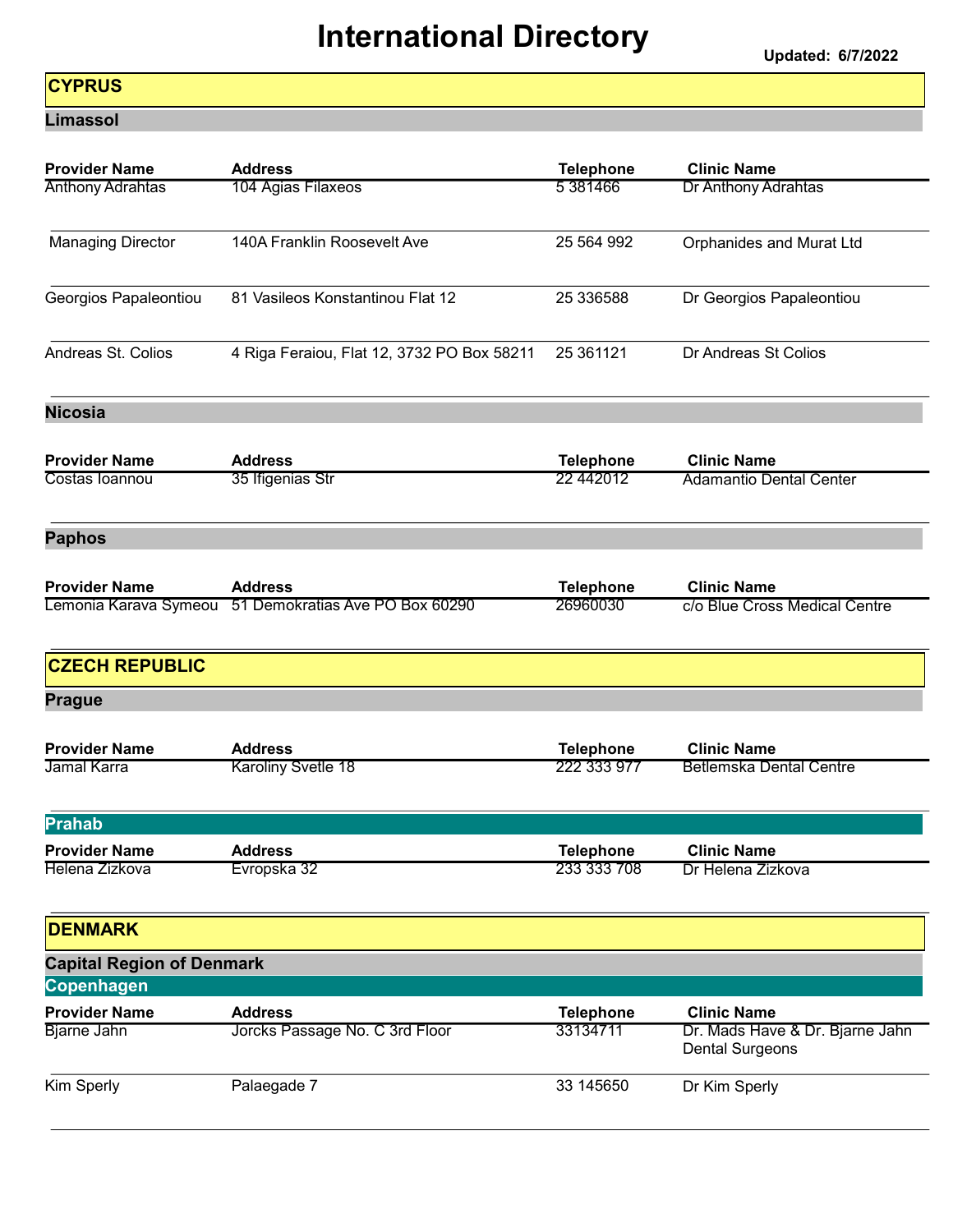Updated: 6/7/2022

#### DOMINICAN REPUBLIC

| <b>Provider Name</b>                         | <b>Address</b>                                                       | <b>Telephone</b>                   | <b>Clinic Name</b>                               |
|----------------------------------------------|----------------------------------------------------------------------|------------------------------------|--------------------------------------------------|
| <b>EDWARD CABRAL</b>                         |                                                                      | 809 788 1264                       | <b>ARUSONO IMPLANT</b>                           |
| <b>ANA DELIA</b><br><b>FERNANDEZ</b>         | 27 DE FEBRERO                                                        | 809 592 2666                       |                                                  |
| <b>Arturo Logrono</b>                        |                                                                      |                                    |                                                  |
| <b>Provider Name</b><br>Ana Ramirez          | <b>Address</b><br>Avenida Maximo Gomez Esquina                       | <b>Telephone</b><br>994 1247       | <b>Clinic Name</b><br>Omi Dental                 |
| <b>Distrito National</b>                     |                                                                      |                                    |                                                  |
| <b>Santo Domingo</b>                         |                                                                      |                                    |                                                  |
| <b>Provider Name</b><br>Frank Acosta         | <b>Address</b><br>Abraham Lincoln 617                                | <b>Telephone</b><br>1 305 563 0033 | <b>Clinic Name</b><br><b>Confidential Studio</b> |
| <b>HIGUEY</b>                                |                                                                      |                                    |                                                  |
| <b>Provider Name</b>                         | <b>Address</b>                                                       | <b>Telephone</b>                   | <b>Clinic Name</b>                               |
| <b>DARY HERRERA</b>                          | <b>JOSEA SANTANA LA ALTA GRACIA</b><br>DOMINICAN #1 HIGUEY DOMINICAN | 809 554 36 04                      | <b>CLINICA HERRERA BAEZ</b>                      |
| <b>LA VEZA</b>                               |                                                                      |                                    |                                                  |
| <b>Provider Name</b>                         | <b>Address</b>                                                       | <b>Telephone</b>                   | <b>Clinic Name</b>                               |
| <b>ALFREDO MORANTA</b>                       | <b>DUARTE B18 PREMIER</b>                                            | 809 852 2011                       |                                                  |
| <b>LOS JARDINES</b>                          |                                                                      |                                    |                                                  |
| <b>Provider Name</b>                         | <b>Address</b>                                                       | <b>Telephone</b>                   | <b>Clinic Name</b>                               |
| <b>JOSE L RAFEL</b>                          | <b>CALLE ERKMAN 1-3</b>                                              | 01 809 2413636                     | <b>ODONTHOS</b>                                  |
| <b>Oriental - Ozama</b>                      |                                                                      |                                    |                                                  |
| <b>Santo Domingo</b>                         |                                                                      |                                    |                                                  |
| <b>Provider Name</b>                         | <b>Address</b>                                                       | <b>Telephone</b>                   | <b>Clinic Name</b>                               |
| Ana Gonzalez Cabral                          | Tetelo Vargas 5 Naco                                                 | 541 5858                           | Clinica de Implantes Y Rehabilitacion<br>Oral    |
| Pedro Olavarrieta                            | Av. Abraham Lincoln 847                                              | 541 2806                           | Dr Pedro Olavarrieta                             |
| <b>PUERTO PLATA</b>                          |                                                                      |                                    |                                                  |
| <b>LUPERON</b>                               |                                                                      |                                    |                                                  |
| <b>Provider Name</b>                         | <b>Address</b>                                                       | <b>Telephone</b>                   | <b>Clinic Name</b>                               |
| <b>ESTERVINA FELIPE</b><br><b>ECHAVARRIA</b> | AV DUARTE #85                                                        | 809 571 87 59                      | <b>CLINICA DENTAL DRA FELIPE</b>                 |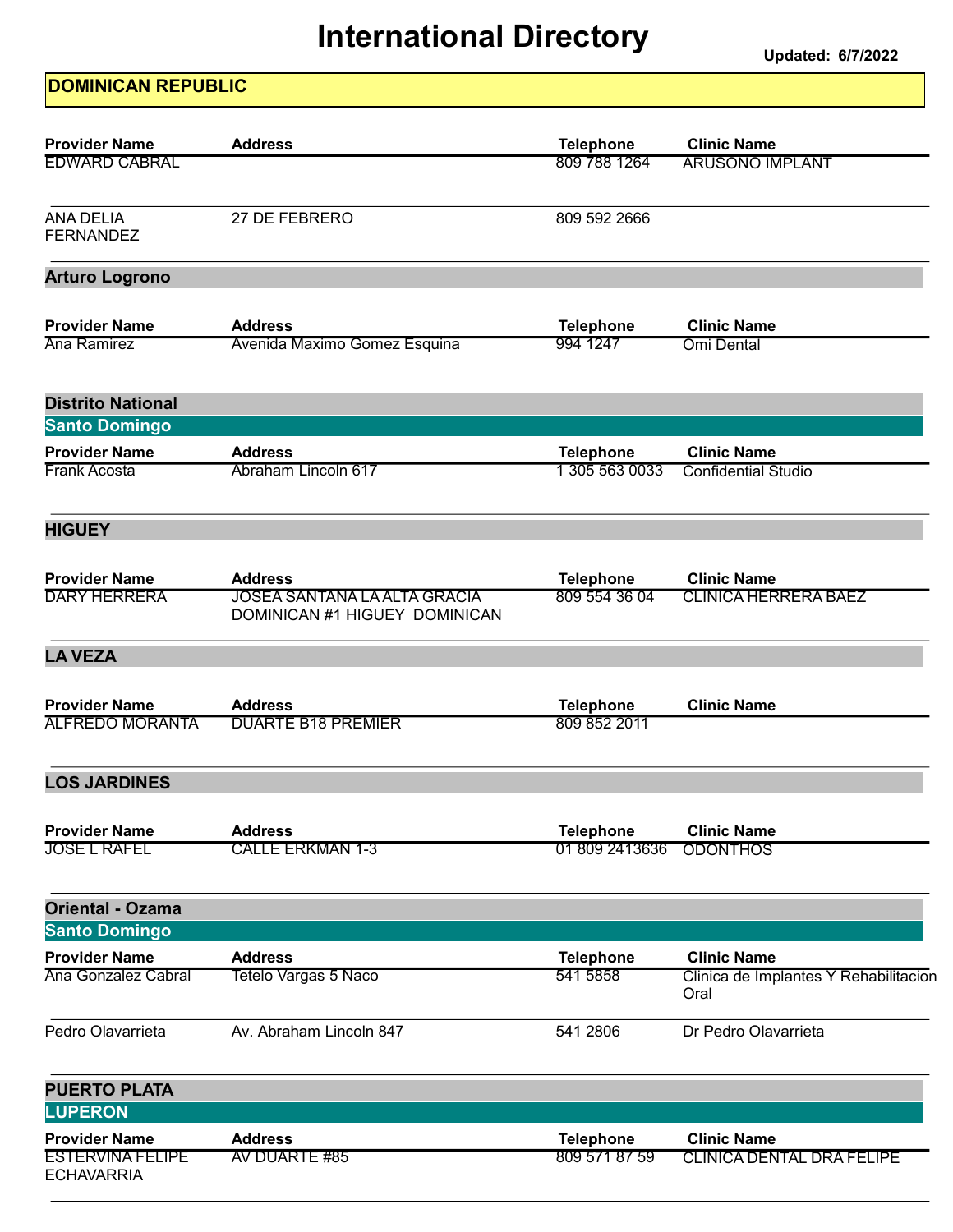Updated: 6/7/2022

#### DOMINICAN REPUBLIC

#### **SANTIAGO**

|                                              | <b>Address</b>                                                                        | <b>Telephone</b>                 | <b>Clinic Name</b>                                      |
|----------------------------------------------|---------------------------------------------------------------------------------------|----------------------------------|---------------------------------------------------------|
| <b>ERIKA CASTILLO</b><br><b>ZAVALA</b>       | <b>C/O PASTORIZA #1 SARDINER</b><br><b>METROPOLITAN</b>                               | 18099473616                      | <b>GROUPO MEDICO DR GENAO</b>                           |
| <b>MARLENY GUZMAN</b><br><b>LUNA</b>         | PLAZA REAL C/REAL TAMBOOL                                                             |                                  | <b>BIODENTAL</b>                                        |
| <b>SANTO DOMINGO</b>                         |                                                                                       |                                  |                                                         |
| <b>Provider Name</b><br><b>EUGENIO ULLOM</b> | <b>Address</b><br>C/MENDOZA #401                                                      | <b>Telephone</b><br>829 678 6298 | <b>Clinic Name</b>                                      |
| <b>SIMON OROZCO</b>                          |                                                                                       |                                  |                                                         |
| <b>Provider Name</b>                         | <b>Address</b>                                                                        | <b>Telephone</b>                 | <b>Clinic Name</b>                                      |
| <b>BELKYS CABRAL</b>                         | C/ANACAONA 3 ESQ AVE PROFESOR                                                         | 1809 455 3173                    | <b>DENTAL CARE BELLEDENT</b>                            |
| <b>FEDERICO</b><br><b>HARTLOHNER</b>         | C/ANACAONA 3 ESQ AVE PROFESOR                                                         | 1809 455 3173                    | DENTAL CARE BELLEDENT                                   |
| <b>DOMINION REPUBLIC</b>                     |                                                                                       |                                  |                                                         |
| <b>PUERTA PLATA</b>                          |                                                                                       |                                  |                                                         |
| <b>Provider Name</b><br><b>JUAN ZAPATA</b>   | <b>Address</b>                                                                        | <b>Telephone</b>                 | <b>Clinic Name</b><br><b>CLINICA DENTAL ANTERA MOTA</b> |
|                                              |                                                                                       |                                  | 54                                                      |
| <b>Ecuador</b>                               |                                                                                       |                                  |                                                         |
| Quito                                        |                                                                                       |                                  |                                                         |
| <b>Provider Name</b>                         | <b>Address</b>                                                                        | <b>Telephone</b>                 | <b>Clinic Name</b>                                      |
| Sofia Mantilla                               | Francisco Salazar E10-37 y José Tamayo.<br>Edif. Atlantic Business Center - Ofic. 301 | 2-254-2977                       |                                                         |
| <b>Sierra</b>                                |                                                                                       |                                  |                                                         |
| Quito                                        |                                                                                       |                                  |                                                         |
| <b>Provider Name</b><br>Roberto Betancourt   | <b>Address</b><br>Veintimilla No 1328 Y Paez                                          | <b>Telephone</b><br>2567970      | <b>Clinic Name</b><br>Dr Roberto Betancourt             |
| Antonieta Swanson                            | Ave de 10 Agosto No N2048                                                             | 2 2 2 7 0 3 7                    | <b>Clinica Dental Villacreces</b>                       |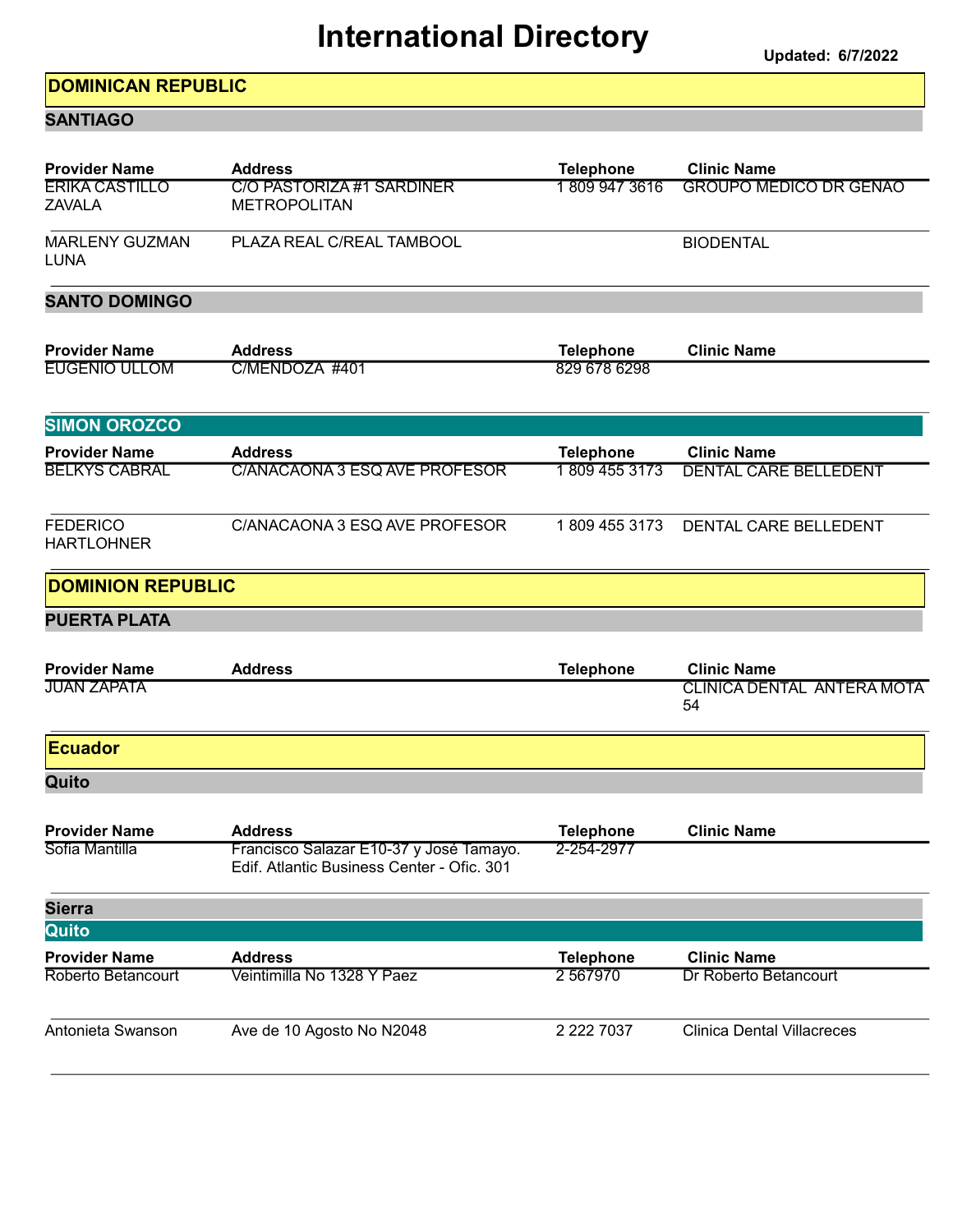| <b>EGYPT</b>                |                                             |                  |                               |
|-----------------------------|---------------------------------------------|------------------|-------------------------------|
| <b>ALEXANDRE</b>            |                                             |                  |                               |
| <b>Provider Name</b>        | <b>Address</b>                              | <b>Telephone</b> | <b>Clinic Name</b>            |
| <b>AHMED ABDELLA</b>        | <u>1 GAMAL EC DIM YENSIN</u>                | 002034807788     | <b>PRIVALE OFFICE</b>         |
| Cairo                       |                                             |                  |                               |
| <b>Maadi</b>                |                                             |                  |                               |
| <b>Provider Name</b>        | <b>Address</b>                              | <b>Telephone</b> | <b>Clinic Name</b>            |
| Amr A. Azim                 | Road #209, Building #4                      | 25198736         | <b>Maadi Dental Center</b>    |
| Nabil Moawad                | 13 Street 207 Degla                         | 25213169         | The Dental Group              |
| <b>EL SALVADOR</b>          |                                             |                  |                               |
| <b>San Salvador</b>         |                                             |                  |                               |
| <b>Escalon</b>              |                                             |                  |                               |
| <b>Provider Name</b>        | <b>Address</b>                              | <b>Telephone</b> | <b>Clinic Name</b>            |
| <b>Fidel Marquez Aviles</b> | Villas Espanolas Loc. A-8 Col. Y Paseo Gral | 2636540          | <b>Clinica Dental Marquez</b> |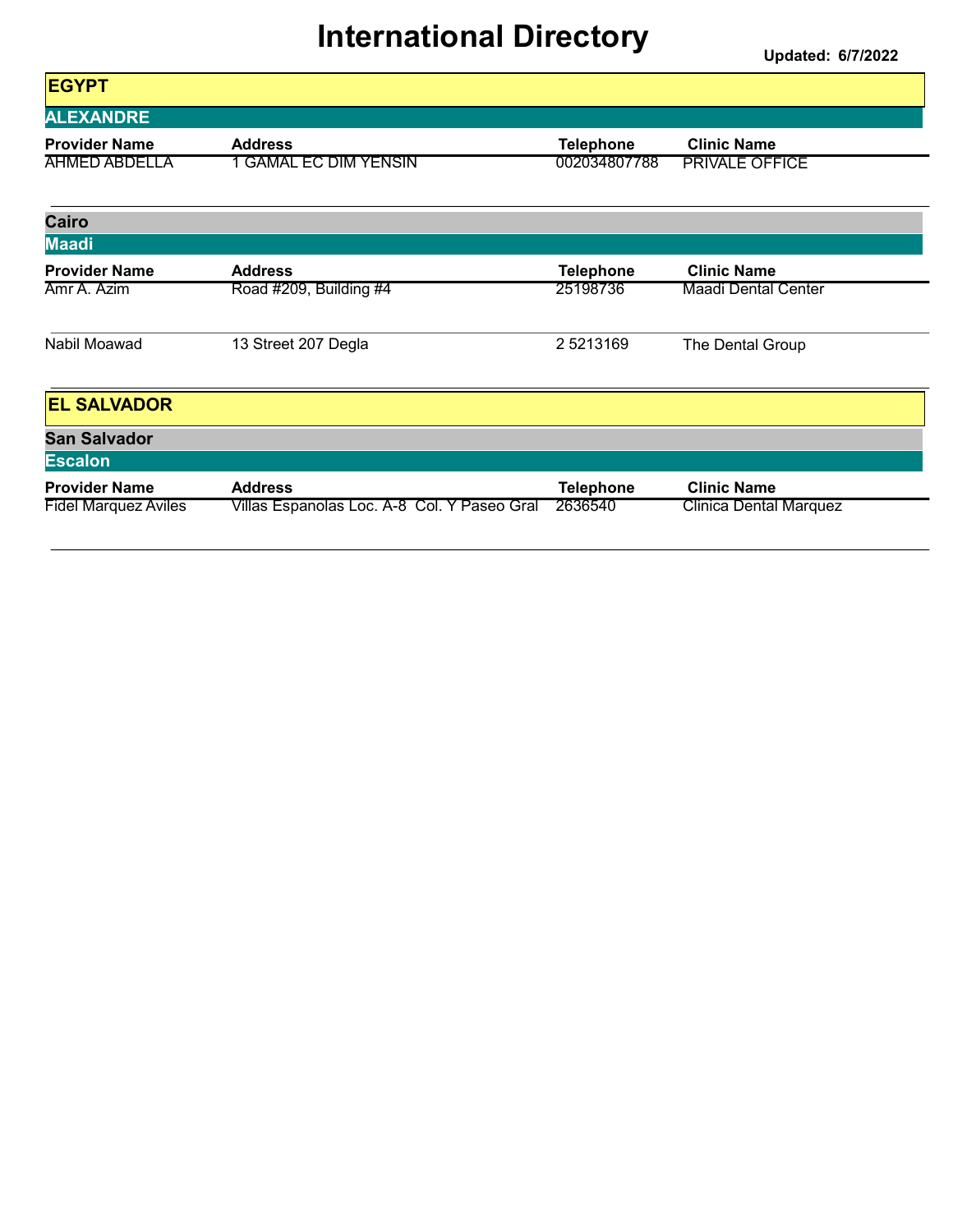| <b>FRANCE</b>        |                                                            |                   |                            |
|----------------------|------------------------------------------------------------|-------------------|----------------------------|
| <b>Suresnes</b>      |                                                            |                   |                            |
| <b>Provider Name</b> | <b>Address</b>                                             | <b>Telephone</b>  | <b>Clinic Name</b>         |
| John Jourdin         | 25 Rue Perronet                                            | 145 06 9640       | Dr John Jourdin            |
| <b>Alsace</b>        |                                                            |                   |                            |
| <b>Strasbourg</b>    |                                                            |                   |                            |
| <b>Provider Name</b> | <b>Address</b>                                             | <b>Telephone</b>  | <b>Clinic Name</b>         |
| <b>Alain Azuelos</b> | 9 quai Rouget De Lisle                                     | 388256080         | <b>Dr Alain Azuelos</b>    |
| Anita Knafou-Abensur | 10 Rue de la Breme                                         | 388315069         | Dr Anita Knafou-Abensur    |
| <b>Aquitaine</b>     |                                                            |                   |                            |
| <b>Bordeaux</b>      |                                                            |                   |                            |
| <b>Provider Name</b> | <b>Address</b>                                             | <b>Telephone</b>  | <b>Clinic Name</b>         |
| Alexandre Kremer     | 11 Place Stalingrad                                        | 5 5 68 6 1 1 5 3  | <b>Dr Alexandre Kremer</b> |
| <b>Lescar</b>        |                                                            |                   |                            |
| <b>Provider Name</b> | <b>Address</b>                                             | <b>Telephone</b>  | <b>Clinic Name</b>         |
| <b>Julian Somers</b> | Centre Medical - Ave De Plaisance 2 Rue<br>Severin Lacoste | 5 5 9 8 1 1 5 2 7 | <b>Chirugien Dentiste</b>  |
| <b>CANNES</b>        |                                                            |                   |                            |
| <b>Provider Name</b> | <b>Address</b>                                             | <b>Telephone</b>  | <b>Clinic Name</b>         |
| <b>ROGER BARCELO</b> | <b>4 BOULEVARD ALEXANDRE III</b>                           | 33 493432766      |                            |
| lle-de-France        |                                                            |                   |                            |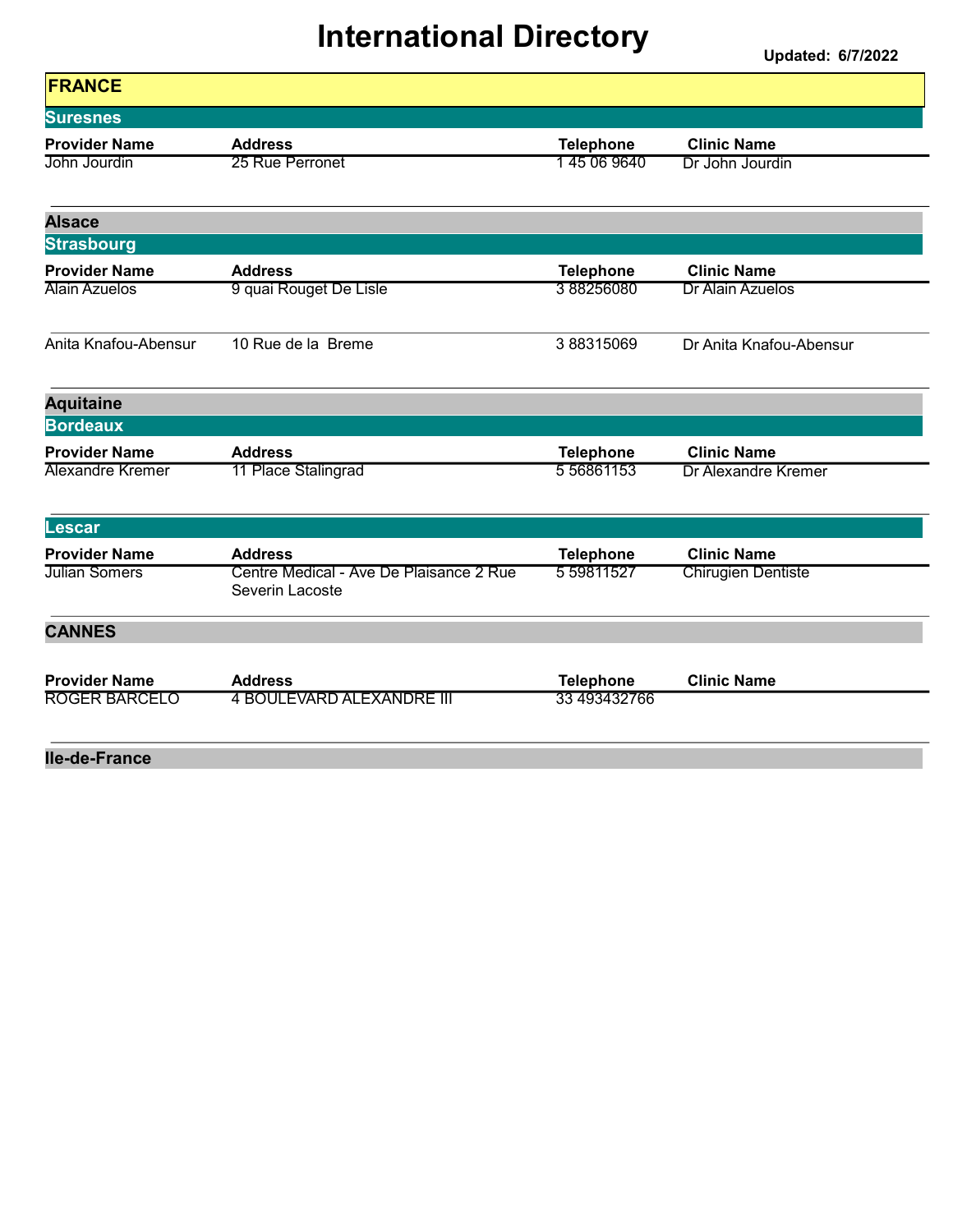Updated: 6/7/2022

#### FRANCE

| <b>Ile-de-France</b>                  |                                                                |                                |                                        |
|---------------------------------------|----------------------------------------------------------------|--------------------------------|----------------------------------------|
| <b>Paris</b>                          |                                                                |                                |                                        |
| <b>Provider Name</b>                  | <b>Address</b>                                                 | <b>Telephone</b>               | <b>Clinic Name</b>                     |
| <b>Patrick Bauer</b>                  | <b>71 Avenue Franklin Roosevelt</b>                            | 142257630                      | <b>Dr Patrick Bauer</b>                |
| Jacques Ciepielewski                  | 4 Avenue des Ternes                                            | 143805097                      | <b>Cabinet Dentaire Ternes</b>         |
| Serge Cohen                           | 19 Docteur en Chirurgie Dentaire C 91 rue<br>Jouffroy d'Abbans | 1 6227 8600                    | M. Serge Cohen                         |
| <b>Laurent Covo</b>                   | 37 Avenue Victor Hugo                                          | 66179964                       | <b>Dental Surgery</b>                  |
| Jean-Jacques Dupuis                   | 24 rue de Madrid                                               | 145222915                      | Dr Jean Jaques Dupis                   |
| <b>Eric Edwards</b>                   | 88 Avenue Foch                                                 | 145019171                      | Dr Eric Edwards                        |
| <b>Olivier Haas</b>                   | 11 Rue la Fayette                                              | 143573608                      | Dr Olivier Haas                        |
| <b>Fabian Mauro</b>                   | 18 rue de Turbigo                                              | 162328150                      | <b>Chirugien Dentiste</b>              |
| Anne Wissler                          | 14 Avenue Kleber                                               | 01 45633265                    | Chirurgien Dentiste                    |
| <b>Paris - Puteaux</b>                |                                                                |                                |                                        |
| <b>Provider Name</b>                  | <b>Address</b>                                                 | <b>Telephone</b>               | <b>Clinic Name</b>                     |
| Domngang Olivier                      | 87 Rue Jean Jaures                                             | 47762616                       | Dr Domngang Olivier                    |
| <b>Nord</b>                           |                                                                |                                |                                        |
| <b>Villeneuve d'Ascq</b>              |                                                                |                                |                                        |
| <b>Provider Name</b><br>Joachim Issam | <b>Address</b><br>134 rue Fusilles                             | <b>Telephone</b><br>0320640469 | <b>Clinic Name</b><br>Dr Joachim Issam |
|                                       |                                                                |                                |                                        |
| <b>Nord-Pas-de-Calais</b>             |                                                                |                                |                                        |
| Lille                                 |                                                                |                                |                                        |
| <b>Provider Name</b>                  | <b>Address</b>                                                 | <b>Telephone</b>               | <b>Clinic Name</b>                     |
| Jean-Claude Komar                     | 80 Boulevard de la Liberte                                     | 3 20546884                     | Dr Jean-Claude Komar                   |
| Provence-Aples-Cote-d'Azur            |                                                                |                                |                                        |
| <b>Aix en Provence</b>                |                                                                |                                |                                        |
| <b>Provider Name</b>                  | <b>Address</b>                                                 | <b>Telephone</b>               | <b>Clinic Name</b>                     |

Alain Counas 23 Avenue Victor Hugo 14 42389919 Cabinet Dentaire Victor Hugo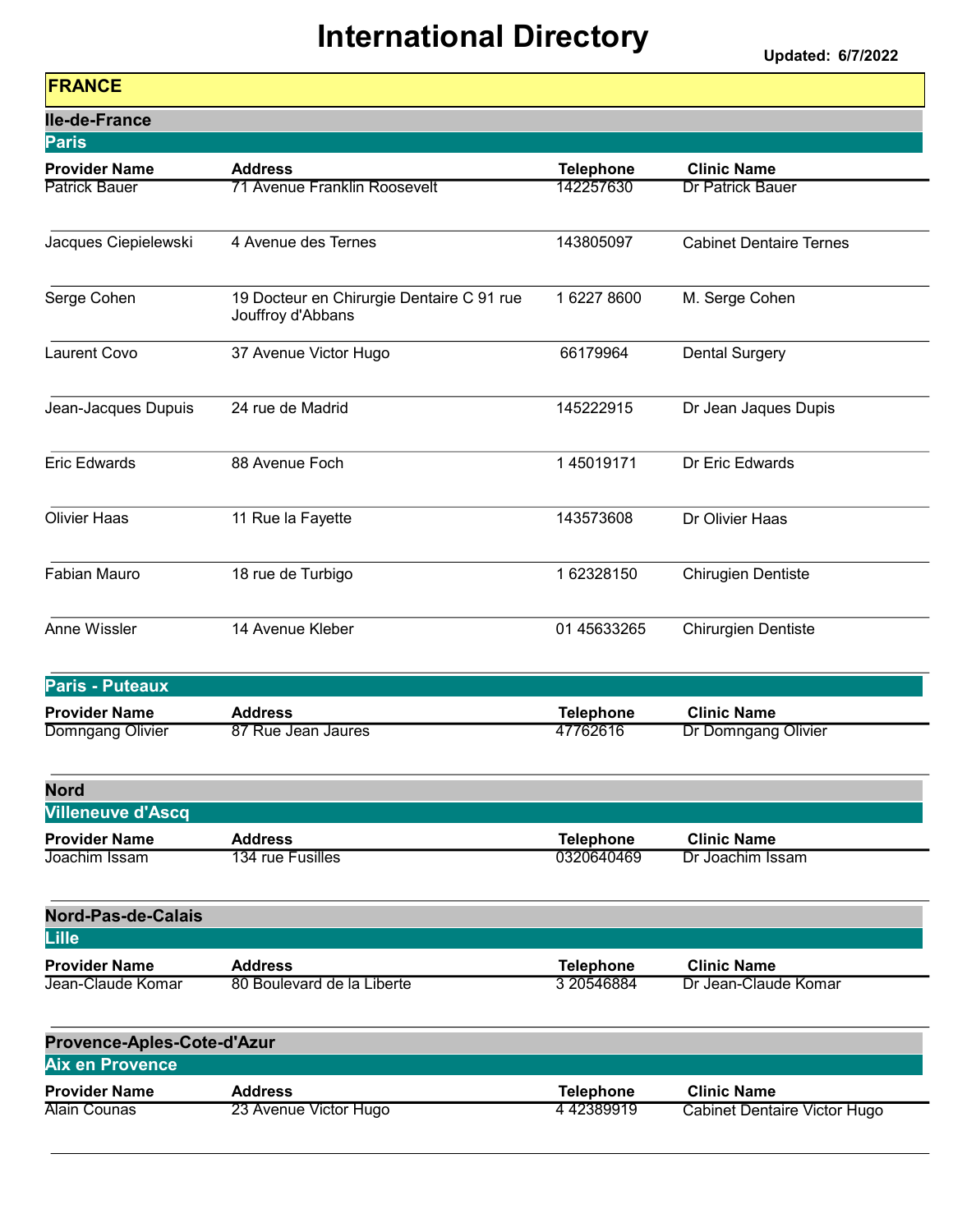| <b>FRANCE</b>                                  |                      |                  |                     |
|------------------------------------------------|----------------------|------------------|---------------------|
| Provence-Aples-Cote-d'Azur<br><b>Marseille</b> |                      |                  |                     |
| <b>Provider Name</b>                           | <b>Address</b>       | <b>Telephone</b> | <b>Clinic Name</b>  |
| Roland Cardeillac                              | 13 r Henri Barbusse  | 491906775        | Dr Roland Cadeillac |
| <b>Rhone-Alpes</b>                             |                      |                  |                     |
| Lyon                                           |                      |                  |                     |
| <b>Provider Name</b>                           | <b>Address</b>       | <b>Telephone</b> | <b>Clinic Name</b>  |
| <b>William Barrios</b>                         | 4 Rue Paul Chenavard | 478280177        | Dr William Barrios  |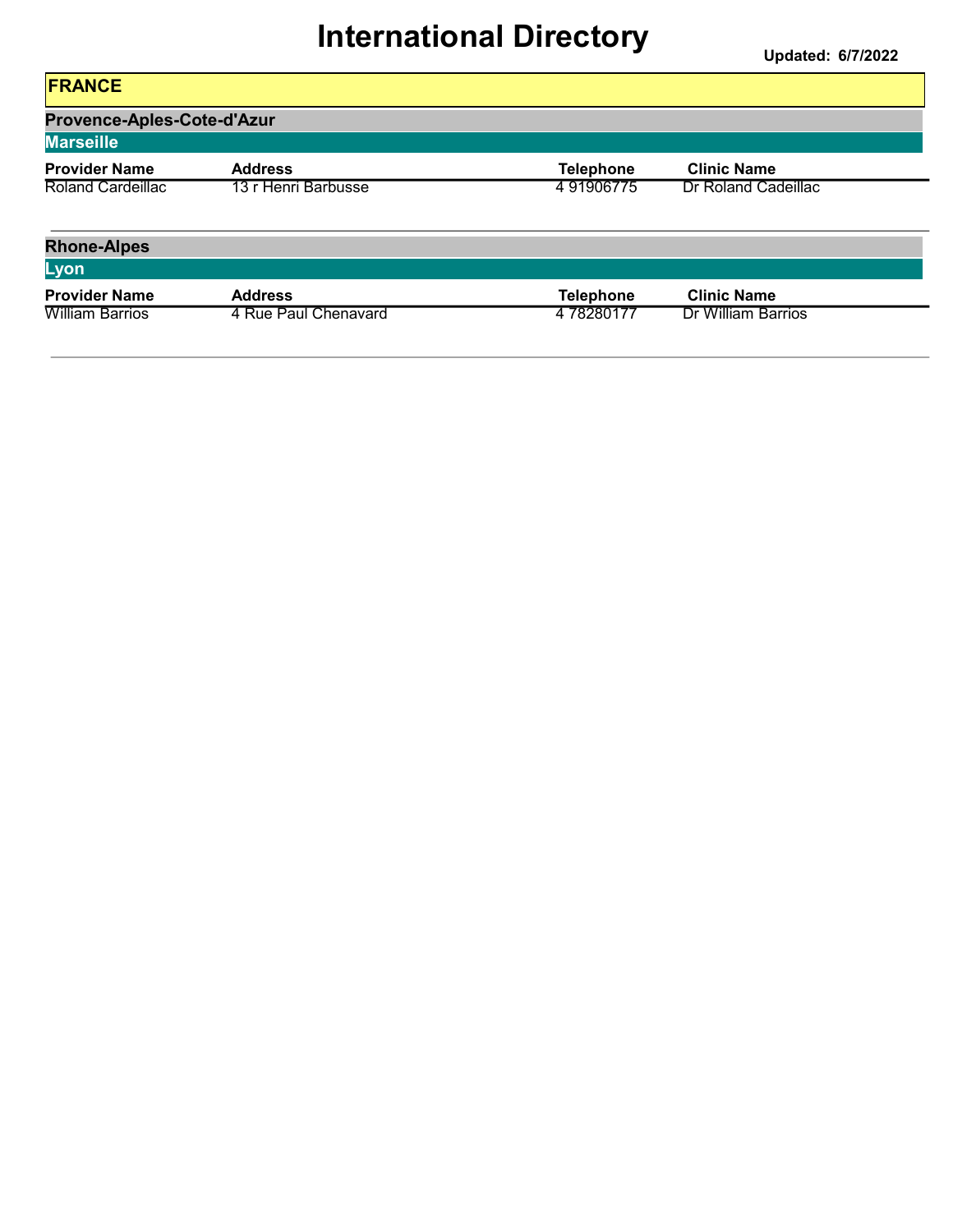Updated: 6/7/2022

| <b>GERMANY</b>                                    |                               |                                 |                                 |
|---------------------------------------------------|-------------------------------|---------------------------------|---------------------------------|
| <b>Provider Name</b>                              | <b>Address</b>                | <b>Telephone</b>                | <b>Clinic Name</b>              |
| <b>MARTIN SCHOCH</b>                              | <b>THEATER ST 3</b>           | 00 49 93<br>404500              |                                 |
| Ramstein-Miesenbach                               |                               |                                 |                                 |
| <b>Provider Name</b>                              | <b>Address</b>                | <b>Telephone</b>                | <b>Clinic Name</b>              |
| Mario Wagner                                      | Ramsteiner Str, 24            | 6371                            | Zahnarztpraxis Wagner           |
| <b>Baden-Wuerttemberg</b>                         |                               |                                 |                                 |
| Gaertringen                                       |                               |                                 |                                 |
| <b>Provider Name</b>                              | <b>Address</b>                | <b>Telephone</b>                | <b>Clinic Name</b>              |
| Lukas Winkelmann                                  | <b>Bluecherstrasse 13</b>     | 07034 647 7290                  | Oxidio/Praxis Drs. Winkelmann   |
| <b>Baden-Württemberg</b>                          |                               |                                 |                                 |
| <b>Heidelberg</b>                                 |                               |                                 |                                 |
| <b>Provider Name</b><br><b>Michael Hanewinkel</b> | <b>Address</b><br>Romer Str A | <b>Telephone</b><br>6221 183000 | <b>Clinic Name</b>              |
|                                                   |                               |                                 | Dr Hanewinkle Heidelberg        |
| Henning Loscher                                   | Römerstrasse 1                | 6221 183000                     | Arztehaus Bergheim              |
| <b>Sindelfingen</b>                               |                               |                                 |                                 |
| <b>Provider Name</b>                              | <b>Address</b>                | <b>Telephone</b>                | <b>Clinic Name</b>              |
| <b>Herr Jacek Mamak</b>                           | Watzmannstr 1                 | 703 1803080                     | Dr Herr Jacek Mamak             |
| <b>Bavaira</b>                                    |                               |                                 |                                 |
| <b>Herzogenrath</b>                               |                               |                                 |                                 |
| <b>Provider Name</b>                              | <b>Address</b>                | <b>Telephone</b>                | <b>Clinic Name</b>              |
| <b>Arno Rose</b>                                  | Alsdorfer Str. 9              | 2406                            | Zahnarzt                        |
| <b>Bavaria</b>                                    |                               |                                 |                                 |
| <b>Amberg</b>                                     |                               |                                 |                                 |
| <b>Provider Name</b>                              | <b>Address</b>                | <b>Telephone</b><br>9621 64665  | <b>Clinic Name</b>              |
| <b>Martin Mangelkramer</b>                        | Langangerweg 27 a             |                                 | Zaunarztpraxis Dr. Mangelkramer |
| <b>Marktredwitz</b>                               |                               |                                 |                                 |
| <b>Provider Name</b>                              | <b>Address</b>                | <b>Telephone</b>                | <b>Clinic Name</b>              |
| Ratnadeep Sircar                                  | Egerstr 25                    | 923 12498                       | Dr Ratnadeep Sircar             |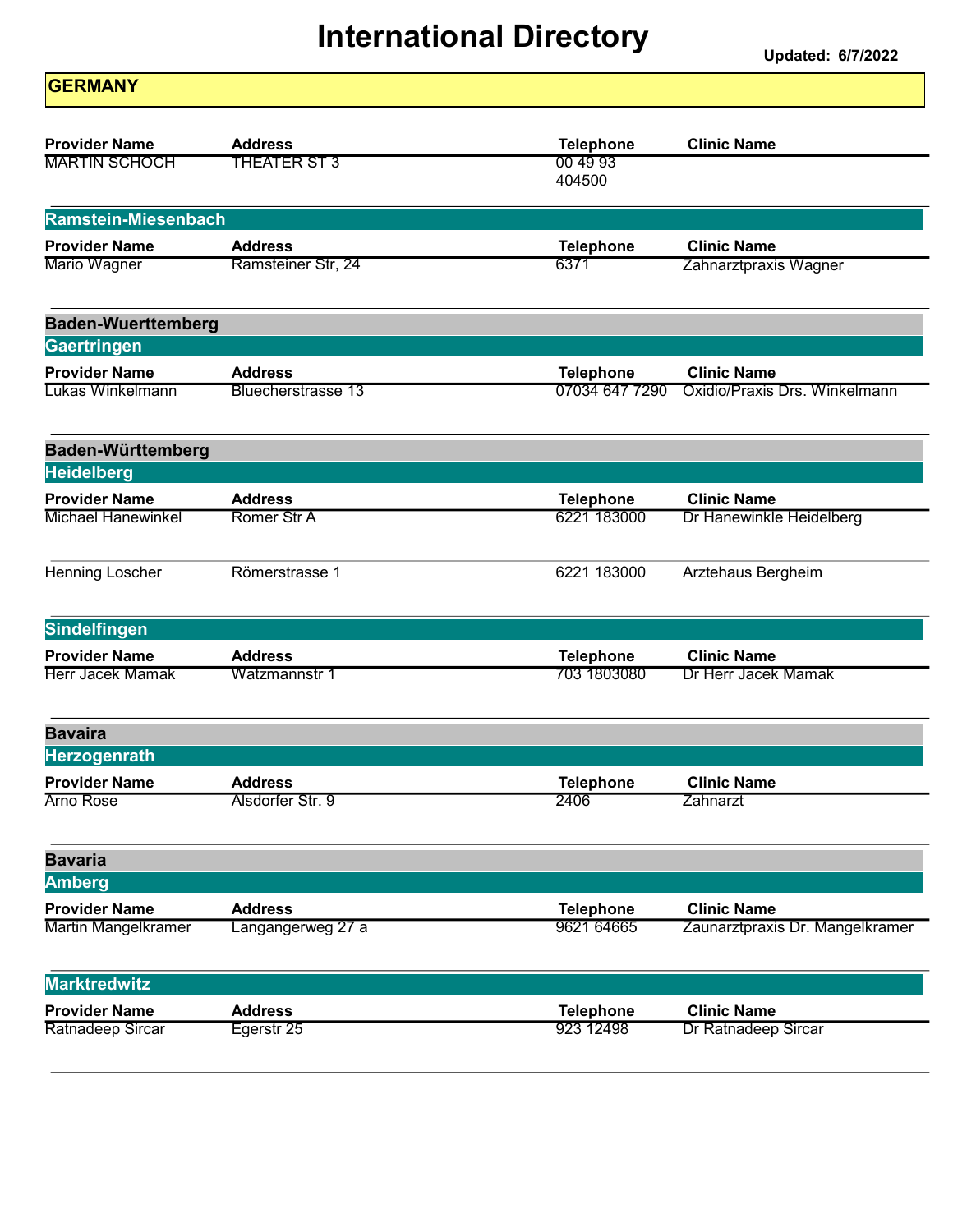| <b>GERMANY</b>             |                                                                     |                      |                             |
|----------------------------|---------------------------------------------------------------------|----------------------|-----------------------------|
| <b>Bavaria</b>             |                                                                     |                      |                             |
| <b>Munich</b>              |                                                                     |                      |                             |
| <b>Provider Name</b>       | <b>Address</b>                                                      | <b>Telephone</b>     | <b>Clinic Name</b>          |
| <b>Ulf Michael Dorwald</b> | Pilotystr, 2                                                        | 892 20012            | Dr Ulf Michael Dorwald      |
| Ralph M Wood               | Residenz Str 14/IV                                                  | 89 221828            | Dr Ralph M Wood             |
| <b>Berlin</b>              |                                                                     |                      |                             |
| <b>Provider Name</b>       | <b>Address</b>                                                      | <b>Telephone</b>     | <b>Clinic Name</b>          |
| Elio Adler                 | Berkaer Str 41                                                      | 30 89727202          | Zahnarztpraxis              |
| Martin Del Castillo        | Berliner Str. 17                                                    | 49 30 873 40 75      | Praxis für Zahnheilkunde    |
| <b>JOHN THORSTEN</b>       | <b>SCHLUETERSTRABE 38 ECKE</b><br><b>KURFURSTENDAMM</b>             | 0308610571           | ZAHNARZTPRAXIZ DR JOHN      |
| <b>KERSTIN WENZEL</b>      | <b>SCHLUETERSTRABE 38 ECKE</b><br><b>KURFURSTENDAMM</b>             | 0308610571           | ZAHNARZTPRAXIZ DR JOHN      |
| <b>Boblingen</b>           |                                                                     |                      |                             |
| <b>Boblingen</b>           |                                                                     |                      |                             |
| <b>Provider Name</b>       | <b>Address</b>                                                      | <b>Telephone</b>     | <b>Clinic Name</b>          |
| <b>Charles A Smith</b>     | Charles Lindbergh Strasse 11 Forum 1<br><b>Building First floor</b> | 49 07031 205<br>6062 | <b>Boblingen Dental</b>     |
| <b>Bremen</b>              |                                                                     |                      |                             |
| <b>Provider Name</b>       | <b>Address</b>                                                      | <b>Telephone</b>     | <b>Clinic Name</b>          |
| Christian Köneke           | Lüder-von-Bentheim-Str.18                                           | 421 343538           | Dr Christian Köneke         |
| <b>Hamburg</b>             |                                                                     |                      |                             |
| <b>Provider Name</b>       | <b>Address</b>                                                      | <b>Telephone</b>     | <b>Clinic Name</b>          |
| <b>Ullrich Hartmann</b>    | Reesendamm 3                                                        | 40 337456            | Dr Ullrich Hartman          |
| <b>HEIDELBERG</b>          |                                                                     |                      |                             |
| <b>HEIDELBERG</b>          |                                                                     |                      |                             |
| <b>Provider Name</b>       | <b>Address</b>                                                      | <b>Telephone</b>     | <b>Clinic Name</b>          |
| <b>CHARLES SMITH</b>       | ROMERSTRASSE 1 69115 HEIDELBERG                                     | 49 6221 651<br>6090  | <b>HEIDELBERG DENTISTRY</b> |
| <b>Hesse</b>               |                                                                     |                      |                             |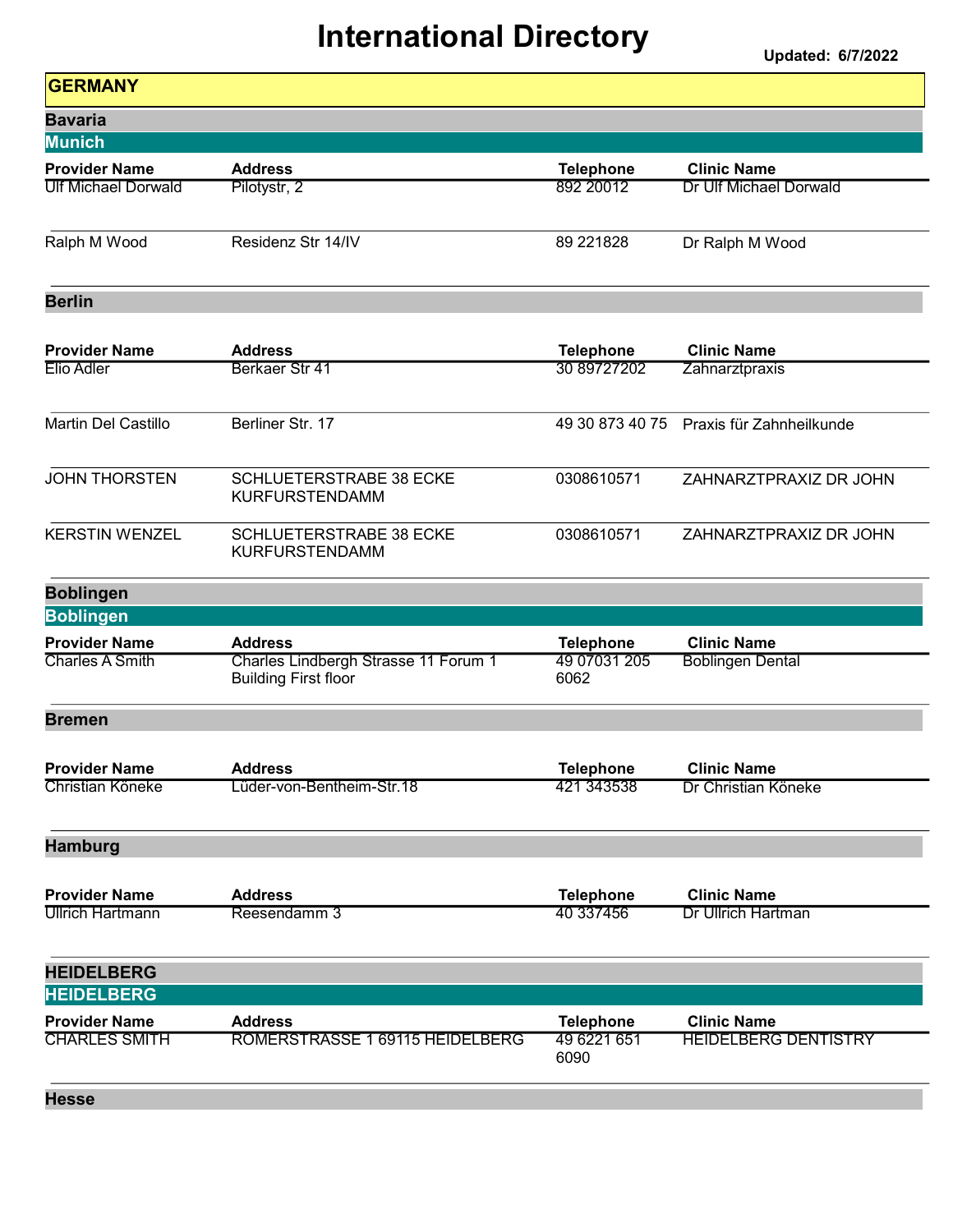| <b>GERMANY</b>                                    |                                                   |                                |                                            |
|---------------------------------------------------|---------------------------------------------------|--------------------------------|--------------------------------------------|
| <b>Hesse</b>                                      |                                                   |                                |                                            |
| Frankfurt                                         |                                                   |                                |                                            |
| <b>Provider Name</b>                              | <b>Address</b>                                    | <b>Telephone</b>               | <b>Clinic Name</b>                         |
| David John Church                                 | Ginnheimer Landstrasse 125                        | 69 533005                      | <b>Church and Frommator</b>                |
| <b>Ulrike Frommator</b>                           | Ginnheimer Landstrasse 125                        | 69 533005                      | <b>Church and Frommator</b>                |
| <b>Trebur</b>                                     |                                                   |                                |                                            |
| <b>Provider Name</b>                              | <b>Address</b>                                    | <b>Telephone</b>               | <b>Clinic Name</b>                         |
| Hans-Ulrich Kugies                                | Rüsselsheimer Str. 58                             | 6147 7321                      | Dr Hans Ulrich Kugies                      |
| <b>Lower Saxony</b>                               |                                                   |                                |                                            |
| <b>Emden</b>                                      |                                                   |                                |                                            |
| <b>Provider Name</b><br><b>Jan-Willms Harders</b> | <b>Address</b><br>Neutorstr 90-92                 | <b>Telephone</b><br>492121494  | <b>Clinic Name</b><br>Zahnarzt             |
| <b>North Rhine - Westphalia</b>                   |                                                   |                                |                                            |
| <b>Leverkusen</b>                                 |                                                   |                                |                                            |
| <b>Provider Name</b>                              | <b>Address</b>                                    | <b>Telephone</b>               | <b>Clinic Name</b>                         |
| <b>Stephen Filby</b>                              | Otto-Grimm-Str. 1                                 | 214 41277                      | Dr Stephen Filby                           |
| <b>Medebach</b>                                   |                                                   |                                |                                            |
| <b>Provider Name</b>                              | <b>Address</b>                                    | <b>Telephone</b>               | <b>Clinic Name</b>                         |
| Rebecca Komischke                                 | Brunastrasse 5                                    | 298292940                      | Komischue                                  |
| Mönchengladbach                                   |                                                   |                                |                                            |
| <b>Provider Name</b>                              | <b>Address</b>                                    | <b>Telephone</b>               | <b>Clinic Name</b>                         |
| Juan M Strauss                                    | Vorsterstr. 503/505                               | 2161 55433                     | Dr Juan M Strauss                          |
| <b>STUTTGART</b>                                  |                                                   |                                |                                            |
| <b>Provider Name</b>                              | <b>Address</b>                                    | <b>Telephone</b>               | <b>Clinic Name</b>                         |
| <b>WARREN BLAIR</b>                               | <b>CALWER STR 28</b>                              | 49 711 3058856                 | <b>PRAXIS DR BLAIR</b>                     |
| <b>ALF-HENRY</b><br><b>MAGNUSSON</b>              | <b>CALWER STRASSE 28</b>                          | 49 711 291964                  | DR MED DENT ALF- HENRY<br><b>MAGNUSSON</b> |
| <b>GHANA</b>                                      |                                                   |                                |                                            |
| <b>Nyaniba Estate</b><br><b>Accra</b>             |                                                   |                                |                                            |
| <b>Provider Name</b>                              | <b>Address</b>                                    |                                | <b>Clinic Name</b>                         |
| Said Baroudi                                      | Acolatse House, Hse. No. 572/4 P.O. Box KD<br>653 | <b>Telephone</b><br>302 785428 | <b>Jacob Dental Centre</b>                 |
|                                                   |                                                   |                                |                                            |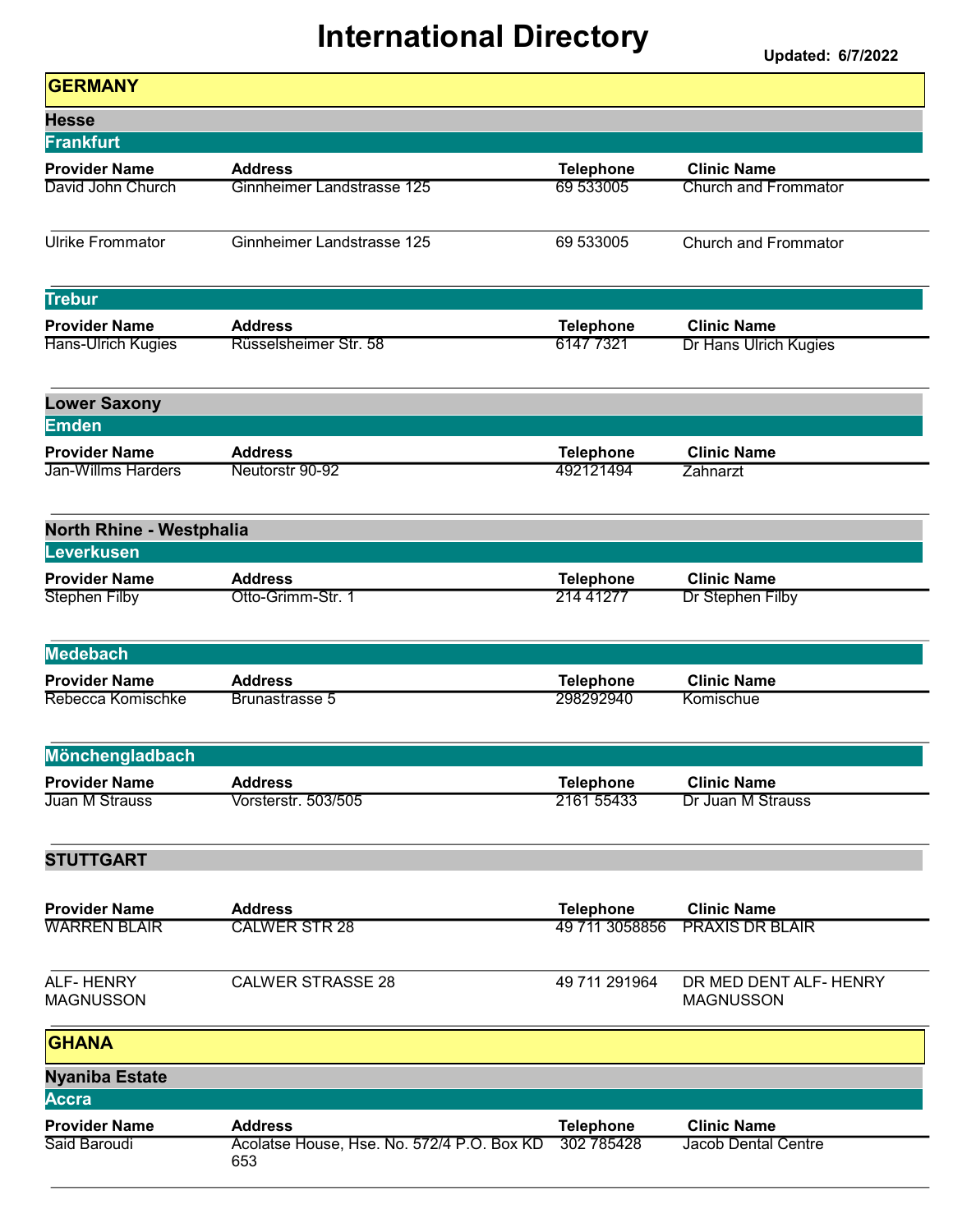Updated: 6/7/2022

#### **GRENADA**

St George's

| <b>Provider Name</b>                    | <b>Address</b>                         | <b>Telephone</b>             | <b>Clinic Name</b>                               |
|-----------------------------------------|----------------------------------------|------------------------------|--------------------------------------------------|
| <b>Winston Davidson</b>                 | Suite 4 Grand Anse Shopping Ctr        | 4443200                      | <b>Dr Winston Davidson</b>                       |
| Julie Du Bois                           | Hillsborough Street                    | 4406111                      | <b>Gentle Dental Care</b>                        |
| <b>JULIE DUBOIS</b>                     | BRUCE ST MALL #1305                    | 473 440 6111                 | <b>GENTLE DENTAL CARE</b>                        |
| Guam                                    |                                        |                              |                                                  |
| Guam                                    |                                        |                              |                                                  |
| <b>Tamuning</b>                         |                                        |                              |                                                  |
| <b>Provider Name</b>                    | <b>Address</b>                         | <b>Telephone</b>             | <b>Clinic Name</b>                               |
| <b>Robert Yang</b>                      | 744 N Marine Corps Drive Suite 119     | 16716478702                  | Robert J. Yang DMD PC                            |
| <b>GUYANA</b>                           |                                        |                              |                                                  |
| Georgetown                              |                                        |                              |                                                  |
|                                         |                                        |                              |                                                  |
| <b>Provider Name</b><br>Jennifer Bulkan | <b>Address</b><br><b>Parade Street</b> | <b>Telephone</b><br>225 5068 | <b>Clinic Name</b><br>St Joseph's Mercy Hospital |
|                                         |                                        |                              |                                                  |
| <b>HAITI</b>                            |                                        |                              |                                                  |
| <b>Petion Ville</b>                     |                                        |                              |                                                  |
| <b>Provider Name</b>                    | <b>Address</b>                         | <b>Telephone</b>             | <b>Clinic Name</b>                               |
| J.R Ernst Joseph                        | #20 Bis Rue Rigaud                     | 37032404                     | <b>Saint Theresa Clinique</b>                    |
| <b>Port-au-Prince</b>                   |                                        |                              |                                                  |
| <b>Provider Name</b>                    | <b>Address</b>                         | <b>Telephone</b>             | <b>Clinic Name</b>                               |
| <b>Michel Carvonis</b>                  | 7 Ave Lamertiniere                     | 245 0441                     | La Clinique                                      |
|                                         |                                        |                              |                                                  |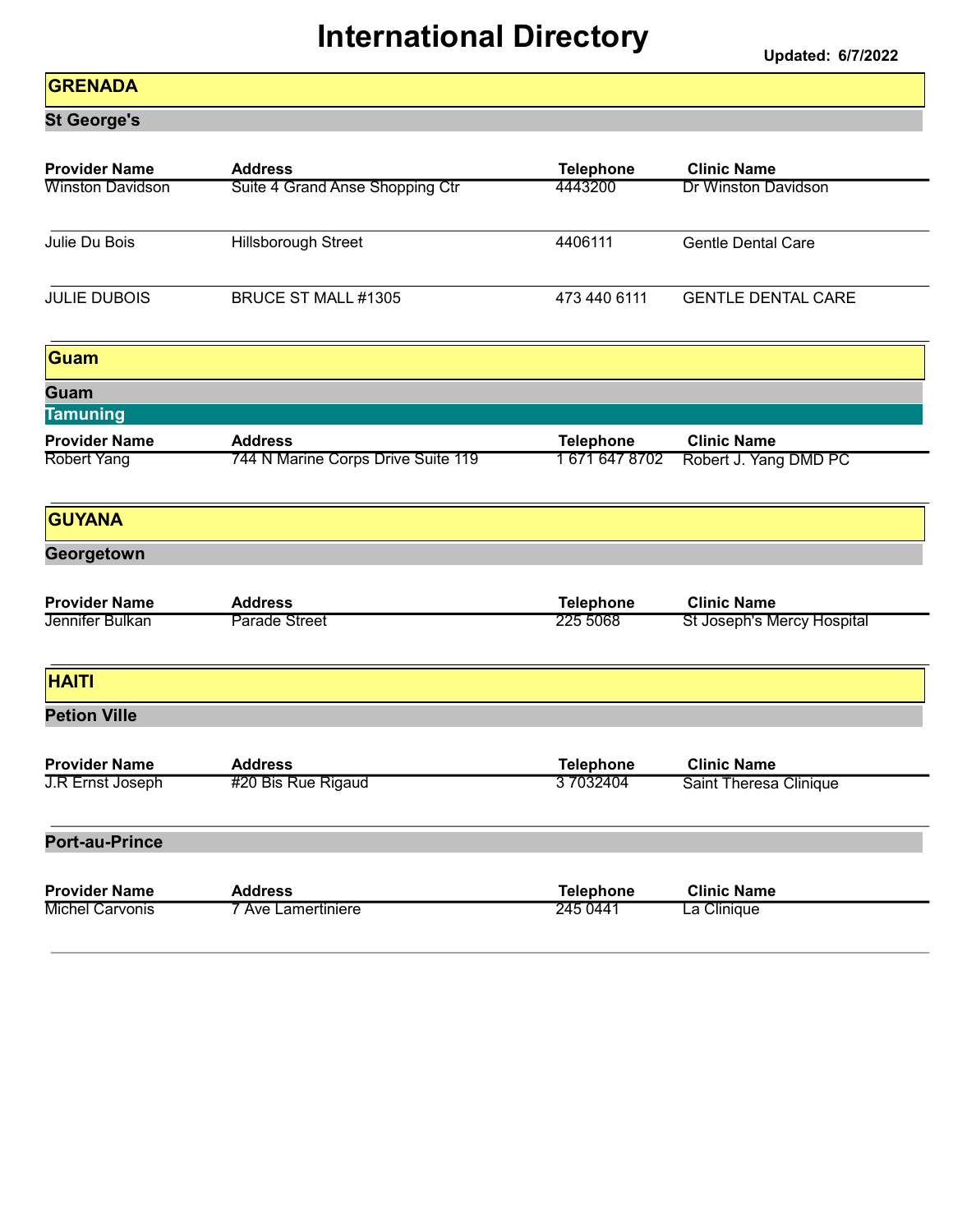| <b>HUNGARY</b>         |                                                |                  |                       |
|------------------------|------------------------------------------------|------------------|-----------------------|
| <b>BUDAPEST</b>        |                                                |                  |                       |
| <b>Budapest</b>        |                                                |                  |                       |
| <b>Provider Name</b>   | <b>Address</b>                                 | <b>Telephone</b> | <b>Clinic Name</b>    |
| Janos Almai            | BOTOND U.10. H-1134 BUDAPEST<br><b>HUNGARY</b> | 36 1 787 4110    | <b>Super Dent Ltd</b> |
| <b>Central Hungary</b> |                                                |                  |                       |
| <b>Budapest</b>        |                                                |                  |                       |
| <b>Provider Name</b>   | <b>Address</b>                                 | <b>Telephone</b> | <b>Clinic Name</b>    |
| Katalin Urbach         | Endrodi Sandor u. 36                           | 1 3944138        | Dr Katalin Urbach     |
| <b>Mosonmagyarovar</b> |                                                |                  |                       |
| <b>Provider Name</b>   | <b>Address</b>                                 | <b>Telephone</b> | <b>Clinic Name</b>    |
| Laslo Szeder           | Lucsony utca 16                                | 20 2129457       | Prudent               |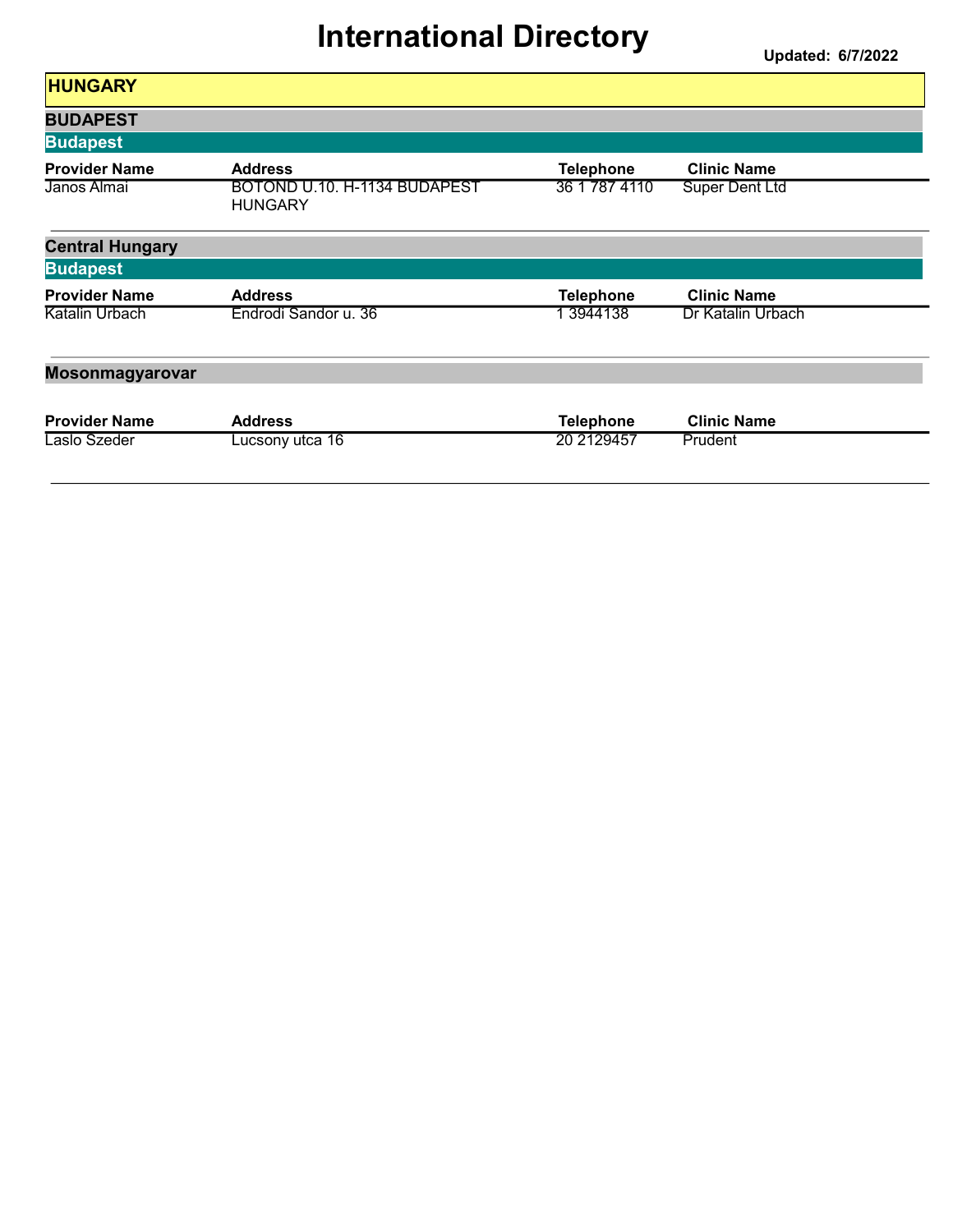| <b>INDIA</b>          |                                                                                       |                  |                                                |
|-----------------------|---------------------------------------------------------------------------------------|------------------|------------------------------------------------|
| <b>MUMBAI</b>         |                                                                                       |                  |                                                |
| <b>Provider Name</b>  | <b>Address</b>                                                                        | <b>Telephone</b> | <b>Clinic Name</b>                             |
| NAMAN VORA            | <b>MULUND WEST, 1 PEARL CENTRE AT</b><br>CORNER OF JN ROAD AND GHOSALA<br><b>ROAD</b> | 91 9323800012    | DR VORAS DENTAL CARE                           |
| <b>Andhra Pradesh</b> |                                                                                       |                  |                                                |
| <b>Hyderabad</b>      |                                                                                       |                  |                                                |
| <b>Provider Name</b>  | <b>Address</b>                                                                        | <b>Telephone</b> | <b>Clinic Name</b>                             |
| Ravindra Ratolikar    | 3-5-170/1/4 Opp. Water Tank Narayanguda                                               | 040 23220123     | Dr. Ravindra Ratolokar's Dental<br>Clinic      |
| <b>Dehli</b>          |                                                                                       |                  |                                                |
| <b>New Dehli</b>      |                                                                                       |                  |                                                |
| <b>Provider Name</b>  | <b>Address</b>                                                                        | <b>Telephone</b> | <b>Clinic Name</b>                             |
| Manak Khoslas         | B 4/76 Safdarjung Enclave                                                             | 1126163111       | Dr. Khosla's Dental Clinic                     |
| Sunil Khoslas         | B 4/76 Safdarjung Enclave                                                             | 1126163111       | Dr. Khosla's Dental Clinic                     |
| <b>Delhi</b>          |                                                                                       |                  |                                                |
| <b>New Delhi</b>      |                                                                                       |                  |                                                |
| <b>Provider Name</b>  | <b>Address</b>                                                                        | <b>Telephone</b> | <b>Clinic Name</b>                             |
| <b>Arun Grover</b>    | 1, Shakti Vihar, Pitampura                                                            | 11 27025081      | Dental Clinic and Dental Implants<br>Centre    |
| Pradip Jayna          | M-75 Connaught Place Opp. Fire Station                                                | 011 3329516      | The Orthodontic Centre                         |
| Sanjiv Kalra          | R-804 New Rajinder Nagar Dental Center,<br>C-270 Defence Colony, Dehli, 11024         | 91 9810127123    | <b>Kalra Dental Clinic</b>                     |
| Anil Kohli            | 28, Lajpat Nagar III Feroze Gandhi Road                                               | 011 29845500     | Sonis Dental Clinic                            |
| Sumit Munjal          | 1075/1-2, First Floor Old Post Office<br>Complex, Mehrauli                            | 011 26962104     | <b>Dental Health Clinic</b>                    |
| Inder Preet Singh     | A-3/264, First Floor Paschim Vihar                                                    | 011 25256014     | Dr. Inder Preet Singh's Dental & Eye<br>Clinic |
| Praveen Verma         | C-3/57 Janakpuri                                                                      | 11 25553020      | Dr Vermas Dental Care Clinic                   |
| Pravina Verma         | C-3/57 Janakpuri                                                                      | 11 25553020      | Dr Vermas Dental Care Clinic                   |
| Rohini                |                                                                                       |                  |                                                |
| <b>Provider Name</b>  | <b>Address</b>                                                                        | <b>Telephone</b> | <b>Clinic Name</b>                             |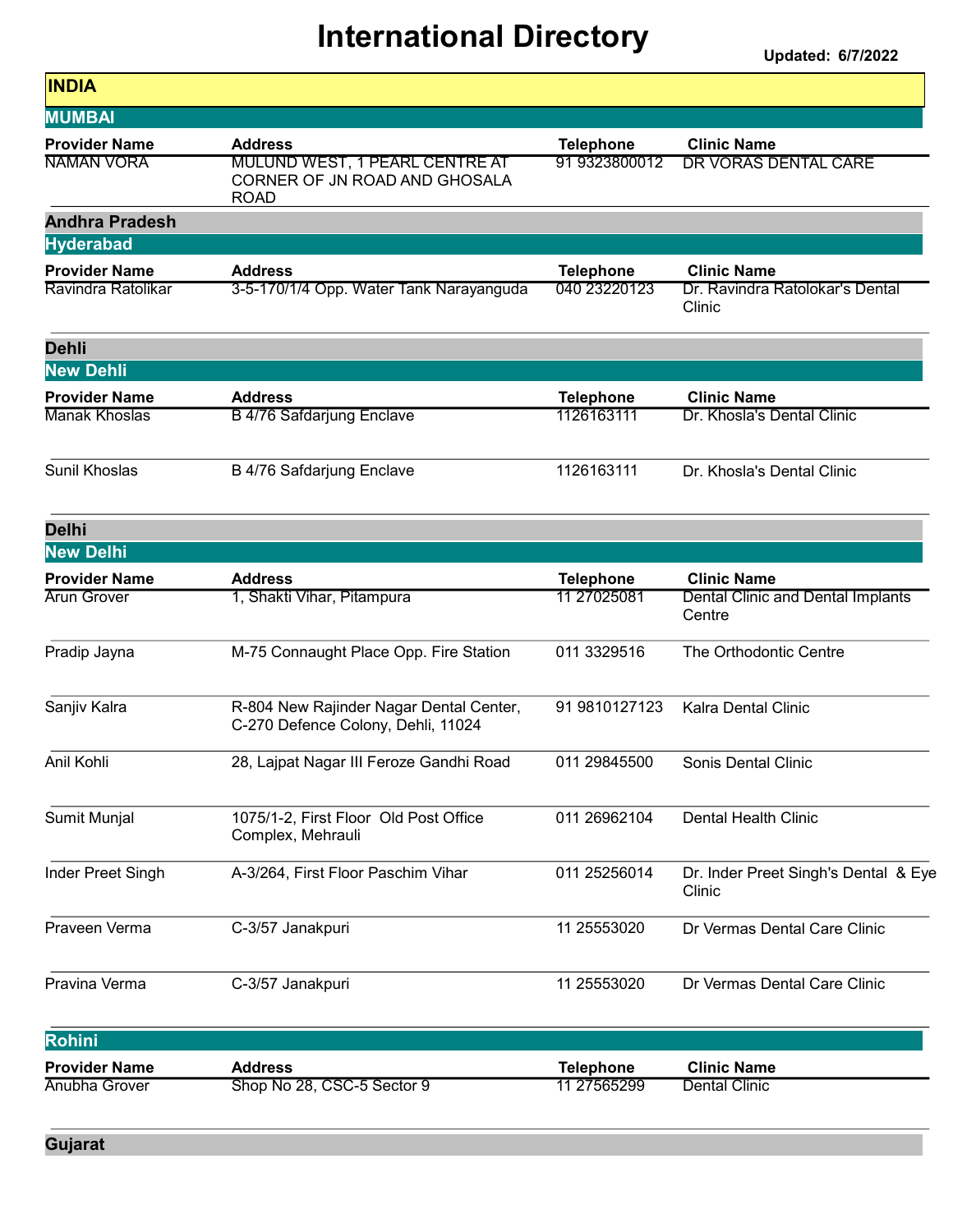| <b>Address</b>            | <b>Telephone</b>                                                                                                                                                                                                                                 | <b>Clinic Name</b>                                                                                                                |
|---------------------------|--------------------------------------------------------------------------------------------------------------------------------------------------------------------------------------------------------------------------------------------------|-----------------------------------------------------------------------------------------------------------------------------------|
| 132" Road, New Vadaj      |                                                                                                                                                                                                                                                  | <b>Dental Implant Laser Cosmetic</b><br>Centre                                                                                    |
|                           |                                                                                                                                                                                                                                                  |                                                                                                                                   |
| <b>Address</b>            | <b>Telephone</b>                                                                                                                                                                                                                                 | <b>Clinic Name</b>                                                                                                                |
|                           |                                                                                                                                                                                                                                                  | <b>Dental Care Clinic</b>                                                                                                         |
|                           |                                                                                                                                                                                                                                                  |                                                                                                                                   |
| <b>Address</b>            |                                                                                                                                                                                                                                                  | <b>Clinic Name</b>                                                                                                                |
| 25 - New Jagnath          | 0281 2464218                                                                                                                                                                                                                                     | 'Smile Care' Dental Clinic, 'Krishna'                                                                                             |
| 25 - New Jagnath          | 0281 2464218                                                                                                                                                                                                                                     | 'Smile Care' Dental Clinic, 'Krishna'                                                                                             |
| 9-Panchnath Plot          | 2228586                                                                                                                                                                                                                                          | Dr. Udani's Clinic                                                                                                                |
|                           |                                                                                                                                                                                                                                                  |                                                                                                                                   |
|                           |                                                                                                                                                                                                                                                  |                                                                                                                                   |
| <b>Address</b>            | <b>Telephone</b>                                                                                                                                                                                                                                 | <b>Clinic Name</b>                                                                                                                |
|                           |                                                                                                                                                                                                                                                  | Dr. Khosla's Dental Clinic                                                                                                        |
| H-35/20 DLF Phase I       | 124 4036918                                                                                                                                                                                                                                      | Dr. Khosla's Dental Clinic                                                                                                        |
|                           |                                                                                                                                                                                                                                                  |                                                                                                                                   |
|                           |                                                                                                                                                                                                                                                  |                                                                                                                                   |
| <b>Address</b>            | <b>Telephone</b>                                                                                                                                                                                                                                 | <b>Clinic Name</b>                                                                                                                |
| <b>Junction Tank Road</b> |                                                                                                                                                                                                                                                  | <b>Chisel Dental Clinic</b>                                                                                                       |
|                           |                                                                                                                                                                                                                                                  |                                                                                                                                   |
|                           |                                                                                                                                                                                                                                                  |                                                                                                                                   |
|                           |                                                                                                                                                                                                                                                  | <b>Clinic Name</b>                                                                                                                |
|                           |                                                                                                                                                                                                                                                  | The Smile Center.IN                                                                                                               |
|                           |                                                                                                                                                                                                                                                  |                                                                                                                                   |
|                           |                                                                                                                                                                                                                                                  |                                                                                                                                   |
| <b>Address</b>            | <b>Telephone</b>                                                                                                                                                                                                                                 | <b>Clinic Name</b>                                                                                                                |
|                           |                                                                                                                                                                                                                                                  | The Dental Studio                                                                                                                 |
|                           | B 3-4 Shyamal Complex Opp. Vyas Vadi,<br>1, Avantika Complex 1st Floor, Limda Lane<br>H-35/20 DLF Phase I<br>#9/1, 2nd Floor 'Arjunab Point.' Ulsoor Lake<br><b>Address</b><br>Subhash Bose Road Kadavanthra<br>22, Rajniganndha Shopping Centre | 98253 09360<br>0288 2679963<br><b>Telephone</b><br>124 4036918<br>80 25547249<br><b>Telephone</b><br>484 401 1133<br>022 28410966 |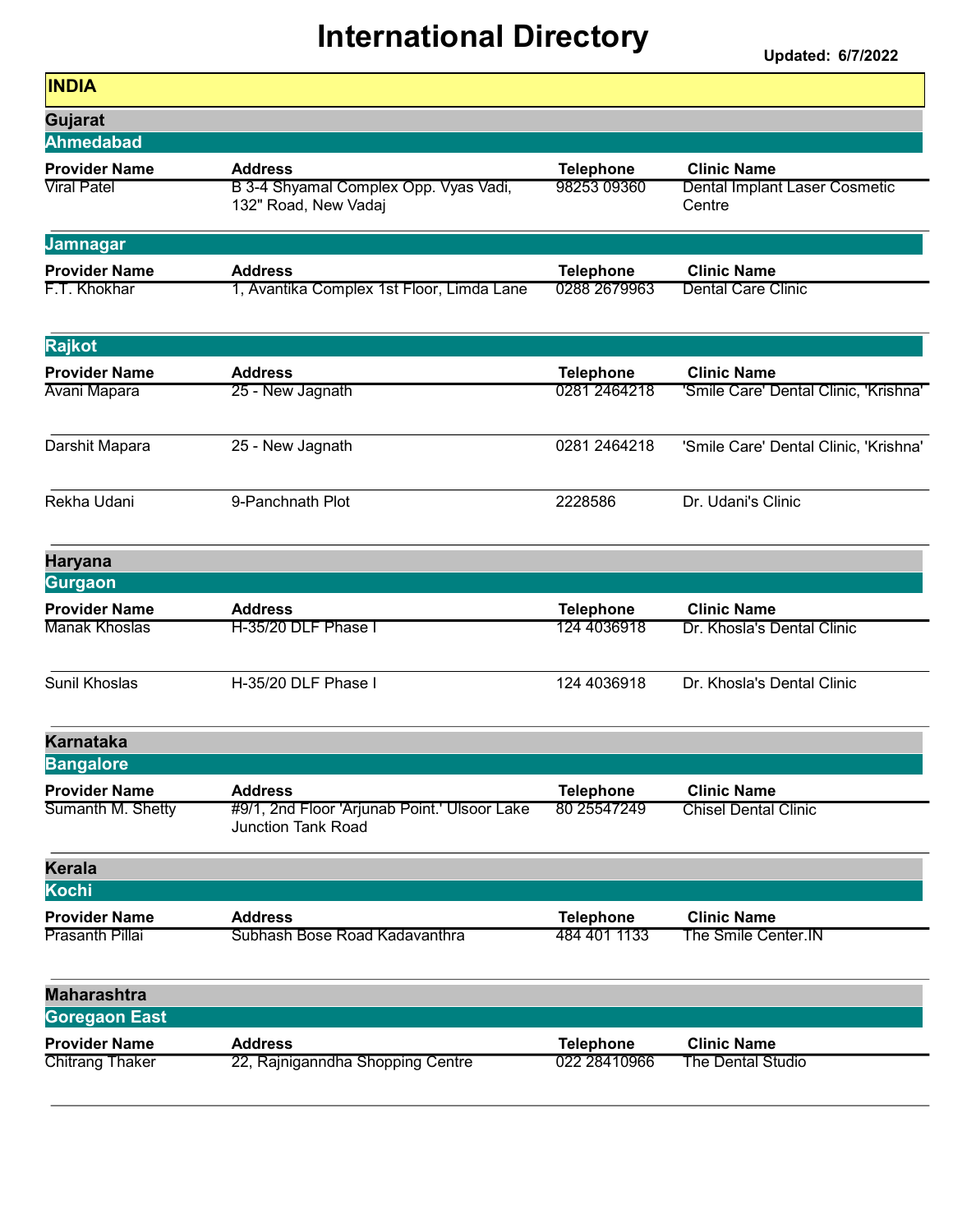1

#### INDIA

| <b>Maharashtra</b>      |                                                                                                                                |                                      |                                          |
|-------------------------|--------------------------------------------------------------------------------------------------------------------------------|--------------------------------------|------------------------------------------|
| <b>Mumbai</b>           |                                                                                                                                |                                      |                                          |
| <b>Provider Name</b>    | <b>Address</b>                                                                                                                 | <b>Telephone</b>                     | <b>Clinic Name</b>                       |
| Kruti Jigar Bathia      | Krishna Kunj Building, Maharastra Nagar<br>Chandavarkar Road                                                                   | 8654596                              | Dr Bathia Kruti Jigar                    |
| <b>Firdaus Bativala</b> | 104 Sagar Mansion 40B Bhulabhai Desai<br>Road                                                                                  | 22 49 64 171                         | <b>Dental Specialties Centre</b>         |
| <b>Mukul Dabholkar</b>  | 1st Floor, Hill View                                                                                                           | 22 26427720                          | Dr. Mukul Dabholkar's Dental Clinic      |
| Kamlesh Desai           | 505 Doctor House Pedder Road                                                                                                   | 22 3810031                           | Dentistry at Doctor House                |
| Alka Mendhe             | A-102, Marve Link Appt. 1st Floor, Marve<br>Road, Mith Chowky, Malad (W)                                                       | 022 28824762                         | Gurukrupa Advanced Dental Care<br>Centre |
| Amol Pradhan            | 1/225 Dixit Nivas, Sir Bhalchandra Road<br>Matunga (C.R),                                                                      | 22 2410 3739                         | <b>Dental Creations</b>                  |
| Alay Shah               | A-102, Marve Link Appt., 1st Floor, Marve<br>Road, Mith Chowky, Malad (W) G-302,<br>Panchshil Garden, Mahauir Najar, Kandiwali | 022 28824762                         | Gurukrupa Advanced Dental Care<br>Centre |
| <b>Isawe Suresh</b>     | A-102, Marve Link Appt. 1st Floor, Marve<br>Road, Mith Chowky, Malad (W)                                                       | 022 28824762                         | Gurukrupa Advanced Dental Care<br>Centre |
| Mumbai - Andheri        |                                                                                                                                |                                      |                                          |
| <b>Provider Name</b>    | <b>Address</b>                                                                                                                 | <b>Telephone</b>                     | <b>Clinic Name</b>                       |
| Jagdish T Damodaran     | 102B, Samrock Apts. Juhulane                                                                                                   | 22 66982747                          | Doctors' Centre                          |
| <b>Pune</b>             |                                                                                                                                |                                      |                                          |
| <b>Provider Name</b>    | <b>Address</b>                                                                                                                 | <b>Telephone</b>                     | <b>Clinic Name</b>                       |
| Anjali R. Gandhi        | 691/9A Pune-Satara Rd Bibwewadi                                                                                                | 20 24210404                          | <b>Gandhi Clinic</b>                     |
| Aakash Shah             | A-Wing, Office No. 7, Thacker House 1st<br>Floor, 2618, East Street, Camp                                                      | 20 26330857                          | <b>Oracare Dental Centre</b>             |
| <b>Mahavashtra</b>      |                                                                                                                                |                                      |                                          |
| <b>Mumbai</b>           |                                                                                                                                |                                      |                                          |
| <b>Provider Name</b>    | <b>Address</b>                                                                                                                 | <b>Telephone</b>                     | <b>Clinic Name</b>                       |
| Digesh Barfiwala        | Shop No. 6, J.S. Tower Mahavir Nagan<br>Kardivali (W)                                                                          | 9820600426                           | Shreeji Dental Clinic                    |
| <b>MUMBAI</b>           |                                                                                                                                |                                      |                                          |
| <b>Provider Name</b>    | <b>Address</b>                                                                                                                 | <b>Telephone</b>                     | <b>Clinic Name</b>                       |
| <b>AMOL PRADHAN</b>     | <u>225 SIR BHALCHANDRA ROAD MATUNGA</u><br>EAST                                                                                | 91 8655 289526<br>/91 22<br>24103739 | <b>DENTAL CREATION</b>                   |

#### Rajasthan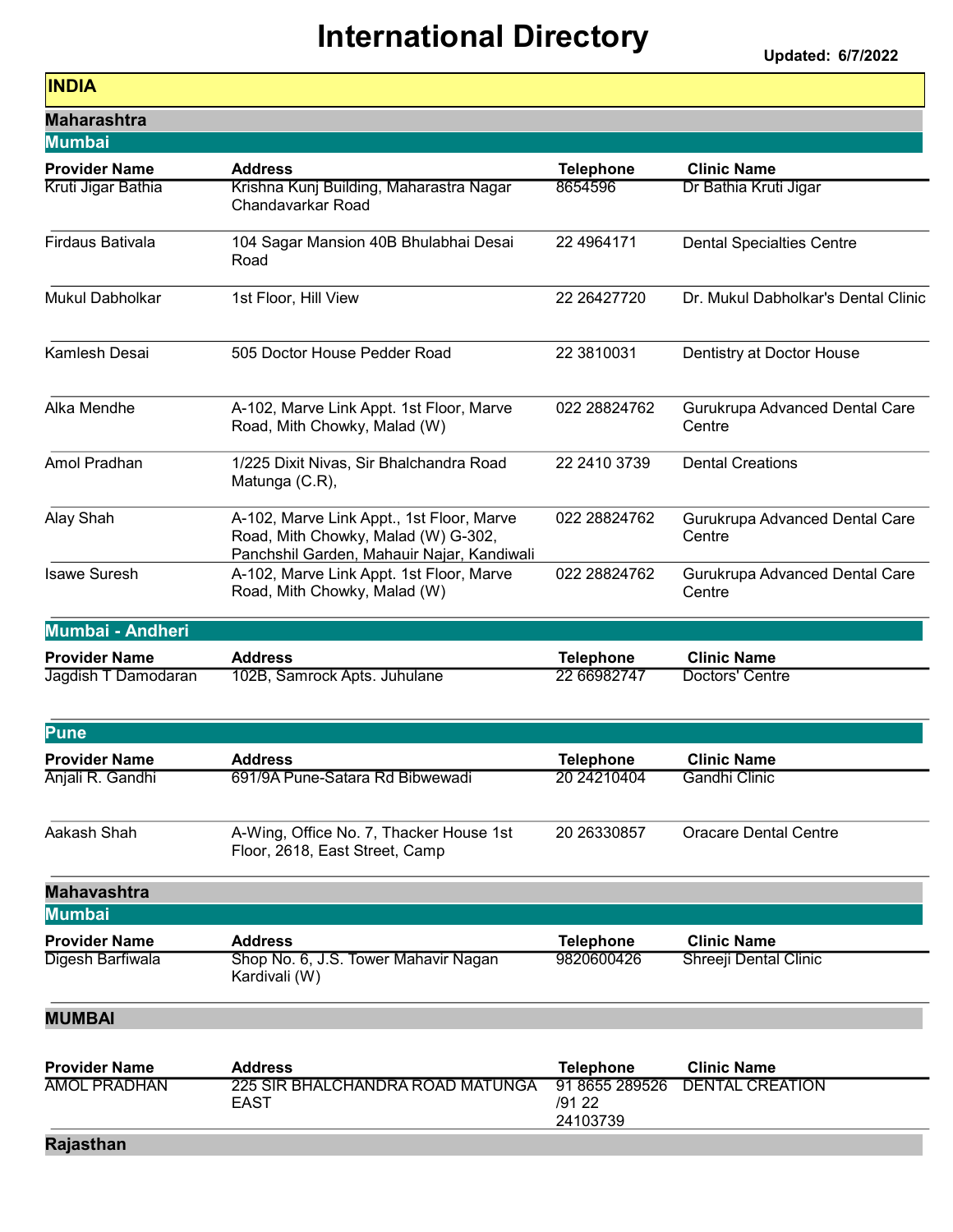| <b>INDIA</b>         |                                                                                |                  |                                                                |
|----------------------|--------------------------------------------------------------------------------|------------------|----------------------------------------------------------------|
| Rajasthan            |                                                                                |                  |                                                                |
| <b>Udaipur</b>       |                                                                                |                  |                                                                |
| <b>Provider Name</b> | <b>Address</b>                                                                 | <b>Telephone</b> | <b>Clinic Name</b>                                             |
| Smita & Sourav Singh | 57, Pathon Ki Magri Sevashram, Subhash<br>Nagar                                | 294 2425727      | <b>Udaipur Dental Clinic</b>                                   |
| <b>Tamil Nadu</b>    |                                                                                |                  |                                                                |
| <b>Chennai</b>       |                                                                                |                  |                                                                |
| <b>Provider Name</b> | <b>Address</b>                                                                 | <b>Telephone</b> | <b>Clinic Name</b>                                             |
| Vijailakshmi Acharya | No. 5 6th Street Thirumurthy Nagar                                             | 44 28274117      | Dr Vijailakshmi Acharya                                        |
| M.S. Chandragupta    | Maruthi Apts, 87, Alagappa Road Opp To Lady 44 2648 1935<br><b>MCTM School</b> |                  | Dr. Gupta's Dental Specialities<br>Centre                      |
| Gururaj Rao          | 4-/4 1st Street Sait Colony Egmore                                             | 44 65692419      | Dr. BLN Rao Dental Clinic                                      |
| Shreya Sujeer Rao    | 4-/4 1st Street Sait Colony Egmore                                             | 44 65692419      | Dr. BLN Rao Dental Clinic                                      |
| Ramakrishna Sujeer   | 86 Anna Salai First Street, Sait Cology,<br>Egmore, Chennai 600-008            | 44 2 8544638     | Dr B.L.N. Rao Dental Clinic/Dental<br><b>Speciality Clinic</b> |
| <b>VADAKARA</b>      |                                                                                |                  |                                                                |
| <b>KERALA</b>        |                                                                                |                  |                                                                |
| <b>Provider Name</b> | <b>Address</b>                                                                 | <b>Telephone</b> | <b>Clinic Name</b>                                             |
| <b>SEBY GARDENS</b>  |                                                                                | 91 9744701701    | <b>CLINICA DENTAL</b>                                          |
| <b>INDONESIA</b>     |                                                                                |                  |                                                                |
| <b>Bali</b>          |                                                                                |                  |                                                                |
| <b>Denpasar</b>      |                                                                                |                  |                                                                |
| <b>Provider Name</b> | <b>Address</b>                                                                 | <b>Telephone</b> | <b>Clinic Name</b>                                             |
| Indra Guizot         | 9-11 Jln Patimura                                                              | 361 249749       | <b>Bali Dental Clinic 911</b>                                  |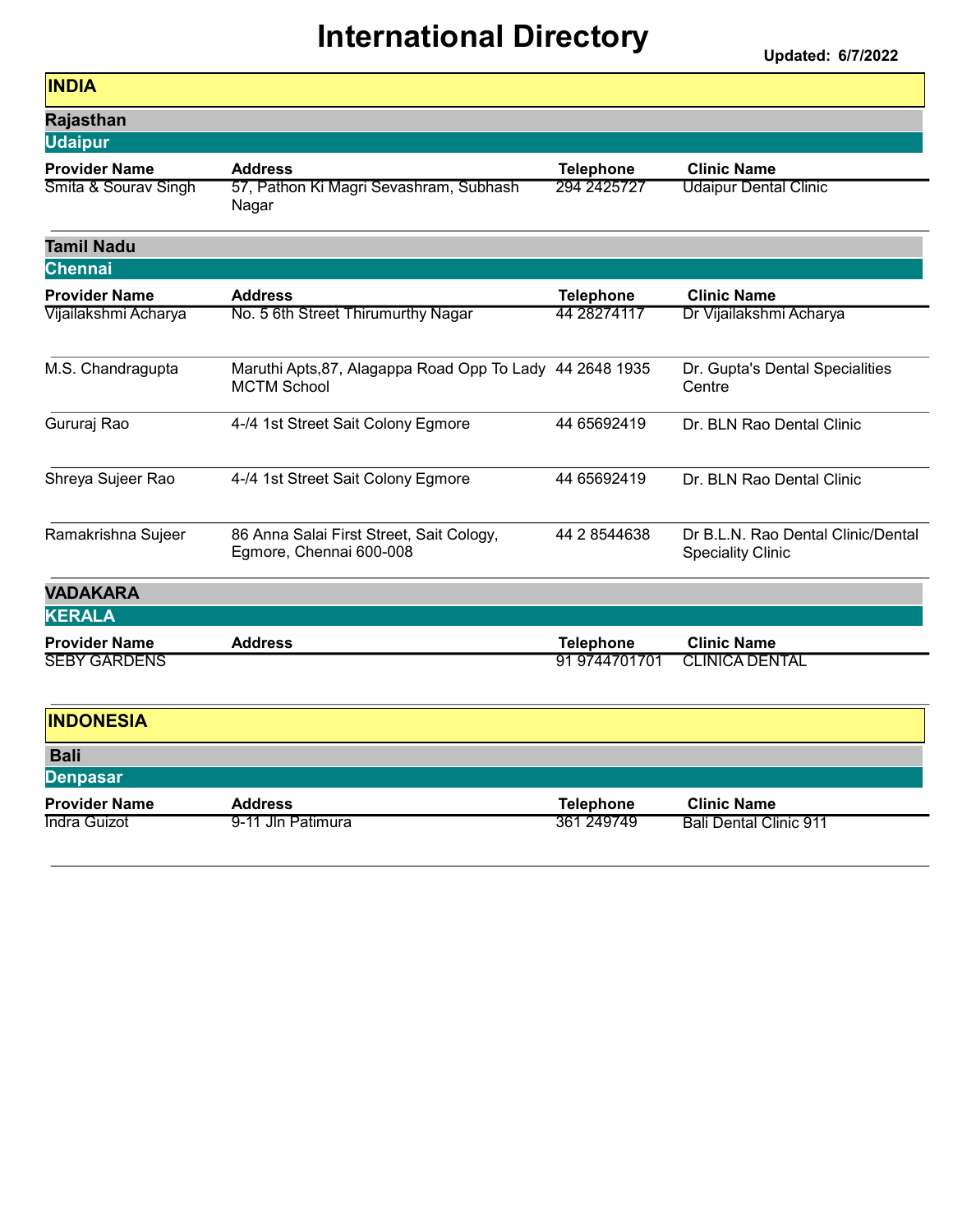Updated: 6/7/2022

٦

| <b>IRELAND</b>                             |                                    |                               |                                                   |
|--------------------------------------------|------------------------------------|-------------------------------|---------------------------------------------------|
| <b>Bray</b>                                |                                    |                               |                                                   |
| <b>Provider Name</b><br>John Murphy        | <b>Address</b><br>35 Vevay Road    | <b>Telephone</b><br>1 2866394 | <b>Clinic Name</b><br><b>Vevay Dental Centre</b>  |
|                                            |                                    |                               |                                                   |
| Co. Laois<br><b>Portlaoise</b>             |                                    |                               |                                                   |
| <b>Provider Name</b>                       | <b>Address</b>                     | <b>Telephone</b>              | <b>Clinic Name</b>                                |
| <b>Enda Whelan</b>                         | <b>Dublin Road</b>                 | 57 8662111                    | <b>Churchview Dental Practice</b>                 |
| <b>Cork</b>                                |                                    |                               |                                                   |
| <b>Provider Name</b>                       | <b>Address</b>                     | <b>Telephone</b>              | <b>Clinic Name</b>                                |
| Liam O'Connell                             | 22 St Patricks Hill                | 21 501208                     | Dr Liam O'Connell                                 |
| <b>St. Patrick's Hill</b>                  |                                    |                               |                                                   |
| <b>Provider Name</b>                       | <b>Address</b>                     | <b>Telephone</b>              | <b>Clinic Name</b>                                |
| Con O'Leary                                | 12 A St Patrick's Place            | 21 4501801                    | <b>Total Dental</b>                               |
| <b>Dublin</b>                              |                                    |                               |                                                   |
| <b>Provider Name</b>                       | <b>Address</b>                     | <b>Telephone</b>              | <b>Clinic Name</b>                                |
| Sean Murray                                | 63 North Strand Road               | 18557615                      | Dr Sean Murray                                    |
| <b>Malahide</b>                            |                                    |                               |                                                   |
| <b>Provider Name</b>                       | <b>Address</b>                     | <b>Telephone</b>              | <b>Clinic Name</b>                                |
| Nicola Zammit                              | 2 Old Street                       | 01 5522390                    | <b>Ivory Dental Care</b>                          |
| Dublin <sub>3</sub>                        |                                    |                               |                                                   |
| <b>Clontarf</b>                            |                                    |                               |                                                   |
| <b>Provider Name</b><br><b>Basil Kelly</b> | <b>Address</b><br>58 Clontarf Road | <b>Telephone</b><br>18335641  | <b>Clinic Name</b><br><b>Clontarf Road Dental</b> |
| <b>Dublin 8</b>                            |                                    |                               |                                                   |
| <b>Kilmainham</b>                          |                                    |                               |                                                   |
| <b>Provider Name</b>                       | <b>Address</b>                     | <b>Telephone</b>              | <b>Clinic Name</b>                                |
| <b>Basil Kelly</b>                         | 631 South Circular Road            | 14531859                      | <b>Kilmainham Dental</b>                          |
| <b>Maynooth</b>                            |                                    |                               |                                                   |
| <b>Provider Name</b>                       | <b>Address</b>                     | <b>Telephone</b>              | <b>Clinic Name</b>                                |
| <b>Gerard Brendan Glass</b>                | <b>Dublin Road</b>                 | 16289284                      | <b>Ryebank House</b>                              |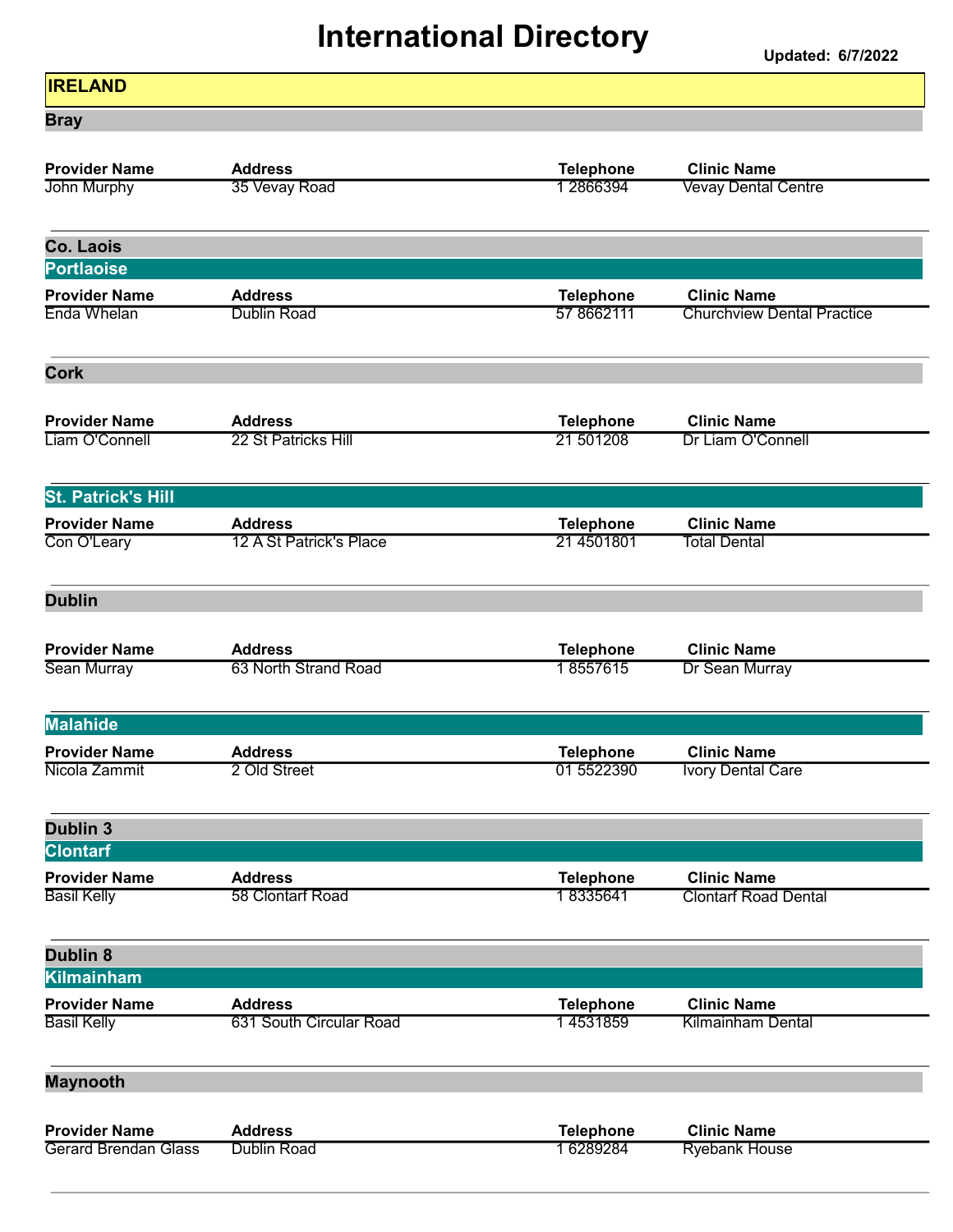| <b>ISRAEL</b>            |                                  |                    |                    |
|--------------------------|----------------------------------|--------------------|--------------------|
| <b>Provider Name</b>     | <b>Address</b>                   | <b>Telephone</b>   | <b>Clinic Name</b> |
| <b>Michael Fisher</b>    | 45B King George Street           | 2 6256541          | Dr Michael Fisher  |
|                          |                                  |                    |                    |
| <b>JERUSALEM</b>         |                                  |                    |                    |
| <b>Provider Name</b>     | <b>Address</b>                   | <b>Telephone</b>   | <b>Clinic Name</b> |
| <b>DANIEL KAUFMAN</b>    | 29 KING GEORGE ST                | 972 2 6255626      |                    |
| Simonem Landau           | 22 Hilel Street                  | 972-2-6256541      | Landau Dental      |
| Elad Tal                 | 22/2 Hillel St                   | 972-2-6256541      | Landau Dental      |
| <b>KFAR SHMARYAHU</b>    |                                  |                    |                    |
| <b>Provider Name</b>     | <b>Address</b>                   | <b>Telephone</b>   | <b>Clinic Name</b> |
| <b>STEVEN BARON</b>      | PO BOX 9717 SHOPPING CENTER KFAR | 972 09 958         |                    |
|                          | SHMARYAHU                        | 4636               |                    |
| <b>Tel Aviv</b>          |                                  |                    |                    |
| <b>Provider Name</b>     | <b>Address</b>                   | <b>Telephone</b>   | <b>Clinic Name</b> |
| Varsano Israel           | Weizmann 14                      | 03-6910510         | Varsano Clinic     |
| <b>KFAR SHMARYAHU</b>    |                                  |                    |                    |
| <b>Provider Name</b>     | <b>Address</b>                   | <b>Telephone</b>   | <b>Clinic Name</b> |
| <b>STEVE BARON</b>       | SHOPPING CENTER KFAR SHMARYAHU   | 972 09 958<br>4636 |                    |
| <b>MODIN</b>             |                                  |                    |                    |
| <b>Provider Name</b>     | <b>Address</b>                   | <b>Telephone</b>   | <b>Clinic Name</b> |
| <b>JOSHUA WACHPRESS</b>  | <b>37 YIGAL YADIN</b>            | 08 9729410         |                    |
| <b>Southern Distirct</b> |                                  |                    |                    |
| <b>Be'er Sheva</b>       |                                  |                    |                    |
| <b>Provider Name</b>     | <b>Address</b>                   | <b>Telephone</b>   | <b>Clinic Name</b> |
| <b>Gregory Ribitzky</b>  | 84 Henrietta Szola Street        | 8 6279640          | Dr. G. Ribitzky    |
| <b>TEL AVIV</b>          |                                  |                    |                    |
| <b>Provider Name</b>     | <b>Address</b>                   | <b>Telephone</b>   | <b>Clinic Name</b> |
| <b>ISRAEL VARSANO</b>    | WEIZMAN 14 14TH FLR STE 1424     |                    |                    |
|                          |                                  |                    |                    |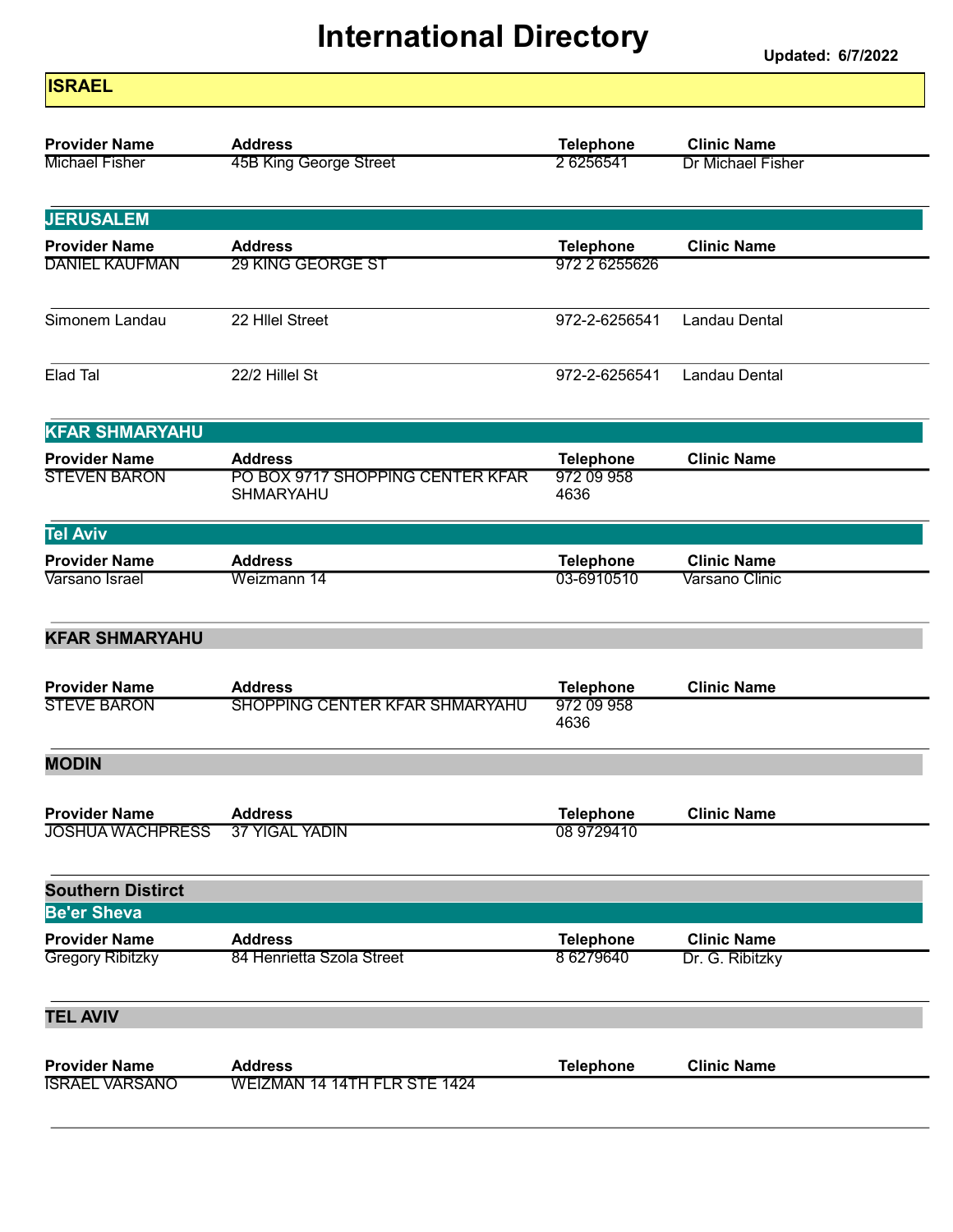Updated: 6/7/2022

| <b>ITALY</b>                         |                                         |                               |                                               |
|--------------------------------------|-----------------------------------------|-------------------------------|-----------------------------------------------|
| Genova                               |                                         |                               |                                               |
| <b>Provider Name</b>                 | <b>Address</b>                          | <b>Telephone</b>              | <b>Clinic Name</b>                            |
| Giorgio Galeano                      | Viale Brigata Bisagno, 2                | 040 566695                    | Le Cliniche Odontoiatriche - LCO              |
| Maria Majolino                       | Viale Brigata Bisagno, 2                | 040 566695                    | Le Cliniche Odontoiatriche - LCO              |
| Rome                                 |                                         |                               |                                               |
| <b>Provider Name</b>                 | <b>Address</b>                          | <b>Telephone</b>              | <b>Clinic Name</b>                            |
| Paolo Canturi                        | Pizzale Benito Juarez, 10               | 68 76 769 76                  | Le Cliniche Odontoiatriche - LCO              |
| Carlo De Florio                      | Pizzale Benito Juarez, 10               | 68 76 769 76                  | Le Cliniche Odontoiatriche - LCO              |
| Stefano Dvojkovic                    | Pizzale Benito Juarez, 10               | 68 76 769 76                  | Le Cliniche Odontoiatriche - LCO              |
| Simonetta Migliori                   | Pizzale Benito Juarez, 10               | 68 76 769 76                  | Le Cliniche Odontoiatriche - LCO              |
| Gianni Napolitano                    | Pizzale Benito Juarez, 10               | 68 76 769 76                  | Le Cliniche Odontoiatriche - LCO              |
| Cristiana Trombetti                  | Pizzale Benito Juarez, 10               | 68 76 769 76                  | Le Cliniche Odontoiatriche - LCO              |
| <b>Calabria</b>                      |                                         |                               |                                               |
| <b>Cosenza</b>                       |                                         |                               |                                               |
| <b>Provider Name</b><br>Sergio Nucci | <b>Address</b><br>Domenico Frugiuele 66 | <b>Telephone</b><br>098422533 | <b>Clinic Name</b><br>Studio Dentistico Nucci |
| Campania                             |                                         |                               |                                               |
| <b>Naples</b>                        |                                         |                               |                                               |
| <b>Provider Name</b>                 | <b>Address</b>                          | <b>Telephone</b>              | <b>Clinic Name</b>                            |
| Massimo Finizio                      | via Bernini 58                          | 081 5561925                   | Dr Massimo Finizio                            |
| Federico Lenci                       | Via Pontano 7                           | 081 680 650                   | Dr Frederico Lenci                            |
|                                      |                                         |                               |                                               |

Lazio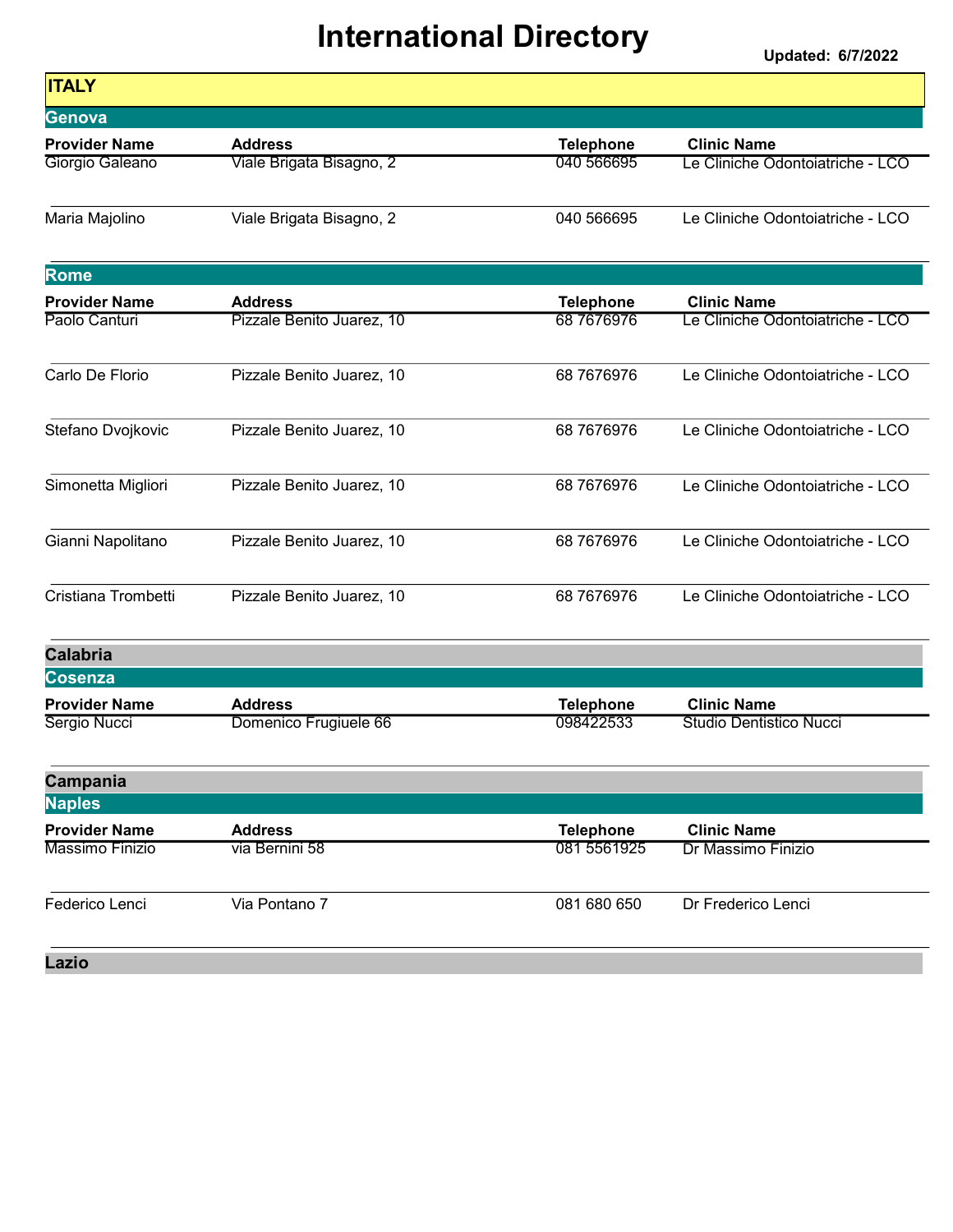Updated: 6/7/2022

| <b>Contract Contract Contract Contract Contract Contract Contract Contract Contract Contract Contract Contract Co</b><br><b>Contract Contract Contract Contract Contract Contract Contract Contract Contract Contract Contract Contract Co</b><br><b>Contract Contract Contract Contract Contract Contract Contract Contract Contract Contract Contract Contract Co</b><br><b>Contract Contract Contract Contract Contract Contract Contract Contract Contract Contract Contract Contract Co</b><br><b>Contract Contract Contract Contract Contract Contract Contract Contract Contract Contract Contract Contract Co</b> | <b>Contract Contract Contract Contract Contract Contract Contract Contract Contract Contract Contract Contract Co</b> | <b>Service Service</b><br><b>Contract Contract Contract Contract Contract Contract Contract Contract Contract Contract Contract Contract Co</b> | <b>Service Service</b><br>and the state of the state of the state of the state of the state of the state of the state of the state of th |
|---------------------------------------------------------------------------------------------------------------------------------------------------------------------------------------------------------------------------------------------------------------------------------------------------------------------------------------------------------------------------------------------------------------------------------------------------------------------------------------------------------------------------------------------------------------------------------------------------------------------------|-----------------------------------------------------------------------------------------------------------------------|-------------------------------------------------------------------------------------------------------------------------------------------------|------------------------------------------------------------------------------------------------------------------------------------------|
|---------------------------------------------------------------------------------------------------------------------------------------------------------------------------------------------------------------------------------------------------------------------------------------------------------------------------------------------------------------------------------------------------------------------------------------------------------------------------------------------------------------------------------------------------------------------------------------------------------------------------|-----------------------------------------------------------------------------------------------------------------------|-------------------------------------------------------------------------------------------------------------------------------------------------|------------------------------------------------------------------------------------------------------------------------------------------|

| Lazio                        |                                   |                  |                                         |
|------------------------------|-----------------------------------|------------------|-----------------------------------------|
| <b>Rome</b>                  |                                   |                  |                                         |
| <b>Provider Name</b>         | <b>Address</b>                    | <b>Telephone</b> | <b>Clinic Name</b>                      |
| Maria Laura Cervellati       | Via Paolo Mercuri, 6              | 06 88816626      | Le Cliniche Odontoiatriche - LCO        |
| Andrea De Angelis            | Via di Vigna Stelluti 150         | 06 36303848      | Dott. Andrea de Angelis                 |
| Maria De Angelis             | Via di Vigna Stelluti 150         | 06 36303848      | Dott.ssa Maria de Angelis               |
| Karel Decaesstecker          | Corso Vittorio Emanuele II N. 266 | 06 6896774       | Studio Odontoiatrico                    |
| Claudio Di Luca              | Piazza Tarquinia, 5/D             | 06 7005050       | Dr Claudio Di Luca                      |
| Stefano Dvojkovic            | Via Paolo Mercuri, 6              | 06 88816626      | Le Cliniche Odontoiatriche - LCO        |
| Ettore Farcomeni             | Corso Trieste 211                 | 06 86207339      | Dr Ettore Farcomeni                     |
| Rodolfo Gianserra            | Via Veneto 183 Apt.8              | 06 42014341      | Gianserra Associati                     |
| Andrea Lapollo               | Via Paolo Mercuri, 6              | 06 88816626      | Le Cliniche Odontoiatriche - LCO        |
| Massimo Malara               | Via Degli Scipioni, 292           | 06 32110579      | Studio Dentistico Dr. Massimo<br>Malara |
| Andrea Migliori              | Via Paolo Mercuri, 6              | 06 88816626      | Le Cliniche Odontoiatriche - LCO        |
| Luigi Pallone                | Via Paolo Mercuri, 6              | 06 88816626      | Le Cliniche Odontoiatriche - LCO        |
| Rinaldo Pascucci             | Via Paolo Mercuri, 6              | 06 88816626      | Le Cliniche Odontoiatriche - LCO        |
| Adriano Maria<br>Pasqualetti | Via Paolo Mercuri, 6              | 06 88816626      | Le Cliniche Odontoiatriche - LCO        |
| Alessandro Rossi             | Via Germanico 101                 | 06 3204751       | Dr Alessandro Rossi                     |
| <b>Michael Schmitz</b>       | Via Chiana 38                     | 06 8419929       | Studio Dentistico                       |
| Umberto Venditti             | Via Paolo Mercuri, 6              | 06 88816626      | Le Cliniche Odontoiatriche - LCO        |

Liguria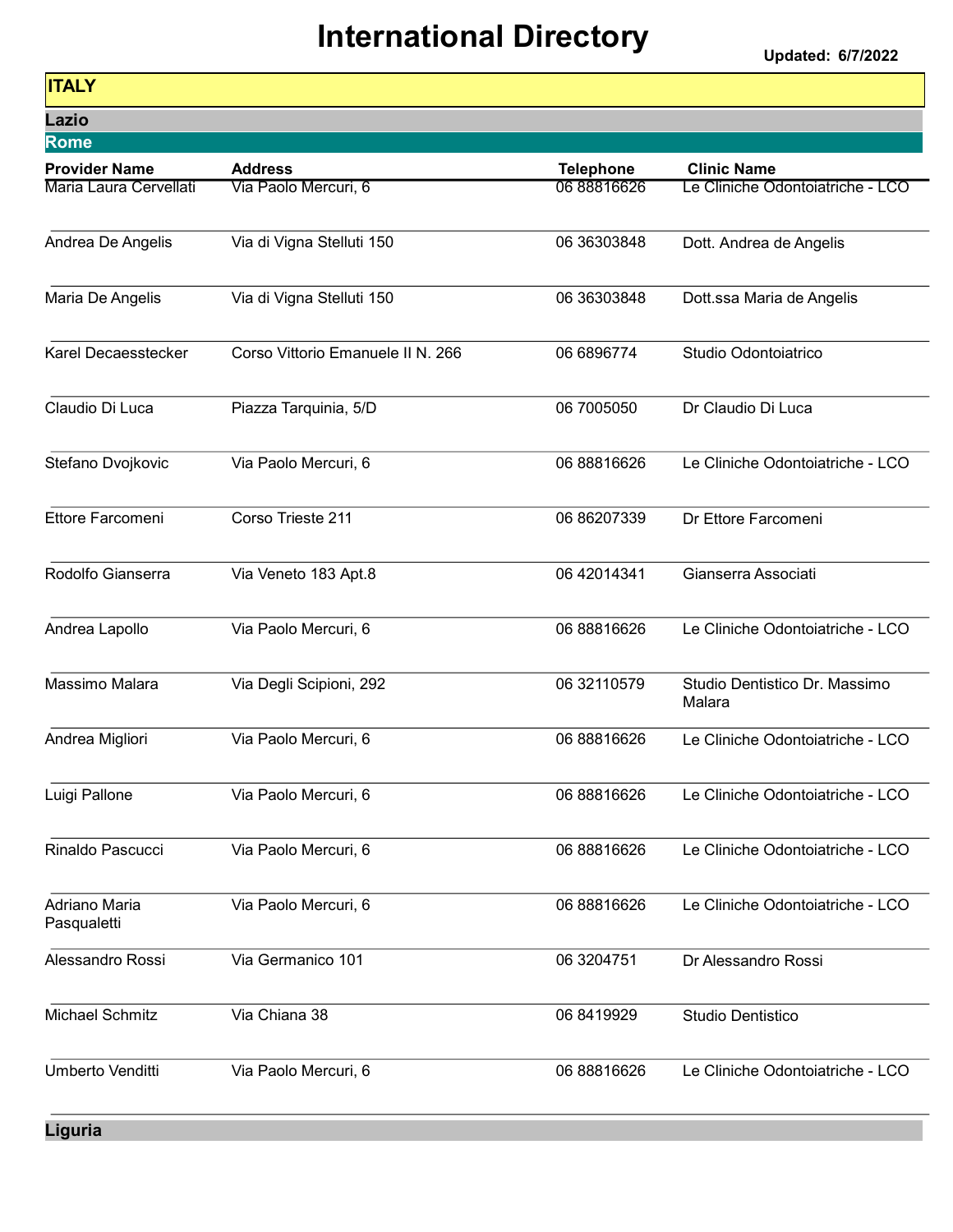Updated: 6/7/2022

| <b>ITALY</b>             |                       |                  |                                    |
|--------------------------|-----------------------|------------------|------------------------------------|
| Liguria                  |                       |                  |                                    |
| Genoa                    |                       |                  |                                    |
| <b>Provider Name</b>     | <b>Address</b>        | <b>Telephone</b> | <b>Clinic Name</b>                 |
| Marco Oddera             | Via GT Invrea 20/4    | 010 586805       | Dr. Oddera Dental Surgery          |
| Lombardy                 |                       |                  |                                    |
| <b>Milan</b>             |                       |                  |                                    |
| <b>Provider Name</b>     | <b>Address</b>        | <b>Telephone</b> | <b>Clinic Name</b>                 |
| <b>John James Barton</b> | Galleria Strasburgo 3 | 02 763 407 20    | <b>International Health Center</b> |
| Milan - Rozanno          |                       |                  |                                    |
| <b>Provider Name</b>     | <b>Address</b>        | <b>Telephone</b> | <b>Clinic Name</b>                 |
| Gloria Pugassi           | Viale Lombardia, 4    | 02 57 506758     | Le Cliniche Odontoiatriche - LCO   |
| <b>Milan</b>             |                       |                  |                                    |
| <b>Rozzano</b>           |                       |                  |                                    |
| <b>Provider Name</b>     | <b>Address</b>        | <b>Telephone</b> | <b>Clinic Name</b>                 |
| Aldo Samele Acquaviva    | Viale Lombardia, 4    | 02 57 506758     | Le Cliniche Odontoiatriche - LCO   |
| Marco Allegrini          | Viale Lombardia, 4    | 02 57 506758     | Le Cliniche Odontoiatriche - LCO   |
| Claudio Croce            | Viale Lombardia, 4    | 02 57 506758     | Le Cliniche Odontoiatriche - LCO   |
| Christian Di Masi        | Viale Lombardia, 4    | 02 57 506758     | Le Cliniche Odontoiatriche - LCO   |
| Marco Lombardini         | Viale Lombardia, 4    | 02 57 506758     | Le Cliniche Odontoiatriche - LCO   |
| Maria Majolino           | Viale Lombardia, 4    | 02 57 506758     | Le Cliniche Odontoiatriche - LCO   |
| Graziana Tamborrino      | Viale Lombardia, 4    | 02 57 506758     | Le Cliniche Odontoiatriche - LCO   |
| <b>Pordenone</b>         |                       |                  |                                    |
| <b>Provider Name</b>     | <b>Address</b>        | <b>Telephone</b> | <b>Clinic Name</b>                 |
| Alessandro Valenti       | Via Damiani 5         | 521926           | Studio Dentistico Valenti          |

Tuscany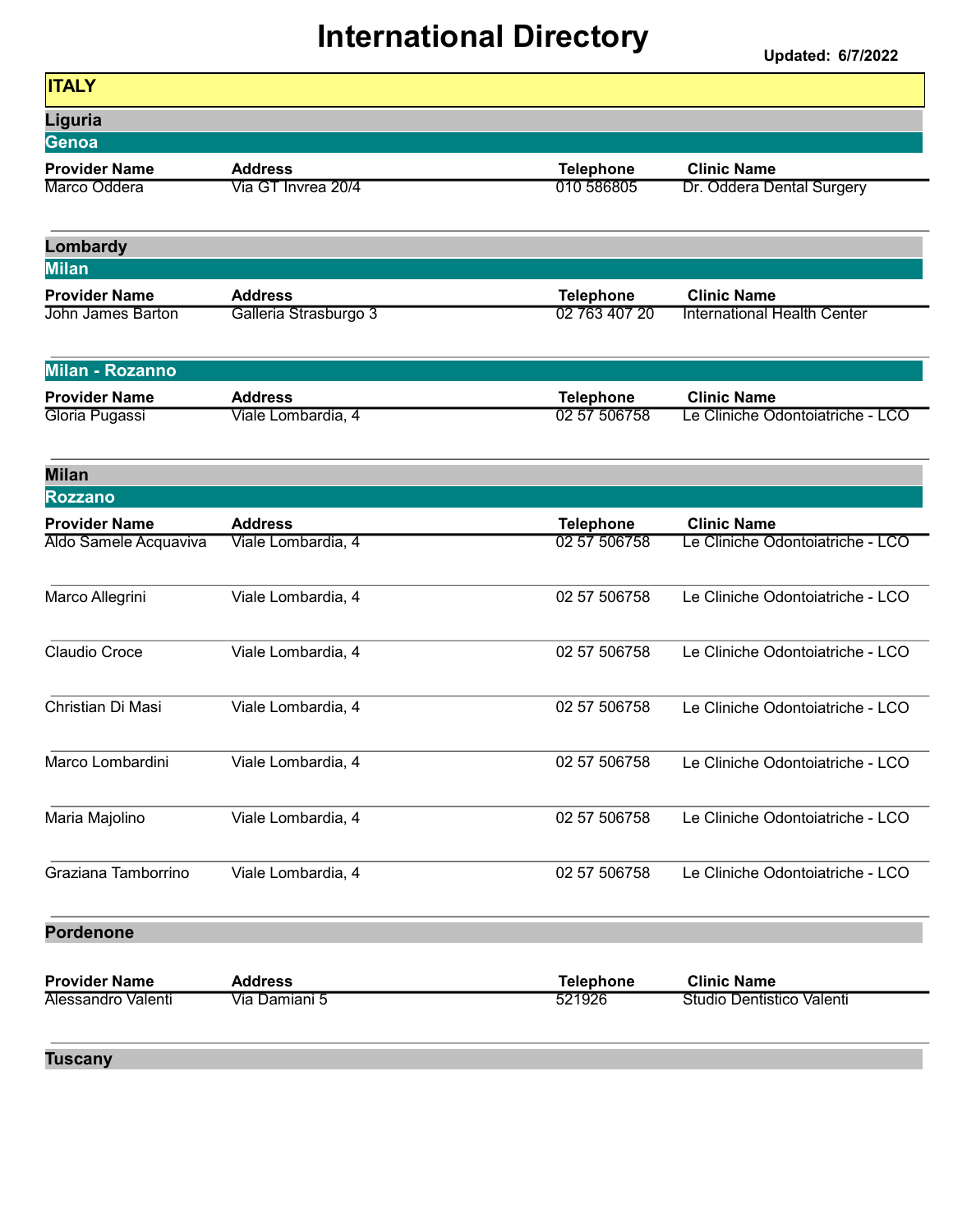| <b>ITALY</b>                    |                            |                  |                                  |
|---------------------------------|----------------------------|------------------|----------------------------------|
| <b>Tuscany</b>                  |                            |                  |                                  |
| <b>Florence</b>                 |                            |                  |                                  |
| <b>Provider Name</b>            | <b>Address</b>             | <b>Telephone</b> | <b>Clinic Name</b>               |
| Nicola Paoleschi                | Viale Gramsci 12           | 055 2480082      | Dr Nicola Paoleschi              |
| Marja-Leena<br>Peltonen-Portman | Via Cherubini 20           | 055 218594       | Studio Peltonen                  |
| <b>Veneto</b>                   |                            |                  |                                  |
| Padua                           |                            |                  |                                  |
| <b>Provider Name</b>            | <b>Address</b>             | <b>Telephone</b> | <b>Clinic Name</b>               |
| Marco Calabrese                 | Via Guizza 256             | 049 684336       | Le Cliniche Odontoiatriche - LCO |
| Denis Cecchinato                | Via Guizza 256             | 049 684336       | Le Cliniche Odontoiatriche - LCO |
| <b>Venice - Mestre</b>          |                            |                  |                                  |
| <b>Provider Name</b>            | <b>Address</b>             | <b>Telephone</b> | <b>Clinic Name</b>               |
| <b>Attilo Cerutti</b>           | Piazzale XXVII Ottobre, 54 | 041 616430       | Le Cliniche Odontoiatriche - LCO |
| Claudio Di Chiara               | Piazzale XXVII Ottobre, 54 | 041 616430       | Le Cliniche Odontoiatriche - LCO |
| <b>Stefano Fabris</b>           | Piazzale XXVII Ottobre, 54 | 041 616430       | Le Cliniche Odontoiatriche - LCO |
| Mirko Paoli                     | Piazzale XXVII Ottobre, 54 | 041 616430       | Le Cliniche Odontoiatriche - LCO |
| Roberto Venerando               | Piazzale XXVII Ottobre, 54 | 041 616430       | Le Cliniche Odontoiatriche - LCO |
| <b>Venoto</b>                   |                            |                  |                                  |
| <b>Padua</b>                    |                            |                  |                                  |
| <b>Provider Name</b>            | <b>Address</b>             | <b>Telephone</b> | <b>Clinic Name</b>               |
| Davide Balagion                 | Via Guizza 256             | 049 684336       | Le Cliniche Odontoiatriche - LCO |
| <b>Venice - Mestre</b>          |                            |                  |                                  |
| <b>Provider Name</b>            | <b>Address</b>             | <b>Telephone</b> | <b>Clinic Name</b>               |
| <b>Fabio Fregonese</b>          | Piazzale XXVII Ottobre, 54 | 041 616430       | Le Cliniche Odontoiatriche - LCO |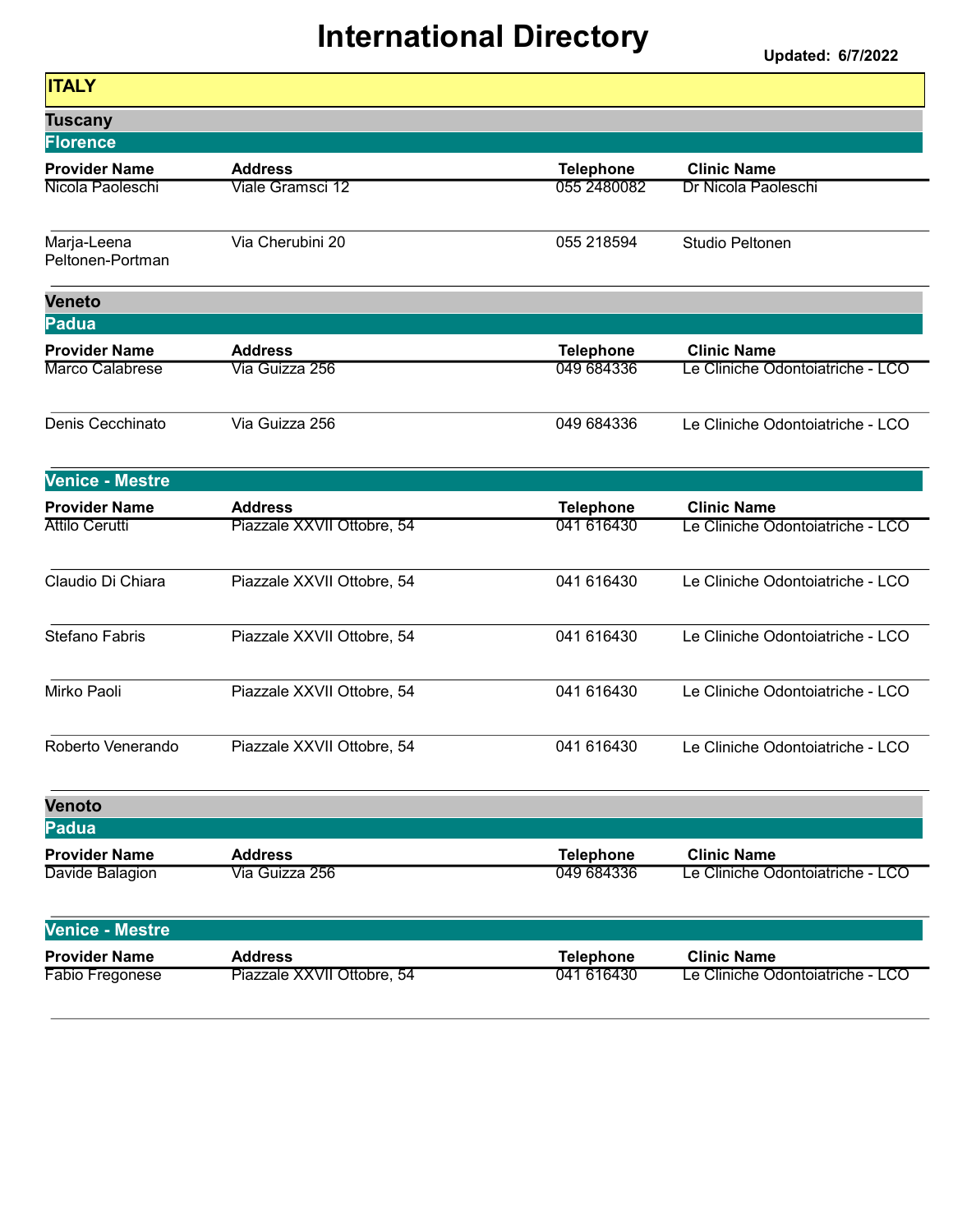Updated: 6/7/2022

#### **JAMAICA**

| <b>Provider Name</b>    | <b>Address</b>                                       |                                  | <b>Clinic Name</b>                   |
|-------------------------|------------------------------------------------------|----------------------------------|--------------------------------------|
| <b>SHANNASHE</b>        | <b>SHOP 15 EIGHT RIVERS TOWNE CENTER</b>             | <b>Telephone</b><br>876 371 1616 | <b>DENTOPIA DENTAL</b>               |
| <b>TREASURE</b>         | DACOSTA DRIVE OCHO RIOS                              |                                  |                                      |
| <b>Kingston</b>         |                                                      |                                  |                                      |
| <b>Provider Name</b>    | <b>Address</b>                                       | <b>Telephone</b>                 | <b>Clinic Name</b>                   |
| <b>Casbert Morrison</b> | 6 Caledonia Ave                                      | 929 7878                         | <b>Dr Casbert Morrison</b>           |
| <b>Kingston 10</b>      |                                                      |                                  |                                      |
| <b>Provider Name</b>    | <b>Address</b>                                       | <b>Telephone</b>                 | <b>Clinic Name</b>                   |
| Claudja Brown           | 13 West Kings House Rd #7                            | 886-8589                         | <b>Prodental Care</b>                |
| <b>MANDEVILLE</b>       |                                                      |                                  |                                      |
| <b>Provider Name</b>    | <b>Address</b>                                       | <b>Telephone</b>                 | <b>Clinic Name</b>                   |
| <b>PAULETTE RUSSELL</b> | <b>SHOP 26 JAMES WAREHOUSE</b><br><b>COMPLETE</b>    | 18769629277                      | <b>ORA DENTAL</b>                    |
| <b>St. James</b>        |                                                      |                                  |                                      |
| <b>Montego Bay</b>      |                                                      |                                  |                                      |
| <b>Provider Name</b>    | <b>Address</b>                                       | <b>Telephone</b>                 | <b>Clinic Name</b>                   |
| Christopher Ogunsalu    | 52 Vernons Drive                                     | 979 7489                         | <b>Cornwall Dental Centre</b>        |
| <b>KENYA</b>            |                                                      |                                  |                                      |
| <b>Mombasa</b>          |                                                      |                                  |                                      |
| <b>Provider Name</b>    | <b>Address</b>                                       | Telephone                        | <b>Clinic Name</b>                   |
| <b>Yousuf S Saeed</b>   | <b>Nyali Cinemax Complex Post Box</b><br>81958-80100 | 412 22 33 99                     | Nyali Dental Centre                  |
| <b>Nairobi</b>          |                                                      |                                  |                                      |
| <b>Provider Name</b>    | <b>Address</b>                                       | <b>Telephone</b>                 | <b>Clinic Name</b>                   |
| Punam Madan-Patel       | <b>Westlands PO Box 41795-00100</b>                  | 732 802501                       | <b>Complete Dental Care Services</b> |
| Pankaj Patel            | Consulting Rooms, PO Box 43917                       | 202 721789                       | Nairobi Hospital                     |
| <b>Lavington</b>        |                                                      |                                  |                                      |
| <b>Provider Name</b>    | <b>Address</b>                                       | <b>Telephone</b>                 | <b>Clinic Name</b>                   |
| Peter D Griffiths       | Kolloh Road P.O. Box 25672                           | 20 4348211                       | Dr Peter D Griffiths                 |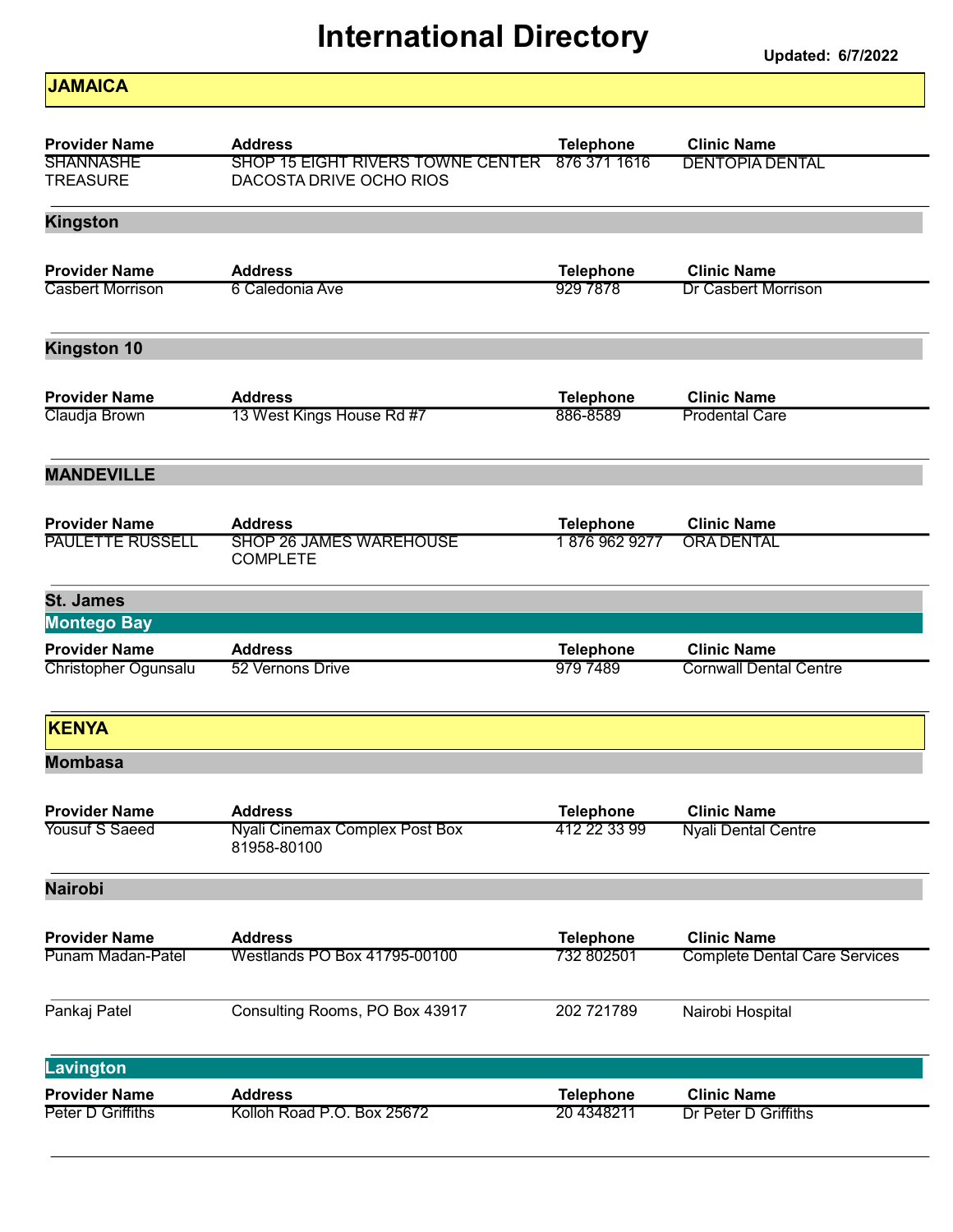| <b>LEBANON</b>                       |                                                  |                             |                                       |
|--------------------------------------|--------------------------------------------------|-----------------------------|---------------------------------------|
| <b>Beirut</b>                        |                                                  |                             |                                       |
| <b>Provider Name</b><br>Khalil Karam | <b>Address</b><br>Maameltein, Jounieh PO Box 497 | <b>Telephone</b><br>9854030 | <b>Clinic Name</b><br>Dr Khalil Karam |
| <b>Sodeco</b>                        |                                                  |                             |                                       |
| <b>Provider Name</b>                 | <b>Address</b>                                   | <b>Telephone</b>            | <b>Clinic Name</b>                    |
| Pierre Azar                          | 201 Independence Ave Freij Bldg                  | 1614800                     | Dr Pierre Azar                        |
| <b>Hazniem</b>                       |                                                  |                             |                                       |
| <b>Provider Name</b>                 | <b>Address</b>                                   | <b>Telephone</b>            | <b>Clinic Name</b>                    |
| Nadim Mokbel                         | Said Freiha St<br><b>LaMartine Center</b>        | 5455535                     | Dr Nadim Mokbel                       |
| <b>MADAGASCAR</b>                    |                                                  |                             |                                       |
| <b>Antananarivo</b>                  |                                                  |                             |                                       |
| <b>Provider Name</b>                 | <b>Address</b>                                   | <b>Telephone</b>            | <b>Clinic Name</b>                    |
| Jean Marc Chapuis                    | 13 Avenue de l'Independence 2nd Street           | 20 22 20888                 | Dr Jean Marc Chapuis                  |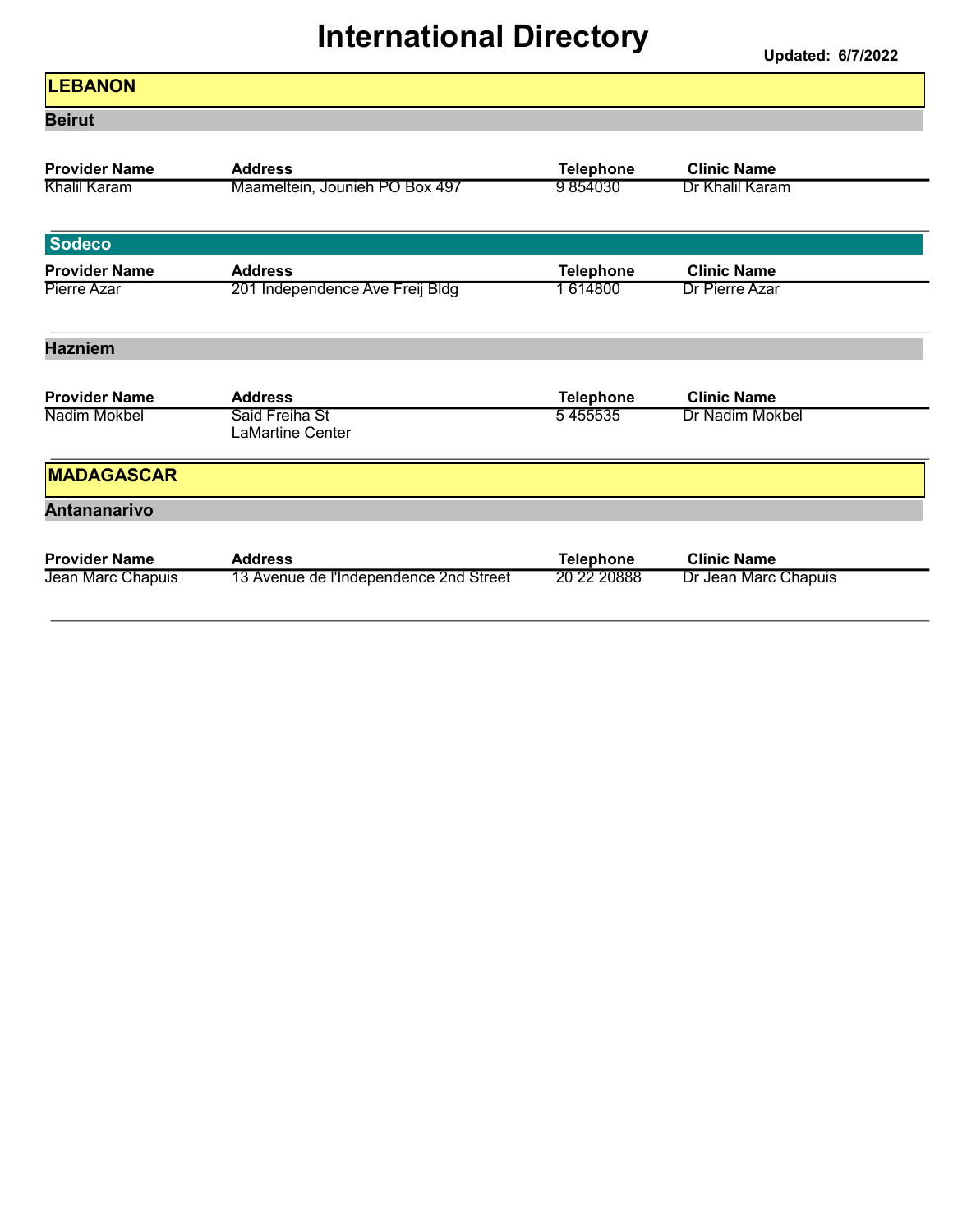Updated: 6/7/2022

#### **MALAYSIA**

Kota Kinabalu

| <b>Provider Name</b>                                  | <b>Address</b>                                               | <b>Telephone</b>                | <b>Clinic Name</b>                                        |
|-------------------------------------------------------|--------------------------------------------------------------|---------------------------------|-----------------------------------------------------------|
| Shirley Lee Hsiao Chia                                | Suite 1-5-E3, 5th Floor CPS Tow                              | 60 88 265215                    | Dr Alex Lo Palm Square Dental<br>Centre                   |
| <b>Kuala Lumpur</b>                                   |                                                              |                                 |                                                           |
| <b>Provider Name</b><br>Sharifah Fauziah Al<br>Habshi | <b>Address</b><br>Lot 401 F & G, Level 4 KLCC Suria          | <b>Telephone</b><br>3 2382 3503 | <b>Clinic Name</b><br>Mont Kiara Dental Specialist Clinic |
| Haider Kamsiah                                        | 15 Ground Floor Jalan 2/71<br>Taman Tun Dr. Ismail           | 377267917                       | Pusat Pakar Pergigian                                     |
| <b>Damansara Heights</b>                              |                                                              |                                 |                                                           |
| <b>Provider Name</b>                                  | <b>Address</b>                                               | <b>Telephone</b>                | <b>Clinic Name</b>                                        |
| Boon Kah Yap                                          | Lot 1-02 Level One, Menara John Hancock,<br>Jalan Gelenggang | 3 20940005                      | Yap & Associates Dental Surgery                           |
| <b>Sebah</b>                                          |                                                              |                                 |                                                           |
| Kota Kinabalu                                         |                                                              |                                 |                                                           |
| <b>Provider Name</b>                                  | <b>Address</b>                                               | <b>Telephone</b>                | <b>Clinic Name</b>                                        |
| Alex Lo Shen En                                       | Lot 6-0, Block G Damai Plaza 4                               | 88 261215                       | Dr Alexio Dental Centre SDN. BHD.<br>$(640657-D)$         |
| Selangor                                              |                                                              |                                 |                                                           |
| <b>Petaling Jaya</b>                                  |                                                              |                                 |                                                           |
| <b>Provider Name</b>                                  | <b>Address</b>                                               | <b>Telephone</b>                | <b>Clinic Name</b>                                        |
|                                                       |                                                              |                                 |                                                           |
| Kieng Hock Chan                                       | 18a Jalan Yong Shook Lin                                     | 379542980                       | <b>Regal Dental Surgery</b>                               |
| Shirley Pui Ying Lim                                  | 18a Jalan Yong Shook Lin                                     | 379542980                       | <b>Regal Dental Surgery</b>                               |
| <b>MALDIVES</b>                                       |                                                              |                                 |                                                           |
| <b>Malé</b>                                           |                                                              |                                 |                                                           |
| <b>Karanka Villa</b>                                  |                                                              |                                 |                                                           |
| <b>Provider Name</b><br>Manager - Assistance          | <b>Address</b><br>PO Box 2068 1st Floor H                    | <b>Telephone</b><br>332 0856    | <b>Clinic Name</b><br><b>ISLAND HOLIDAYS</b>              |
| <b>MALTA</b>                                          |                                                              |                                 |                                                           |
| <b>Sliema</b>                                         |                                                              |                                 |                                                           |
| <b>Provider Name</b>                                  | <b>Address</b>                                               | <b>Telephone</b>                | <b>Clinic Name</b>                                        |
| Mark S Diacono                                        | St James Hospital Gorg Borg Olivier Street                   | 23 291 029                      | Dental & Implantology Unit                                |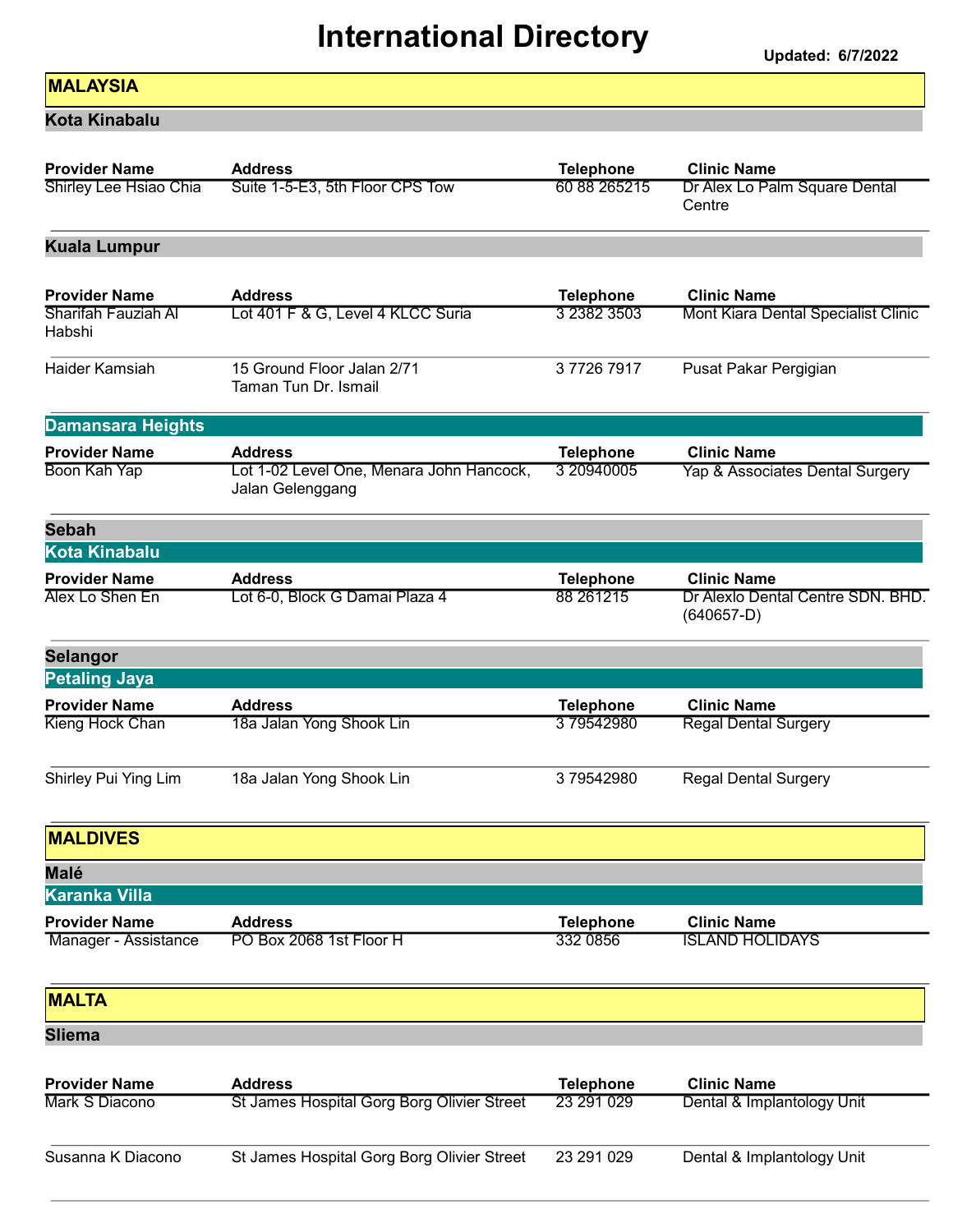| <b>Beau Bassin</b>           |                                    |                  |                            |
|------------------------------|------------------------------------|------------------|----------------------------|
| <b>Provider Name</b>         | <b>Address</b>                     | <b>Telephone</b> | <b>Clinic Name</b>         |
| Cheong Tiou Fat              | Residence 5 Palmiers, 198 Royal Rd | 464 1079         | Dr Cheong Tiou Fat         |
| <b>Ebene</b>                 |                                    |                  |                            |
| <b>Provider Name</b>         | <b>Address</b>                     | <b>Telephone</b> | <b>Clinic Name</b>         |
| V.N. Jimmy Ng Foong<br>Niove | Nexteracom Tower III Level 1       | 454 1288         | Dr VN Jimmy Mg Foong Niove |
| <b>Goodlands</b>             |                                    |                  |                            |
| <b>Provider Name</b>         | <b>Address</b>                     | <b>Telephone</b> | <b>Clinic Name</b>         |
| <b>Dhaneshwar Beeharry</b>   | Jugdambi Street                    | 283-5079         | Dr Dhaneshwar Beeharry     |
| <b>Port Louis</b>            |                                    |                  |                            |
| <b>Provider Name</b>         | <b>Address</b>                     | <b>Telephone</b> | <b>Clinic Name</b>         |
| Gayanan Chummun              | 57 Sir. S. Ramgoolam St.           | 240 5106         | Dr Gayanan Chummun         |
| <b>Riviere du Rempart</b>    |                                    |                  |                            |
| <b>Provider Name</b>         | <b>Address</b>                     | <b>Telephone</b> | <b>Clinic Name</b>         |
| <b>Dhaneshwar Beeharry</b>   | <b>Royal Rd Seme Mille</b>         | 412-7432         | Dr Dhaneshwar Beeharry     |
| <b>Triofet</b>               |                                    |                  |                            |
| <b>Provider Name</b>         | <b>Address</b>                     | <b>Telephone</b> | <b>Clinic Name</b>         |
| Dhaneshwar Beeharry          | Royal Rd Seme Mille                | 261 1658         | Dr Dhaneshwar Beeharry     |
| Vacoas                       |                                    |                  |                            |
| <b>Provider Name</b>         | <b>Address</b>                     | <b>Telephone</b> | <b>Clinic Name</b>         |
| Jerome Bhunjun               | 17, Independence Road              | 696 1008         | <b>Dental Surgeon</b>      |
| <b>Mapou</b>                 |                                    |                  |                            |
| <b>Provider Name</b>         | <b>Address</b>                     | <b>Telephone</b> | <b>Clinic Name</b>         |
| <b>Alain Clarenc</b>         | Dentcare Ltd. Labourdonnais        | 266 2685         | Dentcare Ltd.              |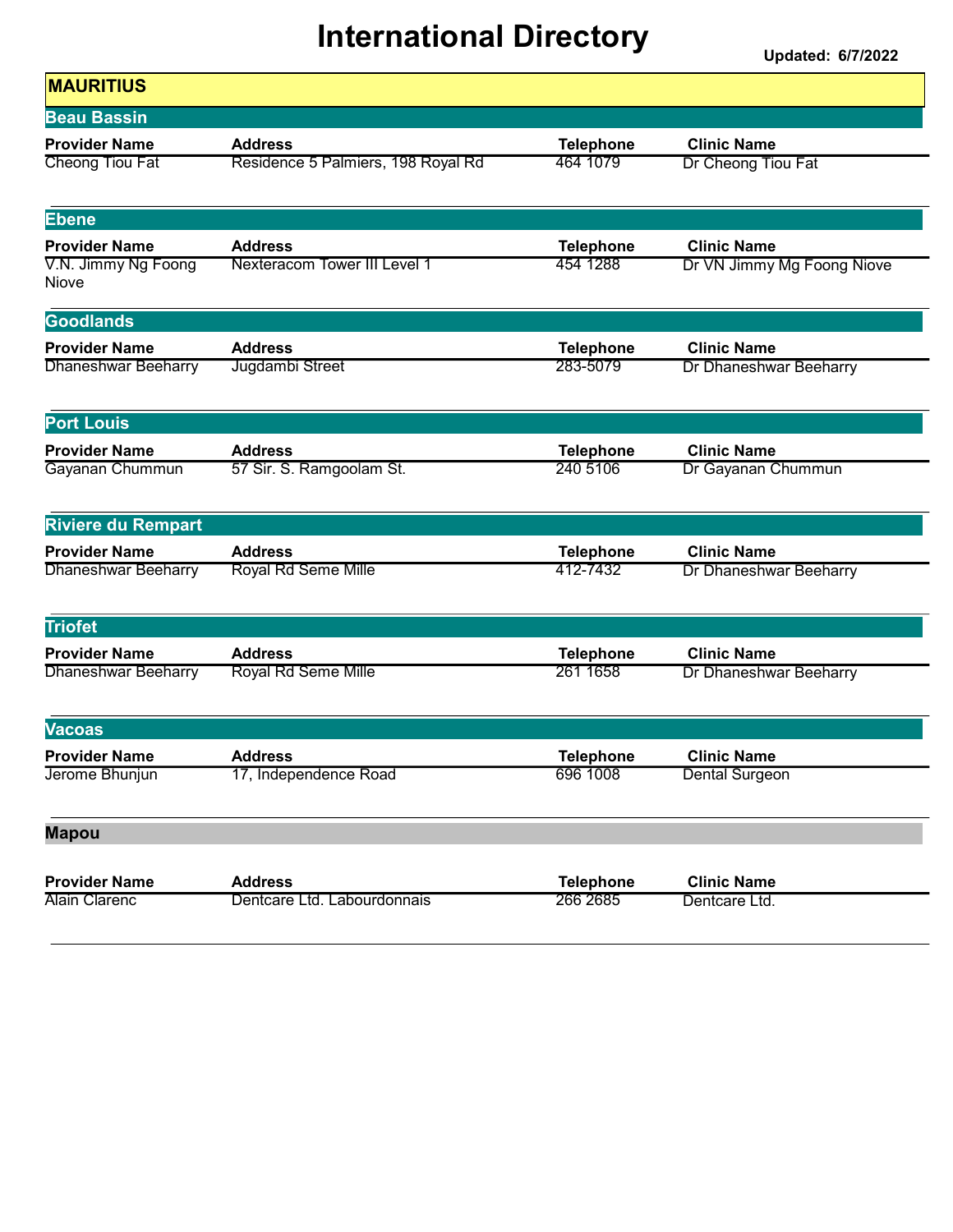Updated: 6/7/2022

#### **MEXICO**

| <b>Baja California</b> |                                                                                          |                  |                         |  |
|------------------------|------------------------------------------------------------------------------------------|------------------|-------------------------|--|
| <b>Tijuana</b>         |                                                                                          |                  |                         |  |
| <b>Provider Name</b>   | <b>Address</b>                                                                           | <b>Telephone</b> | <b>Clinic Name</b>      |  |
| Victor Cuen Daher      | #861 Ave. 5 De Mayo, Zona Centre 416 W<br>San Ysidro Blvd. L905, San Ysideo, CA<br>92173 | 619 308 8315     | Dental Cuen             |  |
| Victor E. Cuen Jimenez | #861 Ave. 5 De Mayo, Zona Centre 416 W<br>San Ysidro Blvd. L905, San Ysideo, CA<br>92173 | 619 308 8315     | Dental Cuen             |  |
| Miguel Montoya         | Netzahualcoyotl 1211 1-Pb.                                                               | 800 948 8757     | <b>DAS Dental Group</b> |  |
| Maite Moreno           | Rufino Tamayo 9910 PO Box 439030<br>PMB#256, San Ysidro, CA 92143                        | 16193654131      | Dental Implant Ctr      |  |

#### **MEXICO MONTEDDEV**

| IWON I ERRET                         |                |                      |                    |  |
|--------------------------------------|----------------|----------------------|--------------------|--|
| <b>Provider Name</b>                 | <b>Address</b> | <b>Telephone</b>     | <b>Clinic Name</b> |  |
| ANNA LORENA FARIAS FERRANJA #504 L22 |                | 52 81 17 39 11<br>16 |                    |  |

#### Mexico City

| <b>Provider Name</b>            | <b>Address</b>                                                                 | <b>Telephone</b> | <b>Clinic Name</b>                         |
|---------------------------------|--------------------------------------------------------------------------------|------------------|--------------------------------------------|
| Salomon Fainsilber<br>Moldawska | Av. Palmas 745 1103                                                            | 5 5402481        | Estomatologos Asciados, S.C.               |
| Aron Gilbert                    | Jaime Balmes 11 Edificio B 201-A Colonia<br>Polanco, Delegacion Miguel Hidalgo | 55 3959960       | Plaza Polanco                              |
| Dina Gilbert                    | Jaime Balmes 11 Edificio B 201-A Colonia<br>Polanco, Delegacion Miguel Hidalgo | 55 3959960       | Plaza Polanco                              |
| Roberto Justus                  | Ave. Ejercito Nacional No. 530-502                                             | 55 5457170       |                                            |
| Eduardo Ovadia Aron             | Ave de Las Fuentes 41A-901                                                     | 5 2940873        | Centro Odontopediatrico Integral<br>Ovadia |
| Saul Rotberg                    | Bosques de Duraznos # 69-301                                                   | 55 5963966       | Dr Saul Rotberg & Ass.                     |

#### **MONTERREY**

| <b>Provider Name</b>    | <b>Address</b>                   | <b>Telephone</b> | <b>Clinic Name</b>   |
|-------------------------|----------------------------------|------------------|----------------------|
| <b>GABRIELA SALAZER</b> | NE DE LA MISION #112 COL SERTOMA | 218114141360     | AESTHETIC PERFECTION |
|                         |                                  |                  | DENTAL STUDIO        |

| <b>Nayarit</b><br><b>Puerto Vallarta</b> |                                                                             |                  |                            |
|------------------------------------------|-----------------------------------------------------------------------------|------------------|----------------------------|
| <b>Provider Name</b>                     | <b>Address</b>                                                              | <b>Telephone</b> | <b>Clinic Name</b>         |
| Juan Claudio Taborga                     | Paseo de la Marina #245 Office D Timon<br>Street, Royal Pacific Condominium | 322 209 0999     | Unident Dr. Benjamin Valle |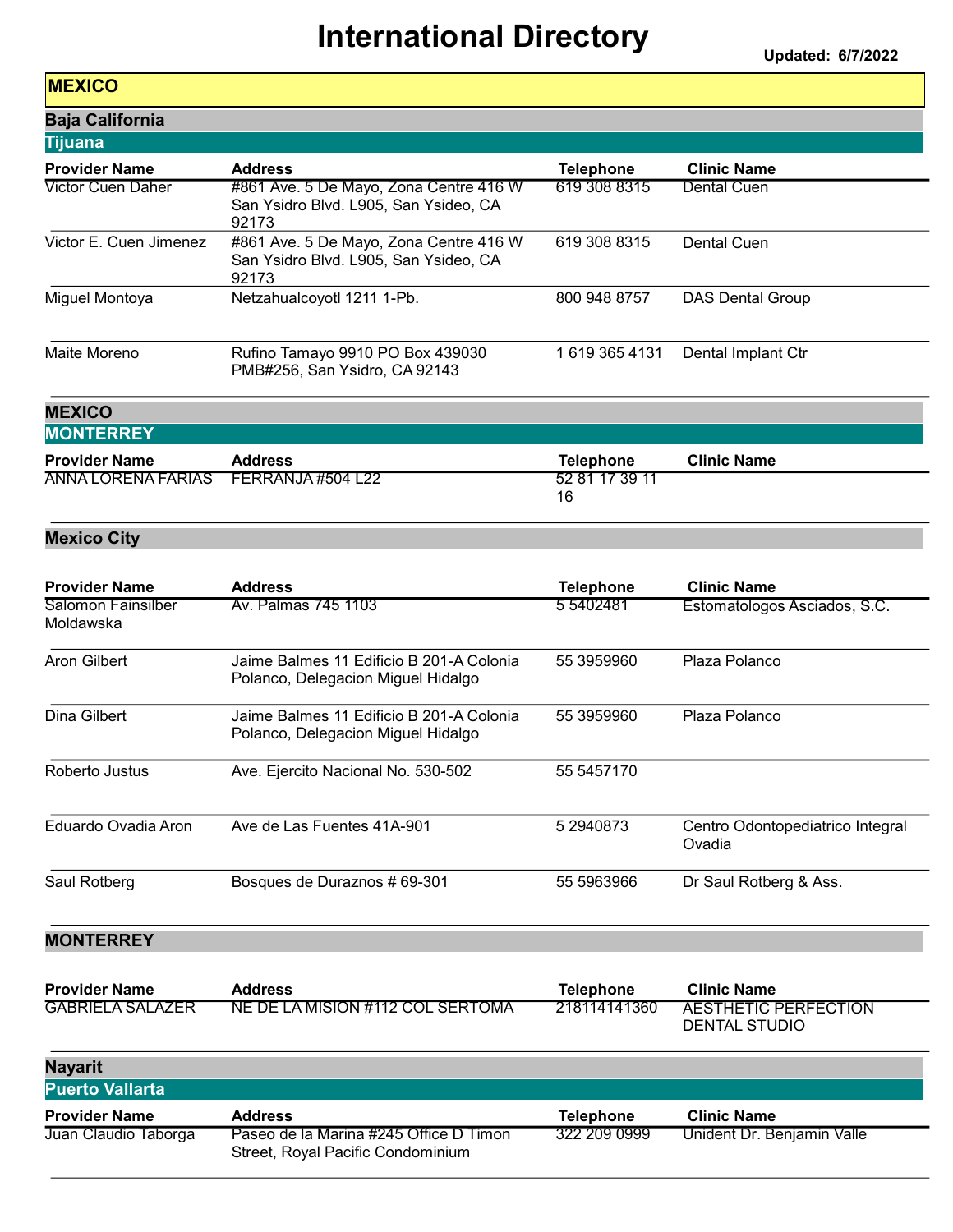#### **MOLDOVA** Chisinau Provider Name Address Address Telephone Clinic Name<br>
Chekal Radislav bd. Moscova, 6 22 311091 Artident-Lux S bd. Moscova, 6 **Artident-Lux S.R.L. 22 311091** Artident-Lux S.R.L. **MONACO** Monte Carlo Provider Name Address And Access Address And Access And Access And Access And Access And Access And Access Access A Bernard Marquet 20 Avenue de Fontvieille 1920 056555 19 Chirurgien Dentiste **MOROCCO Casablanca** Provider Name Address Telephone Clinic Name 765 Bd. M00ii30 Keita **Francisch Berrada 522 825151** Polyclinique Dentaire Casablanca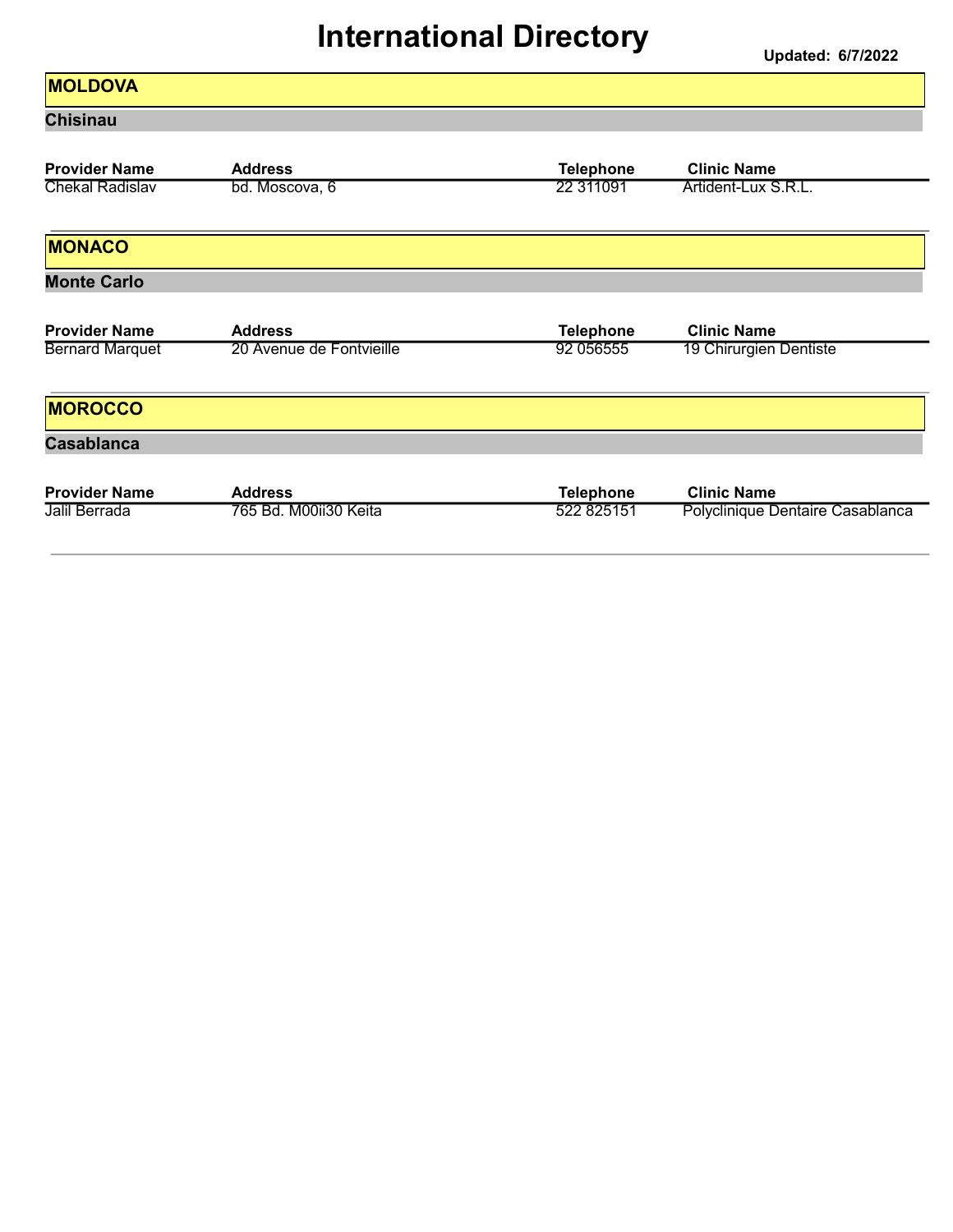Updated: 6/7/2022

#### **NAMIBIA**

Swakopmund

| <b>Provider Name</b>                             | <b>Address</b>                                                             | <b>Telephone</b>             | <b>Clinic Name</b>                                        |
|--------------------------------------------------|----------------------------------------------------------------------------|------------------------------|-----------------------------------------------------------|
| Nic van der Linde                                | <b>Bismarck Medical Centre</b>                                             | 64 405 834                   | Dr Nic Van Der Linde                                      |
| <b>Tsumeb</b>                                    |                                                                            |                              |                                                           |
| <b>Provider Name</b>                             | <b>Address</b>                                                             | <b>Telephone</b>             | <b>Clinic Name</b>                                        |
| <b>Kennedy Nel</b>                               | 9 Hospital St P.O. Box 887                                                 | 67 221 530                   | <b>Nel Praktyk</b>                                        |
| <b>Walvis Bay</b>                                |                                                                            |                              |                                                           |
| <b>Provider Name</b>                             | <b>Address</b>                                                             | <b>Telephone</b>             | <b>Clinic Name</b>                                        |
| Dean Kock                                        | Welwitschia Medical Centre Hidipo<br>Hamatenya Dr                          | 64 205 118                   | Dr Dean Kock                                              |
| <b>Windhoek</b>                                  |                                                                            |                              |                                                           |
| <b>Provider Name</b>                             | <b>Address</b>                                                             | <b>Telephone</b>             | <b>Clinic Name</b>                                        |
| Werner Koepp                                     | 103 Roman Catholic Hospital, Mandume<br>Ndemufayo Ave P.O. Box 11187       | 61 236321                    | Dr Werner Koepp                                           |
| Kagiso Moloi                                     | Room 16, First floor, Swamed Centre P.O.<br>Box 25781, Windhoek, NAMIBIA   | 61 210 023                   | Drs. Aluteni, Moloi & Zulu Dental<br>Practice             |
| Anne-Marie Oelofsen                              | Von Auerplatz Unit 7, Gous Street,<br>Pionierspark Box 30290, Pionierspark | 61 247 964                   | A. Oelofsen Dental Practice                               |
| Greg Pack                                        | 1st Floor, Winco Court PO Box 1168<br>Windhoek, Namibia, NAMIBIA 0000      | 61 226 125                   | Dr. G.T. Pack Dental Practice                             |
| Michael van der Vaart                            | c/o Robert Mugabe Ave and Liliencron Str<br>P.O. Box 40010, Ausspannplatz  | 61 220 478                   | Dr. M. van der Vaart Dental Surgery                       |
| <b>NEPAL</b>                                     |                                                                            |                              |                                                           |
| <b>Kathmandu</b>                                 |                                                                            |                              |                                                           |
| <b>Provider Name</b><br><b>Managing Director</b> | <b>Address</b><br>Batisputali PO Box 459                                   | <b>Telephone</b><br>14471577 | <b>Clinic Name</b><br><b>KATHMANDU TRAVEL &amp; TOURS</b> |
| <b>NEW ZEALAND</b>                               |                                                                            |                              |                                                           |
| Oamaru                                           |                                                                            |                              |                                                           |
| <b>Provider Name</b>                             | <b>Address</b>                                                             | <b>Telephone</b>             | <b>Clinic Name</b>                                        |
| Donald R Schwass                                 | Wanbrow House 6 Coquet Street                                              | 34348349                     | <b>Oamaru Dental Centre</b>                               |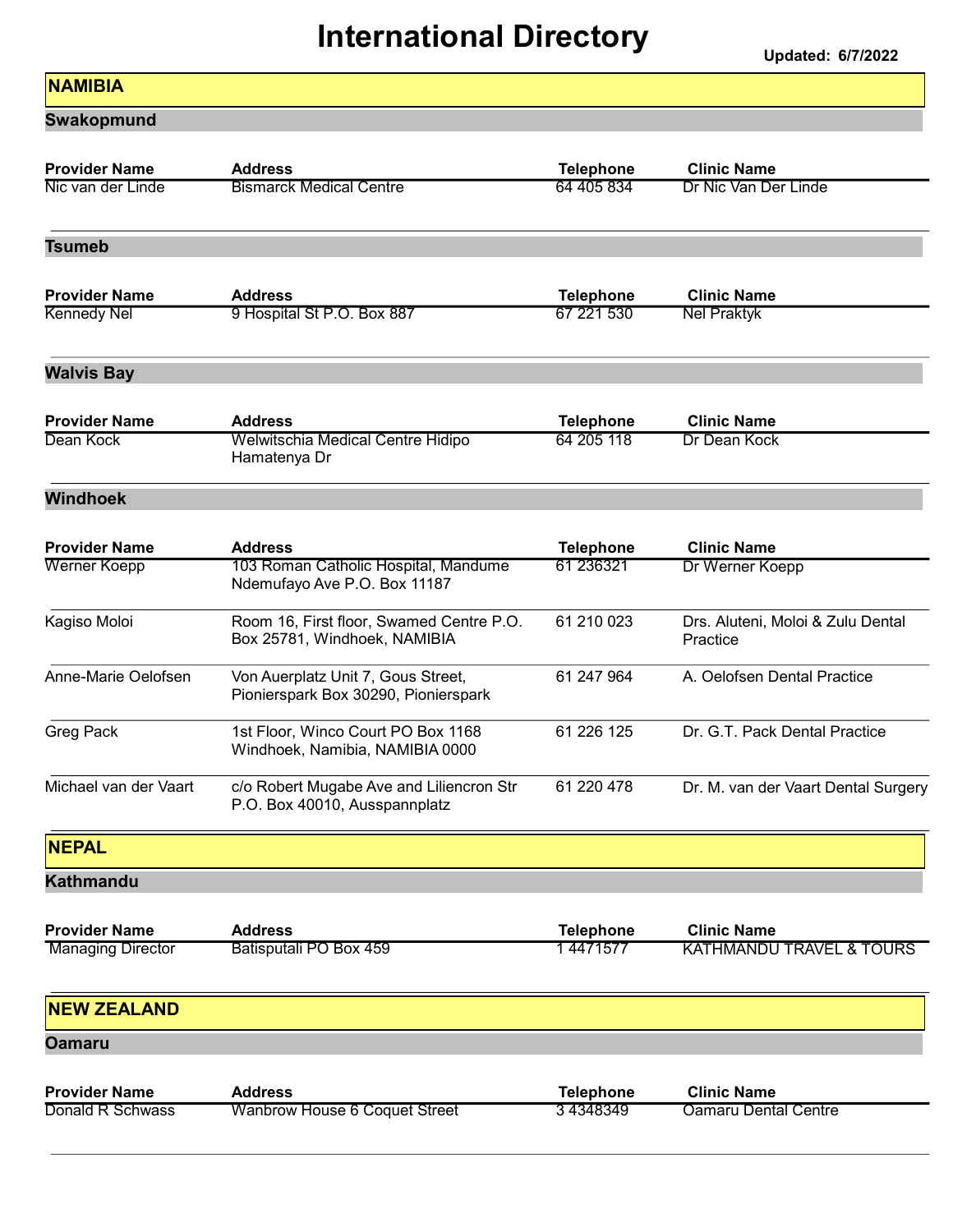Updated: 6/7/2022

#### NIGERIA

ABUJA

| <b>Provider Name</b>                    | <b>Address</b>                                                             | <b>Telephone</b>    | <b>Clinic Name</b>               |
|-----------------------------------------|----------------------------------------------------------------------------|---------------------|----------------------------------|
| <b>AMMEH GOVERNOR</b>                   | BLK A STE 2B1 BRIGHT STAR PLAZA 50<br><b>EBITU UKIWE ST JABI DISTRICT</b>  | 234 803 700<br>6377 | <b>GLOBAL SMILE DENTAL CARE</b>  |
| <b>FOLASADE ODEJAYI</b><br><b>AREWA</b> | BLK A STE 2B1 BRIGHT STAR PLAZA 50<br>EBITU UKIWE ST JABI DISTRICT         | 234 803 700<br>6377 | <b>GLOBAL SMILE DENTAL CARE</b>  |
| <b>Wuse</b>                             |                                                                            |                     |                                  |
| <b>Provider Name</b>                    | <b>Address</b>                                                             | <b>Telephone</b>    | <b>Clinic Name</b>               |
| Benjamin Oaikhena                       | Plog 2189, House 13, Gwani Street, Suite 6<br>Hilltop Plaza Annex:, Zone 4 | 08035953879         | Regal Dental Cliic International |
| <b>Ago Palace</b>                       |                                                                            |                     |                                  |
| <b>Provider Name</b>                    | <b>Address</b>                                                             | <b>Telephone</b>    | <b>Clinic Name</b>               |
| Aziara                                  | 30 Ago Palace Way                                                          | 234 803 303<br>2833 | <b>Ave Dental Clinic</b>         |
| Lagos                                   |                                                                            |                     |                                  |
| Agege                                   |                                                                            |                     |                                  |
| <b>Provider Name</b>                    | <b>Address</b>                                                             | <b>Telephone</b>    | <b>Clinic Name</b>               |
| Omoshibo Eshikena                       | Block B, Suite 36, Primaltek Plaza,<br>Pencinema PO Box 4434               | 08054243816         | <b>Peve Dental Clinic</b>        |
| <b>Alimosho</b>                         |                                                                            |                     |                                  |
| <b>Provider Name</b>                    | <b>Address</b>                                                             | <b>Telephone</b>    | <b>Clinic Name</b>               |
| Ogunfuwa Odutola                        | 75, Ikotun Road Ile Iwe Bus Stop, Egbe                                     | 08023079877         | King of Kings Dental Clinic      |
| Apapa                                   |                                                                            |                     |                                  |
| <b>Provider Name</b>                    | <b>Address</b>                                                             | <b>Telephone</b>    | <b>Clinic Name</b>               |
| Omole Adebowale                         | 26, Bombay Crescent                                                        | 08033156911         | <b>T &amp; S Hospital</b>        |
| <b>IKEJA</b>                            |                                                                            |                     |                                  |
| <b>Provider Name</b>                    | <b>Address</b>                                                             | <b>Telephone</b>    | <b>Clinic Name</b>               |
| JOSEPH IBIDATA                          | 26 ALLEN AVE                                                               | 234 03 300<br>4421  | <b>NENE DENTAL CENTRE</b>        |
| <b>Mushin</b>                           |                                                                            |                     |                                  |
| <b>Provider Name</b>                    | <b>Address</b>                                                             | <b>Telephone</b>    | <b>Clinic Name</b>               |
| <b>Wale Omole</b>                       | 169, Agege Motor Road Olosha Bus Stop                                      | 08033156911         | <b>T &amp; S Hospital</b>        |
| <b>Surulere</b>                         |                                                                            |                     |                                  |
| <b>Provider Name</b>                    | <b>Address</b>                                                             | <b>Telephone</b>    | <b>Clinic Name</b>               |
| Giwa Babatunde                          | 18, Olatunde Onimole Street Aguda                                          | 08023036416         | <b>Spectrum Dental Surgery</b>   |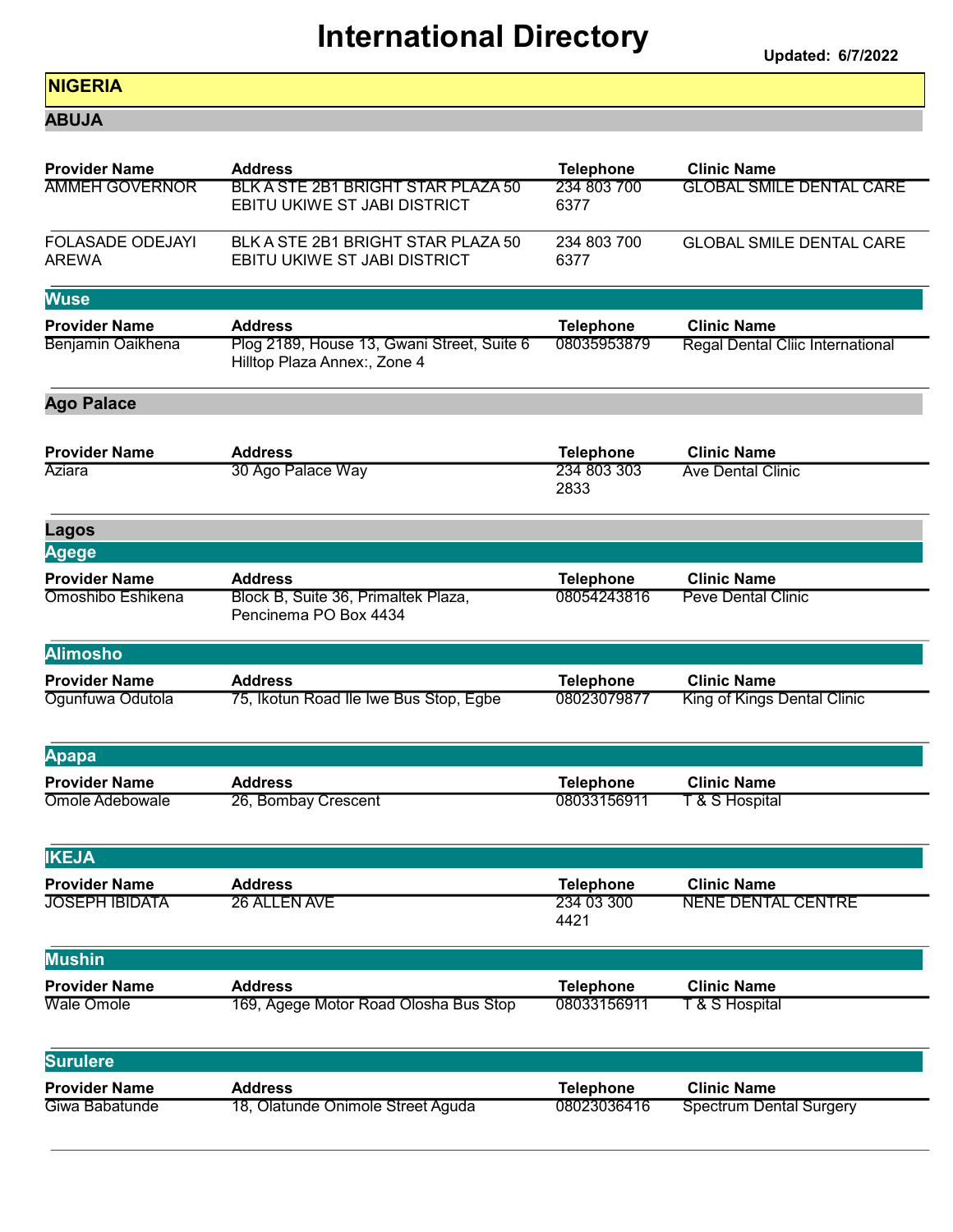| <b>NIGERIA</b>           |                                                   |                  |                                            |
|--------------------------|---------------------------------------------------|------------------|--------------------------------------------|
| <b>Lagos</b>             |                                                   |                  |                                            |
| <b>Victoria Island</b>   |                                                   |                  |                                            |
| <b>Provider Name</b>     | <b>Address</b>                                    | <b>Telephone</b> | <b>Clinic Name</b>                         |
| Uluranti daCosta         | 3B, Ligali Ayornide Street PO Box 70580,<br>Lagos | 8023221208       | <b>Aquagem Dental Clinic</b>               |
| Victor daCosta           | 3B, Ligali Ayornide Street PO Box 70580,<br>Lagos | 08055152366      | Aquagem Dental Clinic                      |
| <b>Rivers State</b>      |                                                   |                  |                                            |
| <b>Port Harcourt</b>     |                                                   |                  |                                            |
| <b>Provider Name</b>     | <b>Address</b>                                    | <b>Telephone</b> | <b>Clinic Name</b>                         |
| <b>Gregory Olise</b>     | No. 5 IBB Way, G.R.A. Phase 3 P.O. Box<br>12297   | 8033403956       | <b>Dayspring Dental Clinic</b>             |
| <b>VICTORIA ISLAND</b>   |                                                   |                  |                                            |
| <b>LAGOS</b>             |                                                   |                  |                                            |
| <b>Provider Name</b>     | <b>Address</b>                                    | <b>Telephone</b> | <b>Clinic Name</b>                         |
| <b>OLUSINA AW OFALA</b>  | <b>ADEDLA HOPEWELL ST</b>                         |                  | <b>WESTMINSTER HOUSE</b>                   |
| <b>NORWAY</b>            |                                                   |                  |                                            |
| <b>Drammen</b>           |                                                   |                  |                                            |
| <b>Provider Name</b>     | <b>Address</b>                                    | <b>Telephone</b> | <b>Clinic Name</b>                         |
| <b>Thor Fredrik Hoff</b> | Bergstien 64                                      | 32 83 8000       | <b>Bergstien Tannlegesenter Associates</b> |
| <b>Mosjoen</b>           |                                                   |                  |                                            |
| <b>Provider Name</b>     | <b>Address</b>                                    | <b>Telephone</b> | <b>Clinic Name</b>                         |
| <b>Ivar Kvitnes</b>      | Strandgt, 8A                                      | 75176300         | Tannlege Ivar Kvitnes AS                   |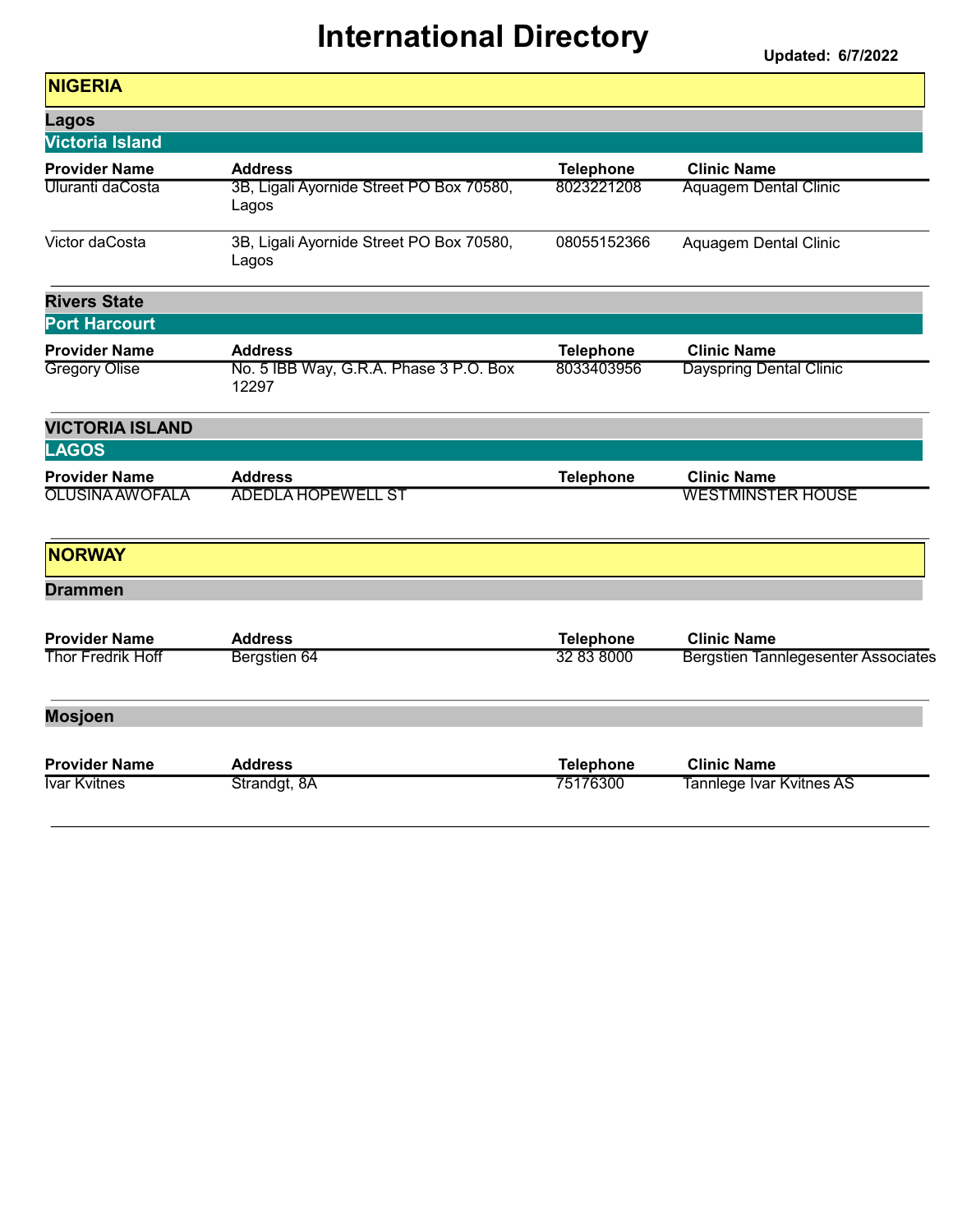#### PAKISTAN

Islamabad

| <b>Provider Name</b> | Address              | Telephone  | <b>Clinic Name</b>    |
|----------------------|----------------------|------------|-----------------------|
| <b>Abrar Sted</b>    | 25 School Road F-7/1 | 51 2651922 | Dr Abrar & Associates |

#### KARACHI

| <b>Provider Name</b>               | <b>Address</b>                                                                | <b>Telephone</b>            | <b>Clinic Name</b>                   |
|------------------------------------|-------------------------------------------------------------------------------|-----------------------------|--------------------------------------|
| <b>MOHAMMAD</b><br><b>ALTAMASH</b> | <b>ST-2B BLOCK 3 CLIFTON</b>                                                  | 21358740701                 | <b>ALTAMASH DENTAL CLINIC</b>        |
| Mohd Altamash                      | ST-2B Block 3, Clifton                                                        | 21 5874070                  | Dr Mohammad Altamash &<br>Associates |
| <b>MURAD ALTAMASH</b>              | ST-2B BLOCK 3 CLIFTON                                                         | 21358740701                 | <b>ALTAMASH DENTAL CLINIC</b>        |
| <b>SARA ALTAMASH</b>               | ST-2B BLOCK 3 CLIFTON                                                         | 21358740701                 | <b>ALTAMASH DENTAL CLINIC</b>        |
| Sarwat J Imran                     | 49C, Street 7/A, Saba Avenue, Badar<br>Comercial<br>Defense Housing Authority | 21 534 7281                 | Sarwat & Associates                  |
| <b>Saddar Rawalpindi</b>           |                                                                               |                             |                                      |
|                                    |                                                                               |                             |                                      |
| <b>Provider Name</b>               | <b>Address</b>                                                                | <b>Telephone</b>            | <b>Clinic Name</b>                   |
| Farrukh Aijaz Raja                 | 133-B Kashmir Road                                                            | 51 5567780                  |                                      |
| <b>PANAMA</b>                      |                                                                               |                             |                                      |
| Panama                             |                                                                               |                             |                                      |
| <b>Panama City</b>                 |                                                                               |                             |                                      |
| <b>Provider Name</b>               | <b>Address</b>                                                                | <b>Telephone</b>            | <b>Clinic Name</b>                   |
| Ramon O Vallarino                  | Centro Comercial La Colmena                                                   | 264 0237                    | <b>Clinica Dental Vallarino</b>      |
|                                    | PO Box 0816-00792 Calle 50 y Via Israel                                       |                             |                                      |
| <b>PAPUA NEW GUINEA</b>            |                                                                               |                             |                                      |
| <b>Boroko</b>                      |                                                                               |                             |                                      |
| <b>Provider Name</b>               | <b>Address</b>                                                                |                             | <b>Clinic Name</b>                   |
| Jalal Mills                        | PO Box 1257                                                                   | <b>Telephone</b><br>3200600 | <b>Mills Dental Care</b>             |
|                                    |                                                                               |                             |                                      |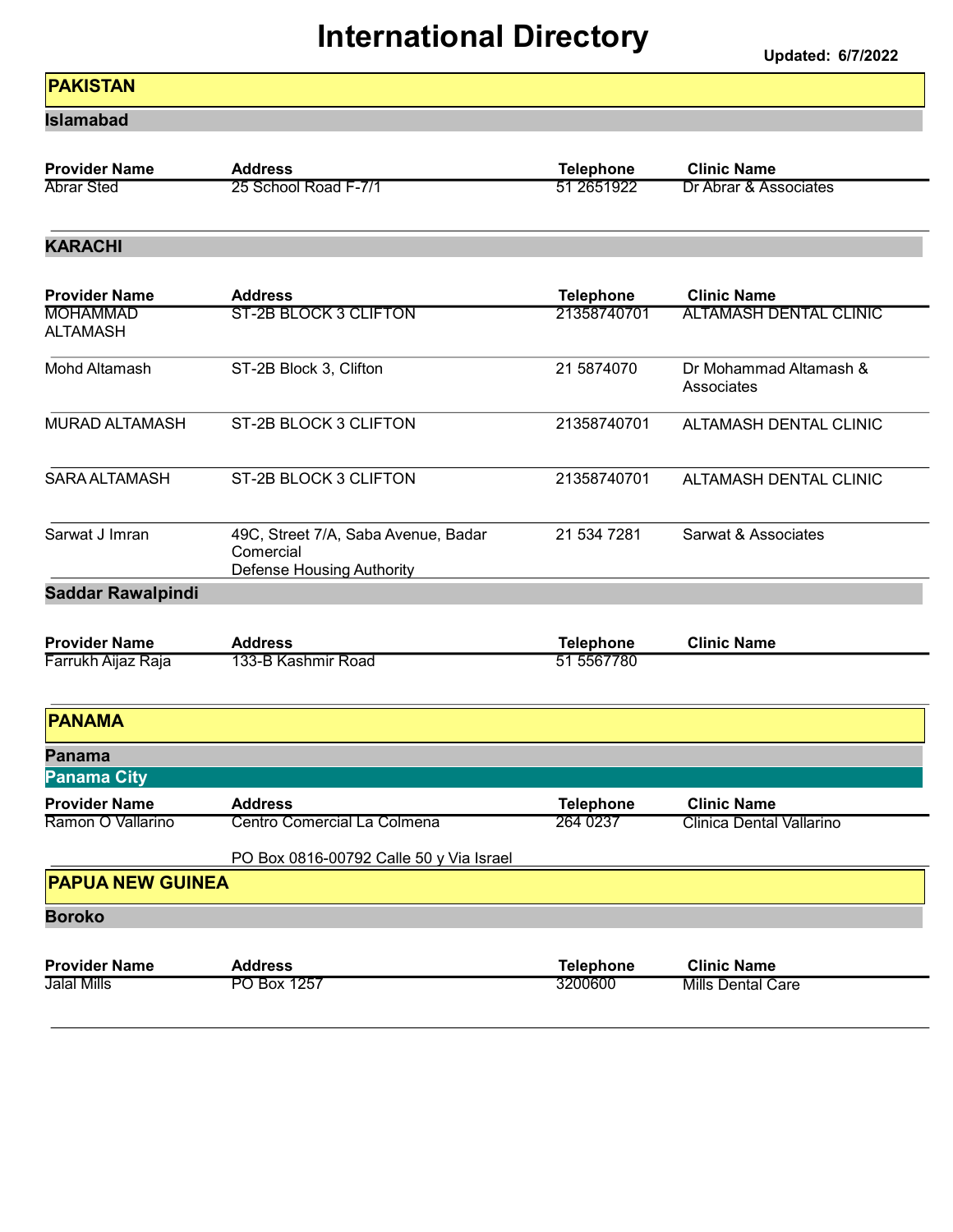Updated: 6/7/2022

#### **PERU**

LAMOLINA LIMA

| <b>Provider Name</b>                            | <b>Address</b>                                                                        | <b>Telephone</b>                 | <b>Clinic Name</b>                                                  |
|-------------------------------------------------|---------------------------------------------------------------------------------------|----------------------------------|---------------------------------------------------------------------|
| <b>MARYLUZ PRADO</b><br><b>ALVAREZ</b>          | 185 OF. 201                                                                           | 999056700                        | <b>CLINCA DENTAL LAS CASCADAS</b>                                   |
| Lima                                            |                                                                                       |                                  |                                                                     |
| <b>Provider Name</b>                            | <b>Address</b>                                                                        | <b>Telephone</b>                 | <b>Clinic Name</b>                                                  |
| Ramon Castillo                                  | Ay La Fontana 291-La Molina                                                           | 14378084                         | Castillo Odontologos                                                |
| <b>EDWARDO</b><br><b>FERNANDEZ</b>              | AV FLORA TRISTAN 712                                                                  | 51 989064198                     |                                                                     |
| <b>LOS FRESNOS</b>                              |                                                                                       |                                  |                                                                     |
| <b>Provider Name</b><br><b>CAROLA FERNANDEZ</b> | <b>Address</b><br><b>1848 LA MOLINA</b>                                               | <b>Telephone</b><br>051991126255 | <b>Clinic Name</b><br><b>SERVICES ORTHODONTIA</b><br><b>GENESIS</b> |
| <b>PHILIPPINES</b>                              |                                                                                       |                                  |                                                                     |
| <b>Metro Manila</b>                             |                                                                                       |                                  |                                                                     |
| <b>Caloocan City</b>                            |                                                                                       |                                  |                                                                     |
| <b>Provider Name</b>                            | <b>Address</b><br>129 EDSA Asuncion Street Morning Breeze<br><b>EDSA</b>              | <b>Telephone</b><br>2 3305750    | <b>Clinic Name</b><br><b>Sacred Heart Dental Clinic</b>             |
| <b>Makati City</b>                              |                                                                                       |                                  |                                                                     |
| <b>Provider Name</b>                            | <b>Address</b>                                                                        | <b>Telephone</b>                 | <b>Clinic Name</b>                                                  |
| <b>Edward J Bolanos</b>                         | 5th Floor Ramon Magsaysay Center 1680<br>Roxas Blvd. Ermita                           | 25210185                         | Dr Bolaños & Associates                                             |
| Emma A. Natividad                               | Suite 501-502 Medical Towers Bldg V.A.<br>Rufino St., Cor. Ormaza St.                 | 02 817 0872                      | <b>Natividad Dental Clinic</b>                                      |
| <b>Quezon City</b>                              |                                                                                       |                                  |                                                                     |
| <b>Provider Name</b>                            | <b>Address</b>                                                                        | <b>Telephone</b>                 | <b>Clinic Name</b>                                                  |
| Dominic Sison<br><b>Buencamino</b>              | 72 Conrado Benitez Street                                                             | 02 9962942                       | <b>DSB Dental Clinic</b>                                            |
| Melinda Garcia                                  | St. Luke's Medical Center, Suite 615, South<br>Tower 279 E Rodriguez Avenue, Loc 2615 | 27230101                         | Garcia Dental Clinic                                                |
| Melinda Lopez-Garcia                            | Suite 615 South Tower Cathedral Heights<br>279E Rodriquez Ave                         | 27232201                         | <b>St Luke Medical Center</b>                                       |
| <b>VALENZUELA</b>                               |                                                                                       |                                  |                                                                     |
| <b>Provider Name</b>                            | <b>Address</b>                                                                        | <b>Telephone</b>                 | <b>Clinic Name</b>                                                  |
| ELSA G CRUZ                                     | 3RD FLOOR PUREGOLD PASO DE BLAS<br><b>MANILA</b>                                      | 6302<br>09179932211              | DENTAL CLINIC BY DR E G CRUZ                                        |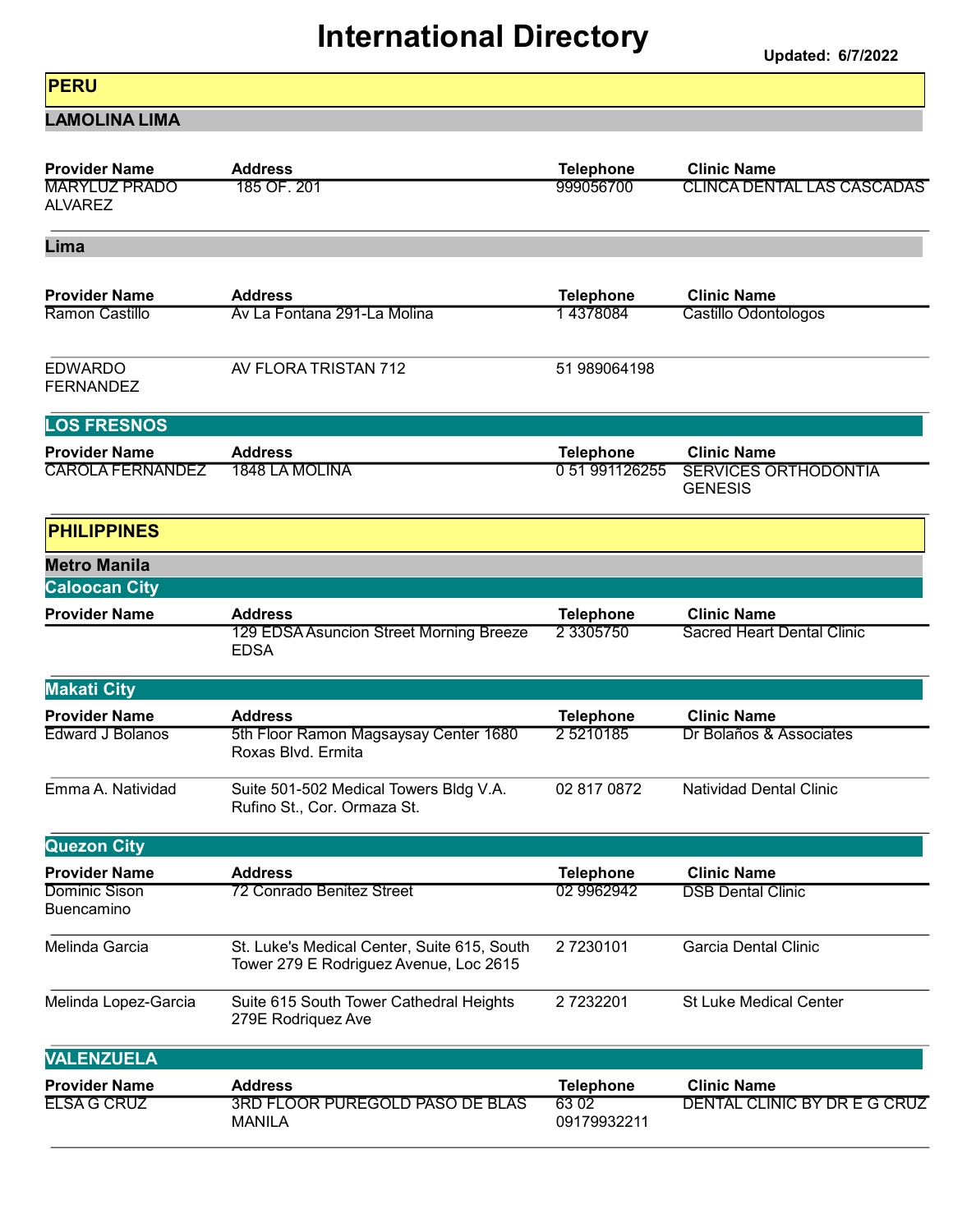#### POLAND

Poznan

| <b>Provider Name</b>      | <b>Address</b>                                                | <b>Telephone</b> | <b>Clinic Name</b>                                               |
|---------------------------|---------------------------------------------------------------|------------------|------------------------------------------------------------------|
| Hanna Marcinowska         | Kutrzeby 16G / 118, NIP: 972-09-77-354<br>Region 631175053    | 618265888        | Implantology and Aesthetic Dental<br>Clinic "Nzoz Twoj Dentysta" |
| Przemyslaw<br>Marcinowska | Kutrzeby 16G / 118, NIP: 972-09-77-354<br>Region 631175053    | 61 826 58 88     | Implantology and Aesthetic Dental<br>Clinic "Nzoz Twoj Dentysta" |
| <b>PORTUGAL</b>           |                                                               |                  |                                                                  |
| <b>Albufeira</b>          |                                                               |                  |                                                                  |
| <b>Provider Name</b>      | <b>Address</b>                                                | <b>Telephone</b> | <b>Clinic Name</b>                                               |
| <b>Harold Menezes Jr</b>  | Edificio Arcadas Sad Joao Loja AQ                             | 89 542524        | Avenida Dos Descobrimentos                                       |
| <b>Carcavelos</b>         |                                                               |                  |                                                                  |
| <b>Provider Name</b>      | <b>Address</b>                                                | <b>Telephone</b> | <b>Clinic Name</b>                                               |
| Martin Johansson          | R de Catembe, 107                                             | 21 4580764       | Clinica Europa                                                   |
| <b>Carvoeiro</b>          |                                                               |                  |                                                                  |
| <b>Provider Name</b>      | <b>Address</b>                                                | <b>Telephone</b> | <b>Clinic Name</b>                                               |
| <b>Axel Geiger</b>        | Estrada do Farol 27 Edificio Internacional,<br>$2^{\circ}$ -F | 282 350300       | Clinica de Medicina Dentiria Estrada<br>Do Farol, LDA            |
| <b>Cascais</b>            |                                                               |                  |                                                                  |
| <b>Provider Name</b>      | <b>Address</b>                                                | <b>Telephone</b> | <b>Clinic Name</b>                                               |
| <b>Francis Haley</b>      | Edificio Grei Av 25 Abril 184 1C                              | 21 4863011/2     | Dr Francis Haley                                                 |
| Lagoa                     |                                                               |                  |                                                                  |
| <b>Provider Name</b>      | <b>Address</b>                                                | <b>Telephone</b> | <b>Clinic Name</b>                                               |
| <b>Anne Swart</b>         | Largo M Bombarda, 2-3                                         | 82 34 14 82      | <b>Multiclinica Medefi Dental Clinic</b>                         |
| <b>Portimao</b>           |                                                               |                  |                                                                  |
| <b>Provider Name</b>      | <b>Address</b>                                                | <b>Telephone</b> | <b>Clinic Name</b>                                               |
| <b>Tony Bettencourt</b>   | Urb Do Alforrobal Lote G, Bloco 2                             | 282 1157018      | Perfect Smile Clinica Dentaria                                   |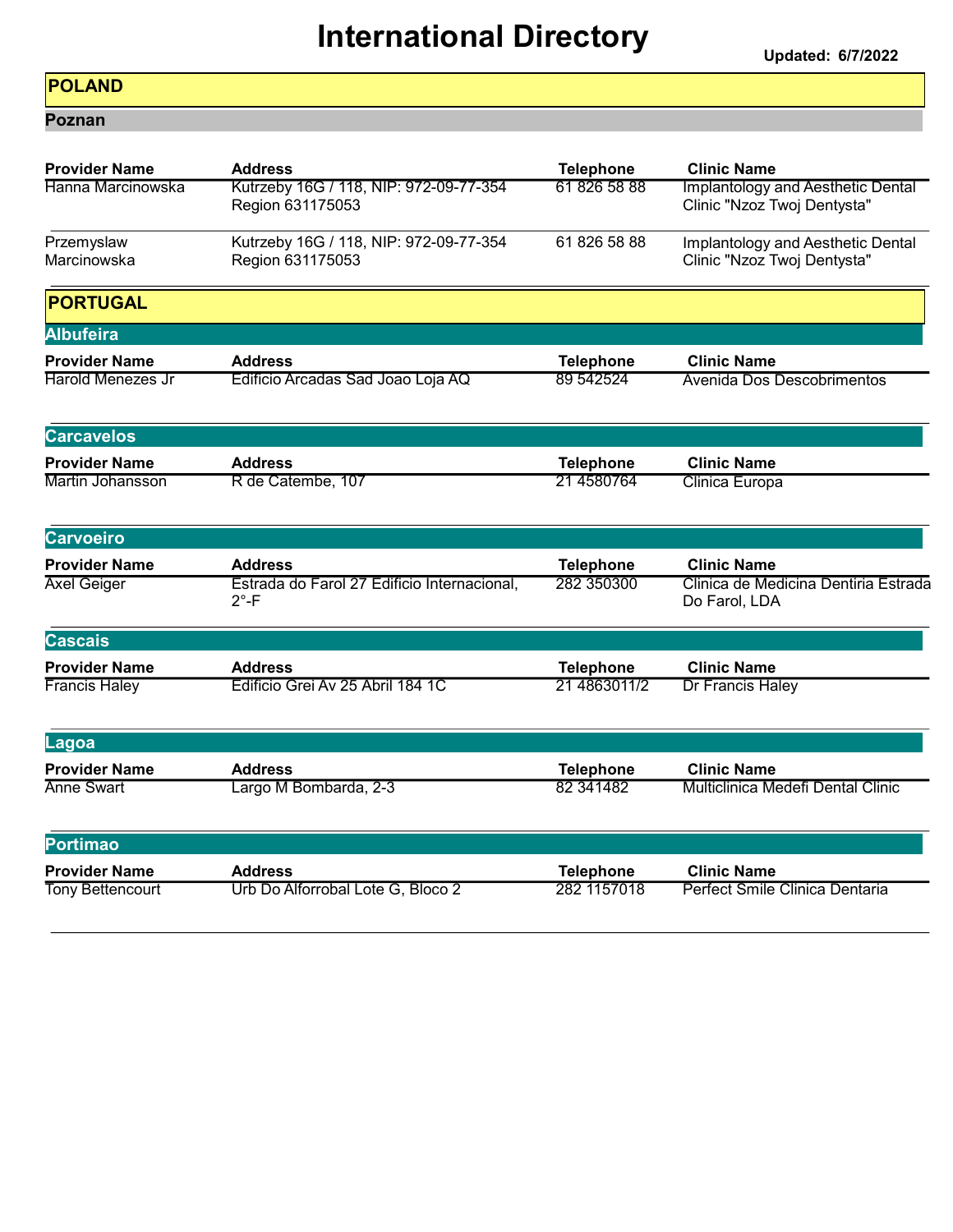| <b>PUERTO RICO</b>                    |                                                                     |                                 |                                                   |
|---------------------------------------|---------------------------------------------------------------------|---------------------------------|---------------------------------------------------|
| <b>Aguadilla</b>                      |                                                                     |                                 |                                                   |
| <b>Provider Name</b>                  | <b>Address</b>                                                      | <b>Telephone</b>                | <b>Clinic Name</b>                                |
| Oscar F. Cordero                      | 24 Ave Severiano Cuevas Ste 104                                     | 787 882 5205                    | Dr. Oscar F. Cordero Oficina Dental<br><b>CSP</b> |
| <b>Arecibo</b>                        |                                                                     |                                 |                                                   |
| <b>Provider Name</b>                  | <b>Address</b>                                                      | <b>Telephone</b>                | <b>Clinic Name</b>                                |
| Juan F. Ruiz, DMD                     | PO Box 705 540 Ave Miramar Ste #6,<br>Arecibo, PR 00612             | 8801681                         | <b>Pediatric Dentist</b>                          |
| <b>Barranquitas</b>                   |                                                                     |                                 |                                                   |
| <b>Provider Name</b>                  | <b>Address</b>                                                      | <b>Telephone</b>                | <b>Clinic Name</b>                                |
| Jorge A. Lube                         | 13 Calle Barcelo                                                    | 787 857 3818                    | Dr. Jorge Lube, DMD                               |
| <b>Bayamon</b>                        |                                                                     |                                 |                                                   |
| <b>Provider Name</b>                  | <b>Address</b>                                                      | <b>Telephone</b>                | <b>Clinic Name</b>                                |
| Sonia M. Cintron Clos                 | 73 Calle Santa Cruz Ste 104 Edificio Medico                         | 787 798 5984                    | Dr Sonia M Cintron Clos                           |
| Ana Delatorre Alvarez                 | Urb. Royal Town Ave A-20 calle 13                                   | 787 799 1170                    | Dr Ana Delatorre Alvarez- Boutique<br>Dental      |
| <b>Cidra</b>                          |                                                                     |                                 |                                                   |
| <b>Provider Name</b>                  | <b>Address</b>                                                      | <b>Telephone</b>                | <b>Clinic Name</b>                                |
| Jose A. Ortiz                         | 5 Calle Santiago R Palmer                                           | 787 739 8541                    | Dr Jose A Ortiz                                   |
| Guaynabo                              |                                                                     |                                 |                                                   |
| <b>Provider Name</b>                  | <b>Address</b>                                                      | <b>Telephone</b>                | <b>Clinic Name</b>                                |
| Ginette M. Izquierdo                  | Munoz Rivera Ave. Esmeralda #81 116 Calle<br>Pomarrosa Urb. Laderas | 787 720 4554                    | Dr Ginette M Izquierdo                            |
| Carlos A.<br>Mendez-Villamil          | 57 Ave Esmerelda Urb Munoz Rivera                                   | 787 720<br>0820/787 720<br>2170 | Dr Carlos A Mendez Villamil                       |
| Salvador A. Morales<br>Ramirez        | 11P Ave Esmeralda                                                   | 787-720-3575                    | Dr Salvador A Morales Ramirez                     |
| Hector L. Silen                       | 22 Gonzalez Giusti Ave. 218                                         | 787 792 0410                    | Dr Hector L Silen                                 |
| <b>HATO REY</b>                       |                                                                     |                                 |                                                   |
| <b>Provider Name</b>                  | <b>Address</b>                                                      | <b>Telephone</b>                | <b>Clinic Name</b>                                |
| Carlos F. Arrillago<br>Montalo        | <b>URB PEREZ MORRIS MAYAGUEZ #212</b><br>$1A-B$                     | 787 763 0815                    | Dr Carlos F Arrillago Montalo                     |
| <b>Humacao</b>                        |                                                                     |                                 |                                                   |
| <b>Provider Name</b>                  | <b>Address</b>                                                      | <b>Telephone</b>                | <b>Clinic Name</b>                                |
| Gloria E. Valez Acosta,<br><b>DMD</b> | <b>A6 Carr 924</b>                                                  | 787 850 0725                    | Urb. San Antonio                                  |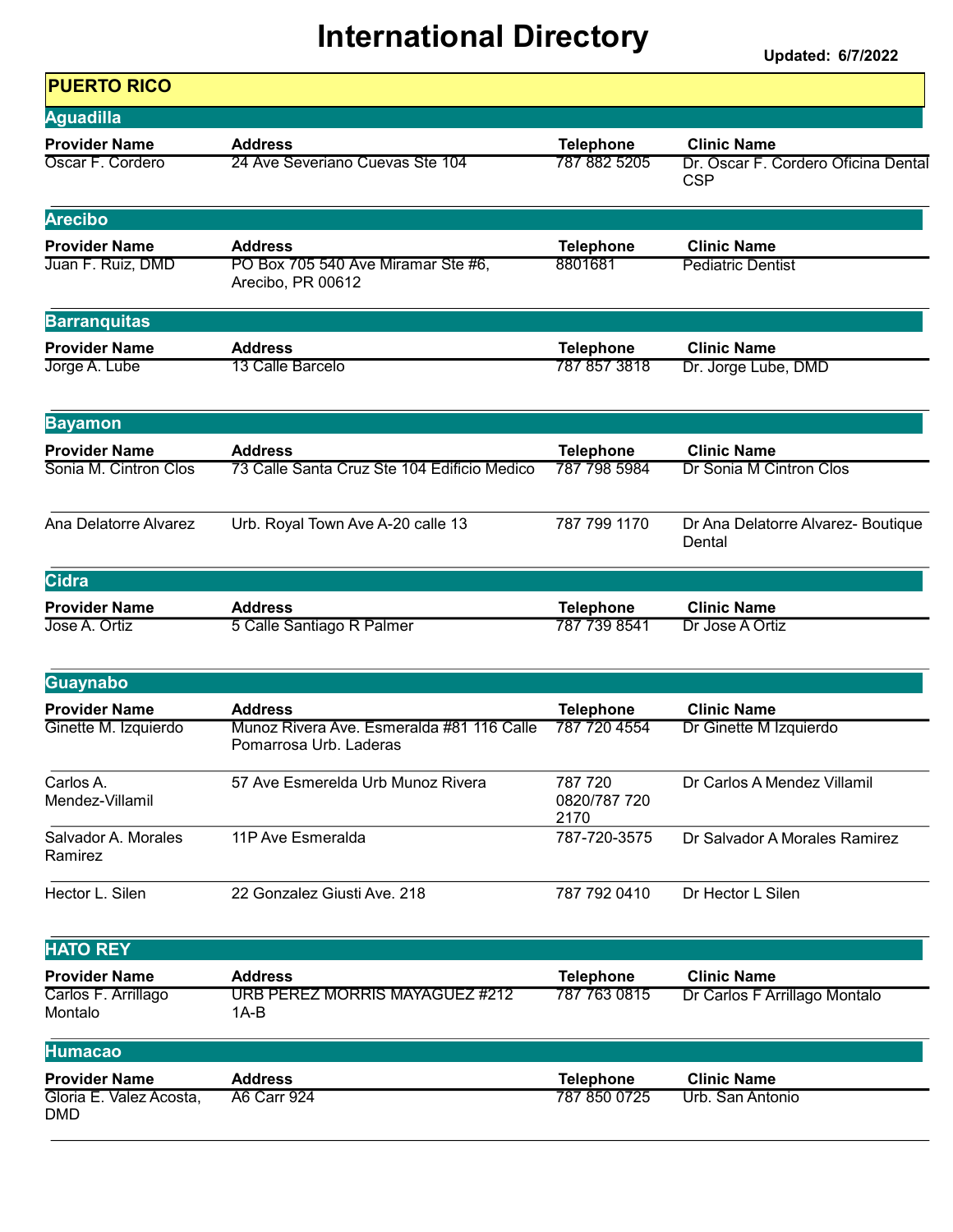| <b>PUERTO RICO</b>            |                                                                |                  |                              |
|-------------------------------|----------------------------------------------------------------|------------------|------------------------------|
| <b>Juana Diaz</b>             |                                                                |                  |                              |
| <b>Provider Name</b>          | <b>Address</b>                                                 | <b>Telephone</b> | <b>Clinic Name</b>           |
| Juan Rafael Rosario<br>Ramos  | Calle Comercio 116 PO Box 922                                  | 787 837 0124     | Dr. Juan R. Rosario Ramos    |
| <b>Rio Grande</b>             |                                                                |                  |                              |
| <b>Provider Name</b>          | <b>Address</b>                                                 | <b>Telephone</b> | <b>Clinic Name</b>           |
| Leopoldo R. Luna              | 9 Calle Dolores PO Box 1149                                    | 787 887 4746     | Dr Leopoldo R Luna           |
| <b>San German</b>             |                                                                |                  |                              |
| <b>Provider Name</b>          | <b>Address</b>                                                 | <b>Telephone</b> | <b>Clinic Name</b>           |
| Carlos A. Grana               | 100 Calle Hernan Alvarez Ste 201                               | 787 264 2810     | Dr Carlos Grana              |
| San Juan                      |                                                                |                  |                              |
| <b>Provider Name</b>          | <b>Address</b>                                                 | <b>Telephone</b> | <b>Clinic Name</b>           |
| Juan F. Bravo                 | PO Box 20508, San Juan, PR 00928 112<br>Calle Arzuaga, Ste 805 | 787 767 7002     | Dr Juan F Bravo              |
| Aleida Bures                  | 2434 Calle Loiza                                               | 787 727 2791     | <b>ALEDENT</b>               |
| Norberto N.<br>Delgado-Boneta | 1230 Cadiz St. Puerto Nuevo                                    | 787 793 6783     | Dr Norberto N Delgado Boneta |
| Victor Gonzalez Estrada       | 150 Ave De Diego Ste 709                                       | 787 724 0660     | Dr Victor Gonzalez Estrada   |
| <b>Ruth Rodriguez</b>         | 654 Ave Munoz Rivera Ste 1104                                  | 787 764 1414     | Dr Ruth Rodriguez            |
| Fernando Zambrana<br>Ortiz    | 255 Calle Coll Y Toste Urb Baldrich                            | 787-753-7920     | Dr Fernando Zambrana Ortiz   |
| <b>Santurce</b>               |                                                                |                  |                              |
| <b>Provider Name</b>          | <b>Address</b>                                                 | <b>Telephone</b> | <b>Clinic Name</b>           |
| Victor Gonzalez Estrada       | Ave De Diego #150 Ste 709                                      | 787 762 3033     | Dr Victor Gonzalez Estrada   |
| <b>Toa Alta</b>               |                                                                |                  |                              |
| <b>Provider Name</b>          | <b>Address</b>                                                 | <b>Telephone</b> | <b>Clinic Name</b>           |
| Jose Silva Bonar              | Barcelo #12                                                    | 787 870 4357     | Do Jose Silva Bonar          |
| <b>Toa Baja</b>               |                                                                |                  |                              |
| <b>Provider Name</b>          | <b>Address</b>                                                 | <b>Telephone</b> | <b>Clinic Name</b>           |
| Jose A. Aguirre               | K5 Calle 1 Valparaiso                                          | 787 261 0708     | Dr Jose A Aguirre            |
| Yabucoa                       |                                                                |                  |                              |
| <b>Provider Name</b>          | <b>Address</b>                                                 | <b>Telephone</b> | <b>Clinic Name</b>           |
| Maria N. Arroyo Medina        | Cristobal Colon 60                                             | 787 893 2044     | Dr Maria N Arroyo Medina     |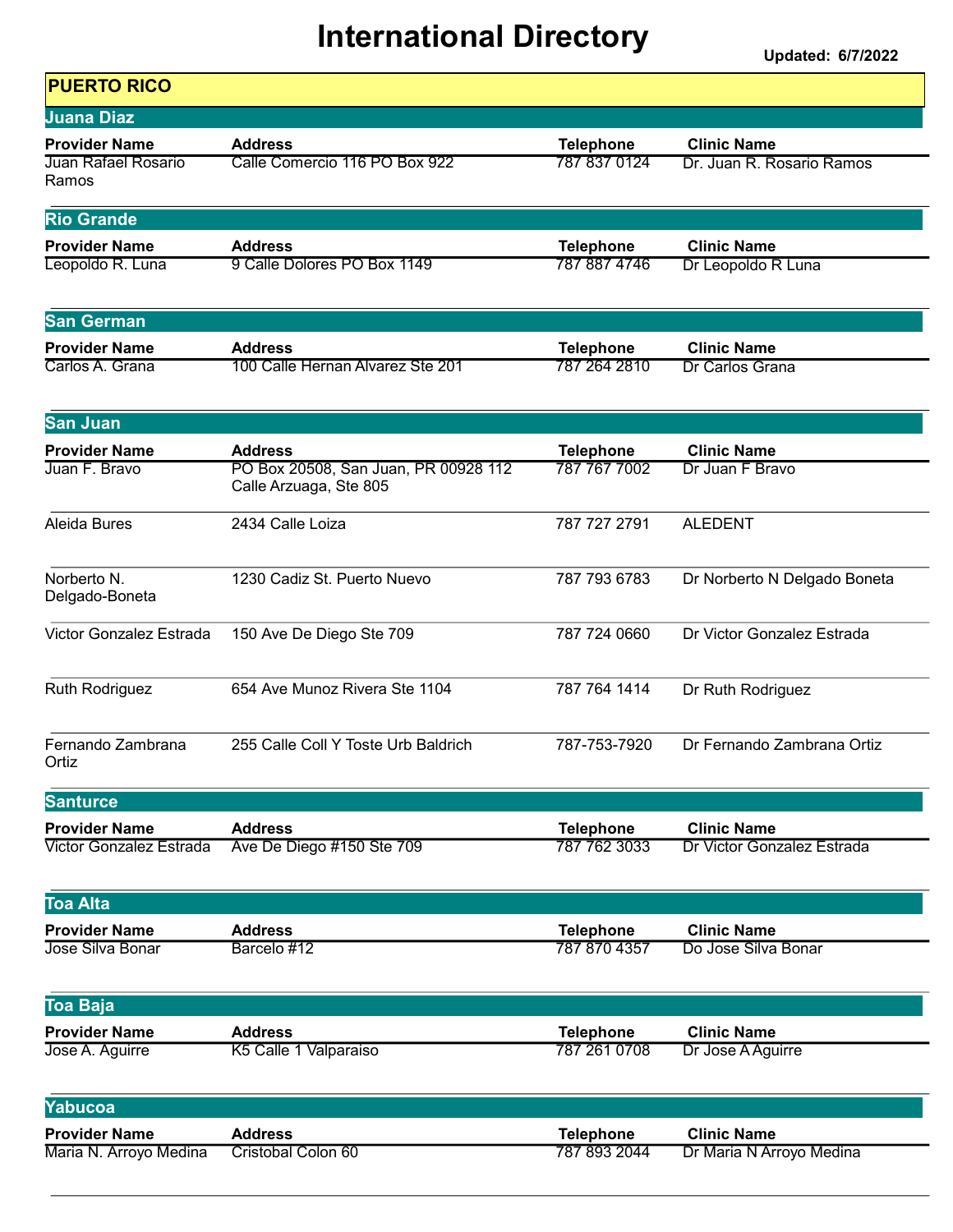Updated: 6/7/2022

٦

| <b>PUERTO RICO</b>                                            |                                                                         |                                  |                                                                |
|---------------------------------------------------------------|-------------------------------------------------------------------------|----------------------------------|----------------------------------------------------------------|
| Yauco                                                         |                                                                         |                                  |                                                                |
| <b>Provider Name</b>                                          | <b>Address</b>                                                          | <b>Telephone</b>                 | <b>Clinic Name</b>                                             |
| Jose A. Ramos Agostini                                        | 66 Calle Mattei Lluberas Mansiones de<br>Monleriey Calle Astrurias #631 | 787 267 1586                     | Dr Jose A Ramos Agostini                                       |
| <b>ARECIBO</b>                                                |                                                                         |                                  |                                                                |
| <b>Provider Name</b>                                          | <b>Address</b>                                                          | <b>Telephone</b>                 | <b>Clinic Name</b>                                             |
| <b>BRAVO DIEGO</b>                                            | 164 CALLE DELFIN OLMO PO BOX 3014                                       | 787 878 5004                     |                                                                |
| <b>PUERTO REAL</b>                                            |                                                                         |                                  |                                                                |
| <b>FAJARDO</b>                                                |                                                                         |                                  |                                                                |
| <b>Provider Name</b><br><b>ELENA GONZALEZ</b><br><b>RAMOS</b> | <b>Address</b><br>CALLE H A 50 MONTE BRISAS PO BOX 445                  | <b>Telephone</b><br>787 860 1717 | <b>Clinic Name</b><br>OFICINA DETNAL DRA ELENA<br><b>RAMOS</b> |
| <b>Puerto Rico</b>                                            |                                                                         |                                  |                                                                |
| <b>Ft. Buchanan</b>                                           |                                                                         |                                  |                                                                |
| <b>Provider Name</b>                                          | <b>Address</b>                                                          | <b>Telephone</b>                 | <b>Clinic Name</b>                                             |
| <b>Eddie Arroryo Ferrer</b>                                   | Bldg 606 N Terminal Rd                                                  | 1-939-327-0189                   | <b>DOCS Dental Ft Buchanan</b>                                 |
|                                                               |                                                                         |                                  |                                                                |
| Eduardo Caraballo<br>Agostini                                 | Bldg 606 N Terminal Rd                                                  | 1-939-327-0189                   | DOCS Dental Ft. Buchanan                                       |
| Sergio Ferrer                                                 | Bldg 606 N Terminal Rd                                                  | 1-939-327-0189                   | DOCS Dental Ft. Buchanan                                       |
| LizMary Garcia Capote                                         | Bldg 606 N Terminal Rd                                                  | 1-939-327-0189                   | DOCS Dental Ft. Buchanan                                       |
| <b>Randal Paris</b>                                           | Bldg 606 N Terminal Rd                                                  | 1-939-327-0189                   | DOCS Dental Ft. Buchanan                                       |
| <b>ROMANIA</b>                                                |                                                                         |                                  |                                                                |
| <b>Bucharest</b>                                              |                                                                         |                                  |                                                                |
| <b>Provider Name</b><br>George Danciu                         | <b>Address</b><br>4-th Varsovia St                                      | <b>Telephone</b><br>1 2302826    | <b>Clinic Name</b><br>Dent-A America Inc                       |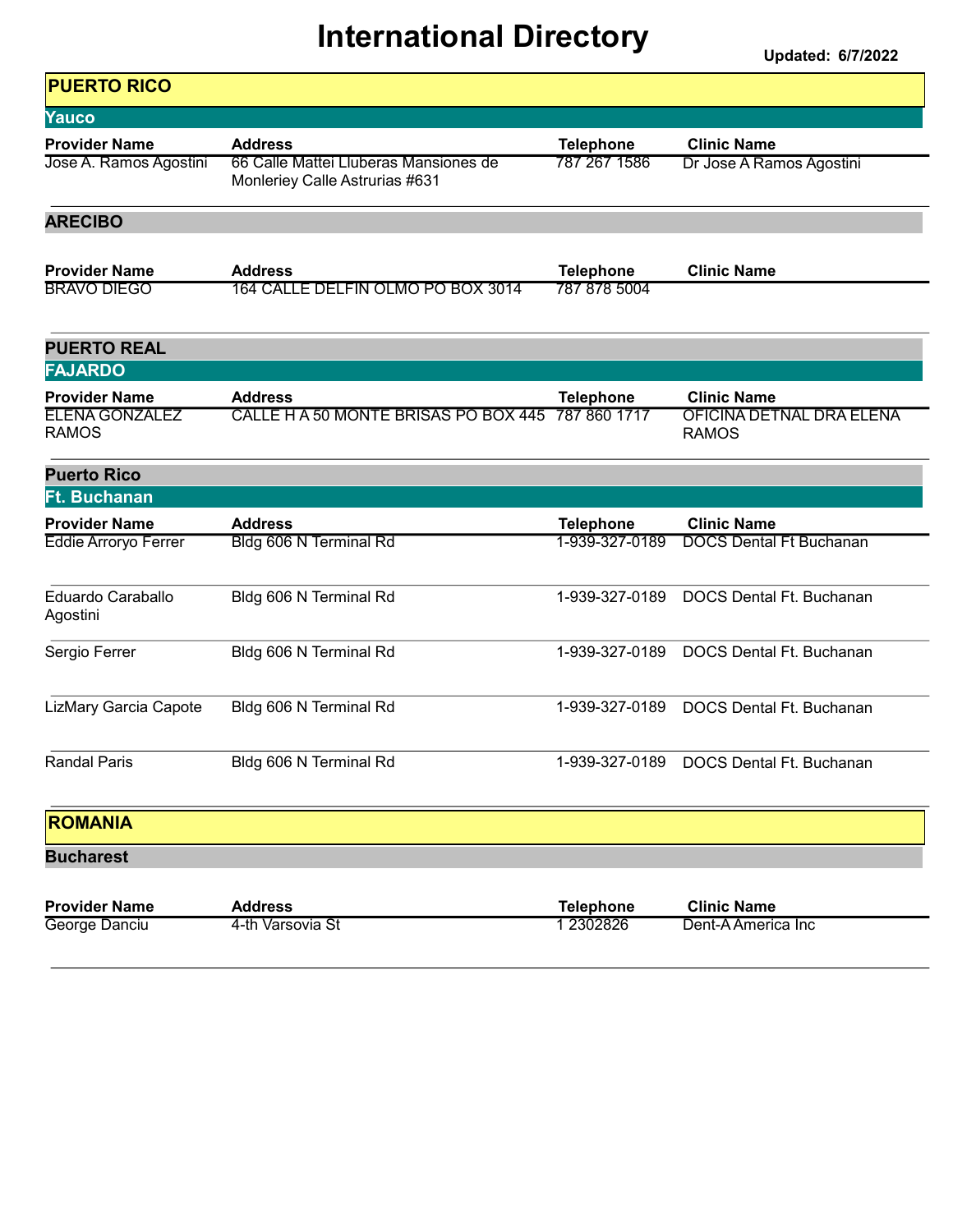| <b>RUSSIA</b>         |                                                                       |                  |                                |
|-----------------------|-----------------------------------------------------------------------|------------------|--------------------------------|
| <b>Moscow</b>         |                                                                       |                  |                                |
| <b>Moscow</b>         |                                                                       |                  |                                |
| <b>Provider Name</b>  | <b>Address</b>                                                        | <b>Telephone</b> | <b>Clinic Name</b>             |
| Ilia Fridman          | Volochaevskaya st. 2 bldg 1                                           | 495 737 4466     | <b>German Dental Center</b>    |
| Volker Grossmann      | Yuliusa Fuchika Street 11/13                                          | 926-15-20        | Dr Volker Grossman             |
| Nina Samoilova        | 11/13 Yuliusa Fucheaka Street                                         | 495 254 3710     | <b>GDC/German Dental Care</b>  |
| <b>St. Petersburg</b> |                                                                       |                  |                                |
| <b>Provider Name</b>  | <b>Address</b>                                                        | <b>Telephone</b> | <b>Clinic Name</b>             |
| <b>Kochenov Pavel</b> | 60, Suvorovski pr.                                                    | 812 327 0301     | Euromed                        |
| Elena G. Schmain      | 78 Moika embankment Bogatyrski pr.<br>53-1-111, St. Petersburg 197372 | 812 740 2090     | <b>American Medical Clinic</b> |
| <b>SAUDI ARABIA</b>   |                                                                       |                  |                                |
| <b>Jeddah</b>         |                                                                       |                  |                                |
| <b>Provider Name</b>  | <b>Address</b>                                                        | <b>Telephone</b> | <b>Clinic Name</b>             |
| Munir Harasani        | Madina Road, Al Nakheel Center PO Box<br>9295                         | 2 6696564        | Dr M H Harasani Dental Clinic  |
| <b>SENEGAL</b>        |                                                                       |                  |                                |
| <b>Dakar</b>          |                                                                       |                  |                                |
| <b>Provider Name</b>  | <b>Address</b>                                                        | <b>Telephone</b> | <b>Clinic Name</b>             |
| Nabil Gazal           | 76 Av Georges Pompidou                                                | 8222084          | Clinique dentaire              |
| Radwan Mroueh         | 174 Ave. Lamine Gueye                                                 | 821 85 54        | Dr Radwan Mroueh               |
| <b>Alain Vautier</b>  | A5 Rue Foch BP 6131                                                   | 8213416          | Dr Alain Vautier               |
| Joelle Vautier-Lecoco | 15 Rue Foch                                                           | 8213416          | Dr Joelle Vautier Lecoco       |
| <b>SERBIA</b>         |                                                                       |                  |                                |
| <b>NOVI SAD</b>       |                                                                       |                  |                                |
| <b>Provider Name</b>  | <b>Address</b>                                                        | <b>Telephone</b> | <b>Clinic Name</b>             |
| <b>ANJA SEKULIC</b>   | <u>LLIJE BIRCANINA 23</u>                                             | 381638182754     | <b>NEW DENT</b>                |
|                       |                                                                       |                  |                                |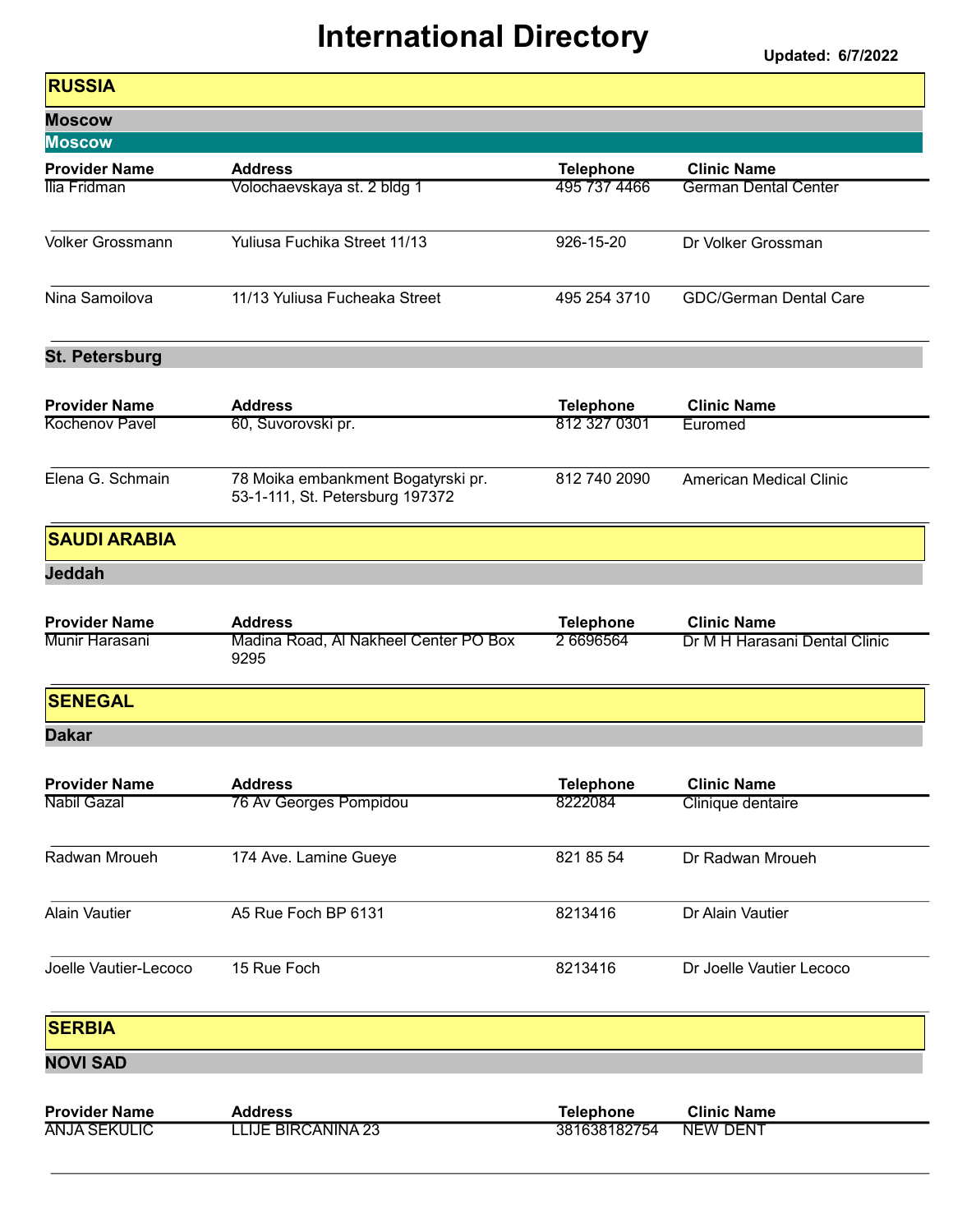#### **SEYCHELLES** Victoria Provider Name Address Address Elinic Name Clinic Name Clinic Name<br>Le Chantier 225822 Specialised De Le Chantier **Specialised Dental Clinic** 225822 Specialised Dental Clinic SIAPAN **GARAPAN GARAPAN** Provider Name Address Address Telephone Clinic Name

MICHAEL ESTES HALL MICRO BEACH ROAD 6702333300 NEW WAVE DENTAL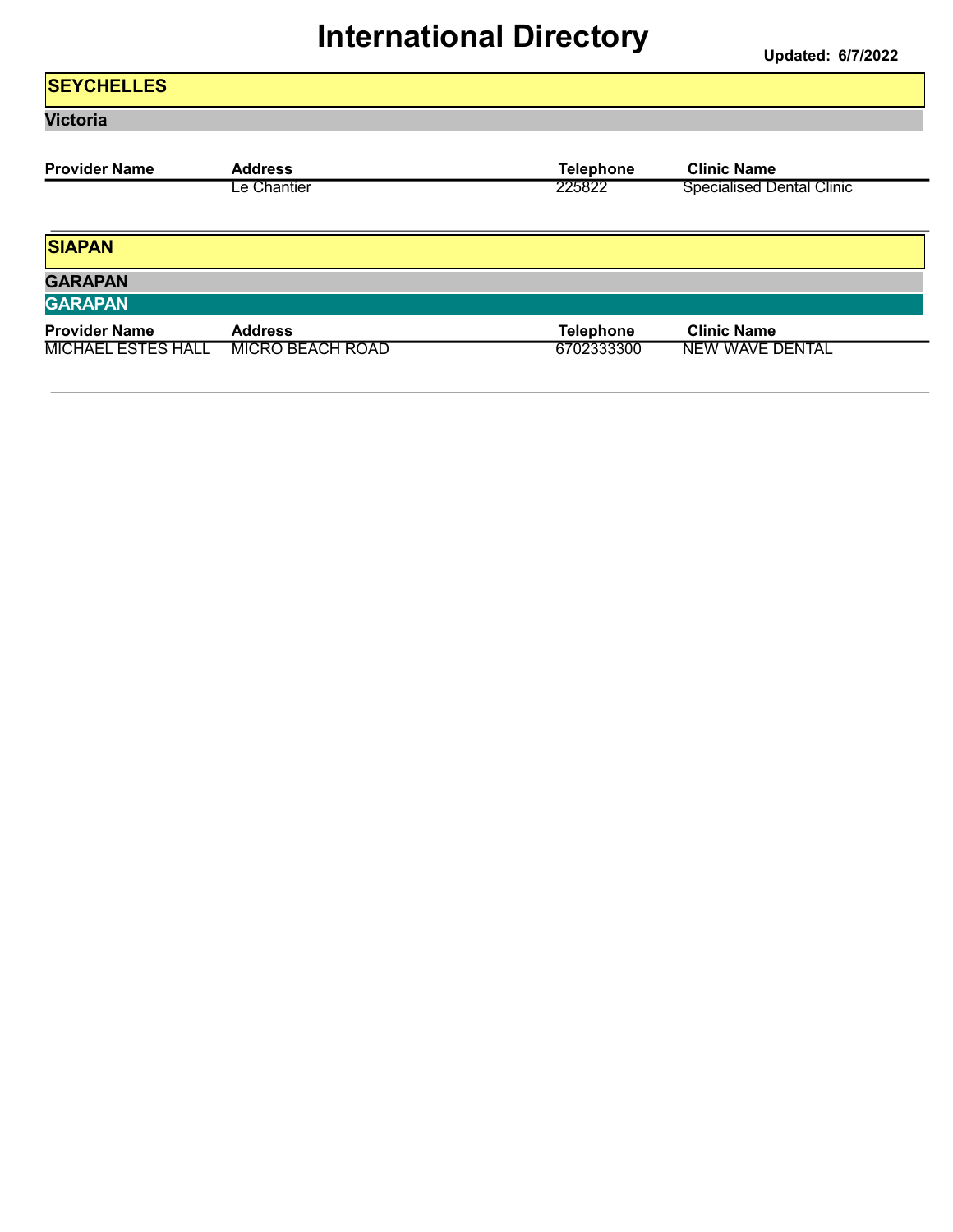Updated: 6/7/2022

#### **SINGAPORE**

| <b>Provider Name</b> | <b>Address</b>                                  | <b>Telephone</b> | <b>Clinic Name</b>                     |
|----------------------|-------------------------------------------------|------------------|----------------------------------------|
| <b>EDWIN HENG</b>    | 1, Farrer Park Station Road Connexion<br>#10-14 | 65 6962 8649     | <b>TANGLIN SHOPPING CENTER</b>         |
| <b>Singapore</b>     |                                                 |                  |                                        |
| <b>Provider Name</b> | <b>Address</b>                                  | <b>Telephone</b> | <b>Clinic Name</b>                     |
| Kim Cheong Chong     | 501 Orchard Rd #04-04A Wheelock Place           | 63336967         | Tooth Art Dental Centre PTE LTD        |
| Yi Han Low           | 501 Orchard Rd #04-04A Wheelock Place           | 63336967         | Tooth Art Dental Centre PTE LTD        |
| Juin Wei Teo         | 501 Orchard Rd #04-04A Wheelock Place           | 63336967         | <b>Tooth Art Dental Centre PTE LTD</b> |
| Aidan Yeo            | 501 Orchard Rd #04-04A Wheelock Place           | 63336967         | Tooth Art Dental Centre PTE LTD        |
| <b>Singapore</b>     |                                                 |                  |                                        |

| <b>Provider Name</b> | <b>Address</b>                                                    | <b>Telephone</b> | <b>Clinic Name</b>                                   |
|----------------------|-------------------------------------------------------------------|------------------|------------------------------------------------------|
| Eng Wah Cheng        | 302 Ubi AVE 1 #01-47                                              | 68414080         | Ubi Dental Clinic                                    |
| Isaac Chong          | 914 East Coast Road #01-04                                        | 64420293         | Canaan Dental Surgery Pte Ltd                        |
| Ching Chiat Lim      | 260 Orchard Road # 08-05 The Heeren                               | 6737 7375        | <b>Omni Dental Centre</b>                            |
| Kee-Leong NGAN       | The Penthouse, 391B Orchard Road #26-01<br>Ngee Ann City Tower B  | 6737 9011        | TP Dental Surgeons Pte Ltd (Drs Tay<br>and Partners) |
| Yang Howe Seah       | 3 Mt Elizabeth, # 07-05 Mt Elizabeth Medical<br>Center            | 67345522         | <b>Francis Lee Dental Surgery</b>                    |
| Ko Siew Lan          | Mt Elizabeth Medical Centre Mt Elizabeth<br><b>Medical Center</b> | 7343163          | Ko Djeng Gleneagles Pte Ltd                          |
| Kok Liang Tan        | 360 Orchard Road #01-14 International Bldg                        | 6235 6325        | <b>Embrace Dental Surgery</b>                        |
| Min Seet Tan         | 132 East Coast Road                                               | 64407321         | Le Min T's Dental Practice                           |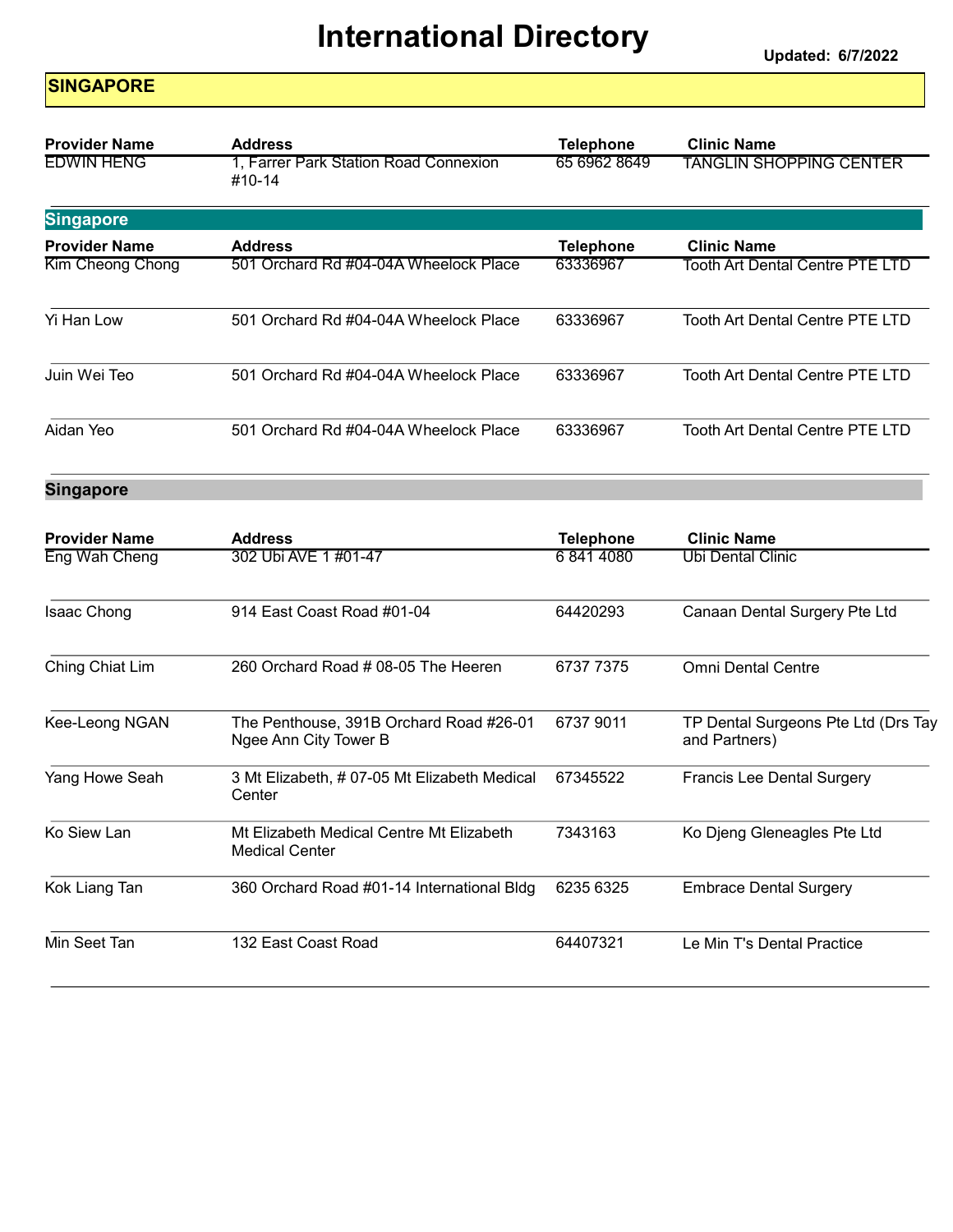#### **SLOVAKIA** Bratislava Provider Name Address Address Telephone Clinic Name Clinic Name Clinic Name Clinic Name Clinic Name Clinic Name<br>
The Clinic Name Clinic Name Clinic Name Clinic Name Clinic Name Clinic Name Clinic Name Clinic Name Clinic Na **Ingrid Lehotska** RUZOMBEROK Provider Name Address<br>
EVA RAGACOVA ORTIVA SRO<br>
CORTIVA SRO<br>
CORTIVA SRO EVA RAGACOVA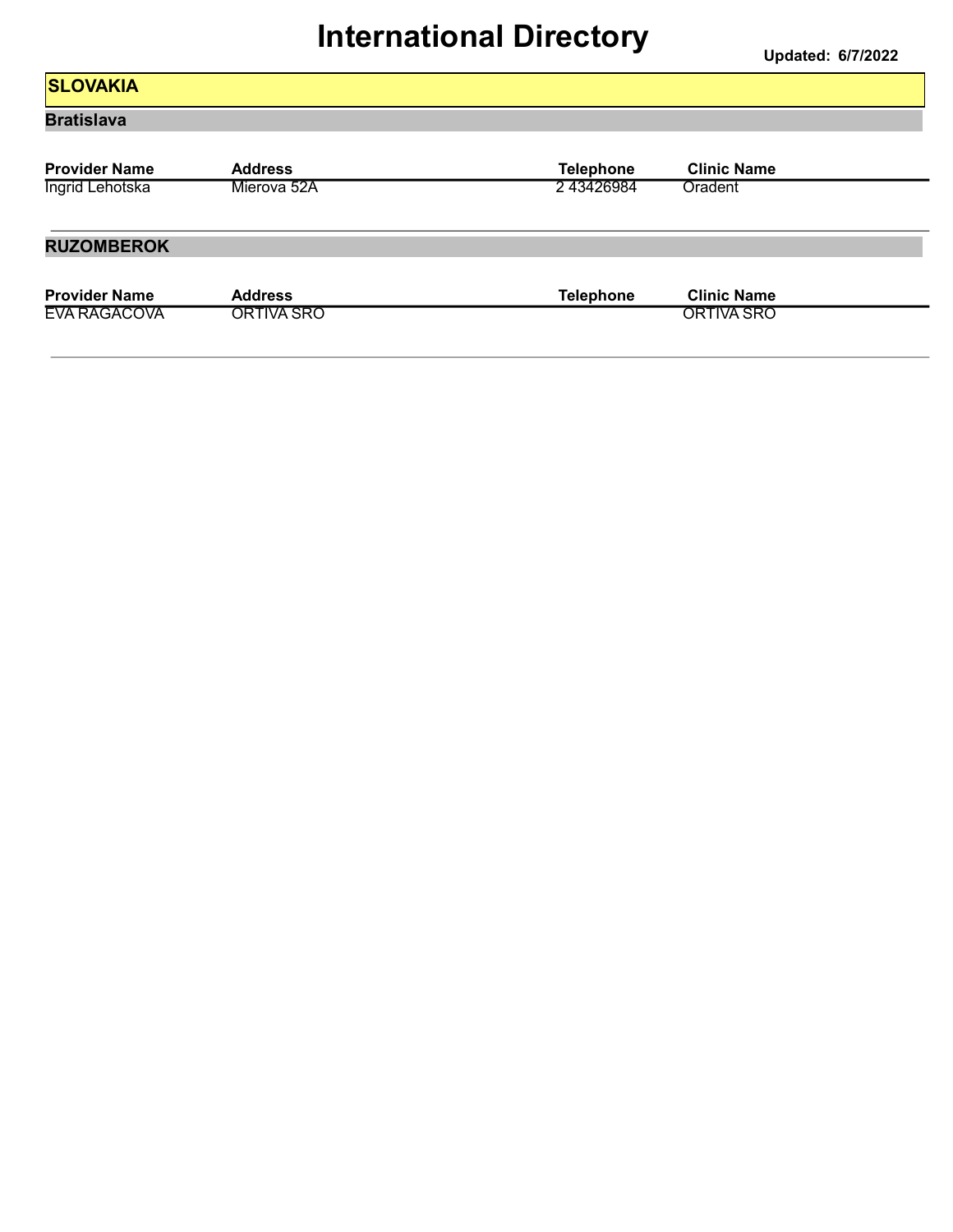| <b>SOUTH AFRICA</b>                            |                                                                          |                                  |                                                       |
|------------------------------------------------|--------------------------------------------------------------------------|----------------------------------|-------------------------------------------------------|
| <b>BROOKLYN MEDPARK</b>                        |                                                                          |                                  |                                                       |
| <b>PRETONIA</b>                                |                                                                          |                                  |                                                       |
| <b>Provider Name</b><br><b>JUSTUS IMMELMAN</b> | <b>Address</b><br>1148 JAN SHOBA ST (DUNCAN ST) PO<br>BOX 12403 HATFIELD | <b>Telephone</b><br>083 417 7444 | <b>Clinic Name</b><br>DR JUSTUS L IMMELMAN            |
| <b>Eastern Cape</b>                            |                                                                          |                                  |                                                       |
| <b>Port Elizabeth</b>                          |                                                                          |                                  |                                                       |
| <b>Provider Name</b><br>Keith C. Johannes      | <b>Address</b><br>40 4th Ave PO Box 34960, Eastern Cape                  | <b>Telephone</b><br>86 364 0884  | <b>Clinic Name</b><br>Dr. Keith Johannes Orthodontics |
| Gauteng                                        |                                                                          |                                  |                                                       |
| Johannesburg                                   |                                                                          |                                  |                                                       |
| <b>Provider Name</b><br>Larry Chemaly          | <b>Address</b><br>118 11th St. Parkmore                                  | <b>Telephone</b><br>11 884 8805  | <b>Clinic Name</b><br><b>Chemaly Dental Clinic</b>    |
| <b>Pretoria</b>                                |                                                                          |                                  |                                                       |
| <b>Provider Name</b>                           | <b>Address</b>                                                           | <b>Telephone</b>                 | <b>Clinic Name</b>                                    |
| <b>Niel De Beer</b>                            | 1148 Duncan Street PO 12403, Hatfield,<br>Pretoria, RSA 0028             | 12 4608635                       | Dr Niel DeBeer                                        |
| ML Geldenhuys                                  | 1247 Pretorius St                                                        | 012 4304121                      | Dr ML Geldenhuys                                      |
| <b>KwaZulu-Natal</b>                           |                                                                          |                                  |                                                       |
| <b>Durban</b>                                  |                                                                          |                                  |                                                       |
| <b>Provider Name</b>                           | <b>Address</b>                                                           | <b>Telephone</b>                 | <b>Clinic Name</b>                                    |
| <b>Kevin Maguire</b>                           | Suite 108, Granada Sq 16 Chartwell Drive                                 | 031 5612318                      | Dr. K.J. Maguire                                      |
| Michael J Windisch                             | 142 Montpelier Road Morningside                                          | 31 3036213/7                     | Morningside Family Dental Clinic                      |
| <b>Western Cape</b>                            |                                                                          |                                  |                                                       |
| <b>Capetown</b>                                |                                                                          |                                  |                                                       |
| <b>Provider Name</b><br>A. J. Effting          | <b>Address</b><br>Joslyn Place 34 Victoria Avenue                        | <b>Telephone</b><br>21 790 2910  | <b>Clinic Name</b><br><b>Hout Bay Dental Studio</b>   |
| Jean van Lierop                                | 34 Victoria Avenue                                                       | 24 021 7902910                   | Hout Bay Dental Studio                                |
| <b>South Korea</b>                             |                                                                          |                                  |                                                       |
| Gyeonggi-do                                    |                                                                          |                                  |                                                       |
| <b>Pyeongtaek City</b>                         |                                                                          |                                  |                                                       |
| <b>Provider Name</b>                           | <b>Address</b>                                                           | <b>Telephone</b>                 | <b>Clinic Name</b>                                    |
| Eun-Joo Song                                   | 4F, 36 Anjeong shopping-ro,<br>Paengseong-eup                            | 31-691-9416                      | <b>Sungmo Dental Clinic</b>                           |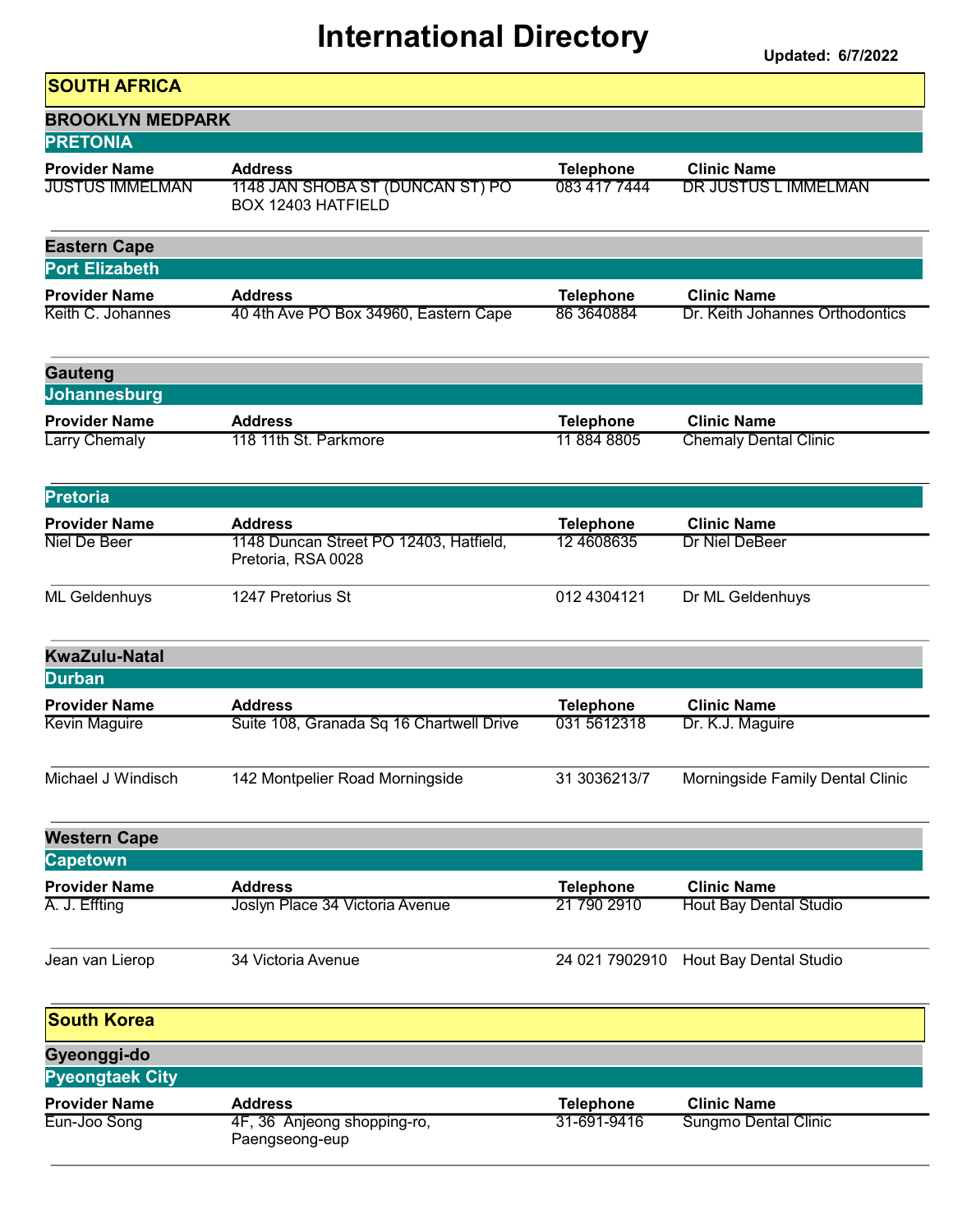| <b>SPAIN</b>                         |                                                  |                  |                                   |
|--------------------------------------|--------------------------------------------------|------------------|-----------------------------------|
| <b>Balearic Islands</b>              |                                                  |                  |                                   |
| <b>Palma de Mallorca</b>             |                                                  |                  |                                   |
| <b>Provider Name</b>                 | <b>Address</b>                                   | <b>Telephone</b> | <b>Clinic Name</b>                |
| Robert Paul Schokker,<br>DDS. Ph.D   | Calle Jesus 36a-1b                               | 97 1750689       | Clinica Odontologia Internacional |
| <b>Cuenca</b>                        |                                                  |                  |                                   |
| <b>Cuenca</b>                        |                                                  |                  |                                   |
| <b>Provider Name</b>                 | <b>Address</b>                                   | <b>Telephone</b> | <b>Clinic Name</b>                |
| <b>DDS</b>                           | Jesus Jover Olmeda MD, Carreteria 19 (Old 33) 1o | 96 9211114       | <b>Clinica Dental J Jover</b>     |
| <b>Madrid</b>                        |                                                  |                  |                                   |
| <b>Madrid</b>                        |                                                  |                  |                                   |
| <b>Provider Name</b>                 | <b>Address</b>                                   | <b>Telephone</b> | <b>Clinic Name</b>                |
| <b>Ian Michael Daniel</b>            | Magallanes, 18 1o                                | 91 4463221       | <b>Clinica Dental Cisne</b>       |
| Diana Pereira-Dimperio               | Avda. Asturias 57 Local                          | 91 3863735       | <b>KP</b> Dental                  |
| <b>Murcia</b>                        |                                                  |                  |                                   |
| <b>Murcia</b>                        |                                                  |                  |                                   |
| <b>Provider Name</b>                 | <b>Address</b>                                   | <b>Telephone</b> | <b>Clinic Name</b>                |
| Rafael Fernandez San<br>Pablo        | Avda. 1o de Mayo, 8 Piso 3-A, 30120 El<br>Palmar | 96 8881820       | Dr Rafael Fernandez San Pablo     |
| <b>Sevilla</b>                       |                                                  |                  |                                   |
| <b>Sevilla</b>                       |                                                  |                  |                                   |
| <b>Provider Name</b>                 | <b>Address</b>                                   | <b>Telephone</b> | <b>Clinic Name</b>                |
| <b>Isabel Rodriguez</b><br>Gutierrez | C/Reyes Catolicos 18-5 Dcha                      | 95 4211226       | Dr Isabel Rodriguez Gutierrez     |
| <b>Valencia</b>                      |                                                  |                  |                                   |
| <b>Mislata</b>                       |                                                  |                  |                                   |
| <b>Provider Name</b>                 | <b>Address</b>                                   | <b>Telephone</b> | <b>Clinic Name</b>                |
| Maria Ester Blanquez<br>Martinez     | Avda Buenos Aires - 9 - Bajo Aires - 9 - Bajo    | 96 3709997       | Clinident                         |
| Alastair Edwin Dent.                 | Avda Buenos Aires - 9 - Bajo                     | 96 3709997       | Clinident                         |
| <b>Valladoid</b>                     |                                                  |                  |                                   |
| <b>Valladoid</b>                     |                                                  |                  |                                   |
| <b>Provider Name</b>                 | <b>Address</b>                                   | <b>Telephone</b> | <b>Clinic Name</b>                |
| Pilar Lobo                           | Acera de recoletos, 12 1ºA                       | 983 335566       | Clinica Galvanlobo                |
| <b>Valladolid</b>                    |                                                  |                  |                                   |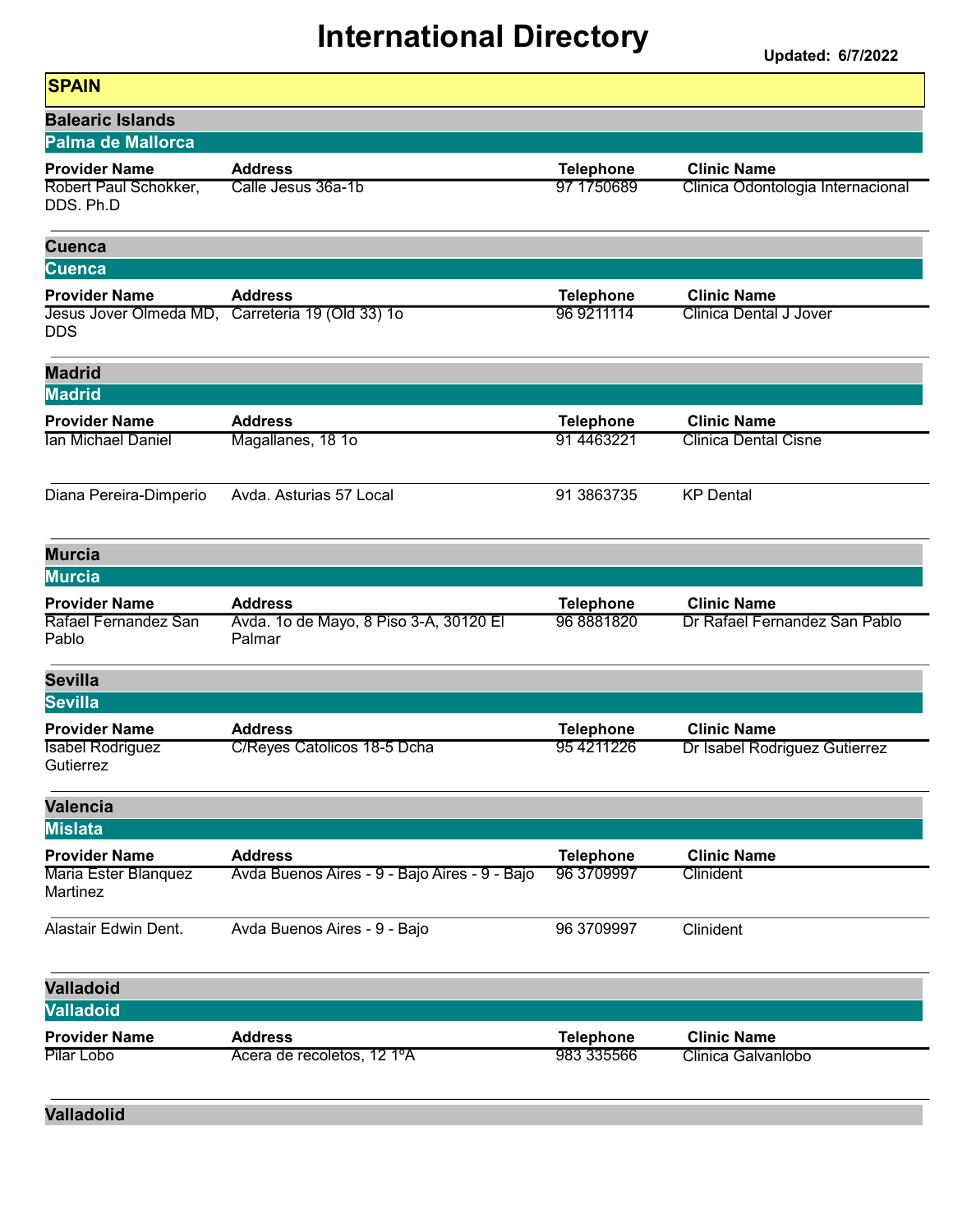| <b>SPAIN</b>          |                            |                    |                          |
|-----------------------|----------------------------|--------------------|--------------------------|
| <b>Valladolid</b>     |                            |                    |                          |
| <b>Valladolid</b>     |                            |                    |                          |
| <b>Provider Name</b>  | <b>Address</b>             | <b>Telephone</b>   | <b>Clinic Name</b>       |
| Guillermo Galvan      | Acera de recoletos, 12 1ºA | 983 335566         | Clinica Galuanlobo       |
| <b>SRI LANKA</b>      |                            |                    |                          |
| <b>Colombo</b>        |                            |                    |                          |
| <b>Provider Name</b>  | <b>Address</b>             | <b>Telephone</b>   | <b>Clinic Name</b>       |
| <b>JN Chinniah</b>    | 84 St Anthony's Mw         | 11 2573728         | Dr JN Chinniah           |
| <b>SWEDEN</b>         |                            |                    |                          |
| <b>BORAS</b>          |                            |                    |                          |
| <b>Provider Name</b>  | <b>Address</b>             | <b>Telephone</b>   | <b>Clinic Name</b>       |
| <b>MARTIN LARSSON</b> | TORGGATAR 19               | 00 46 33<br>414920 | <b>LARSSONS TANDUARD</b> |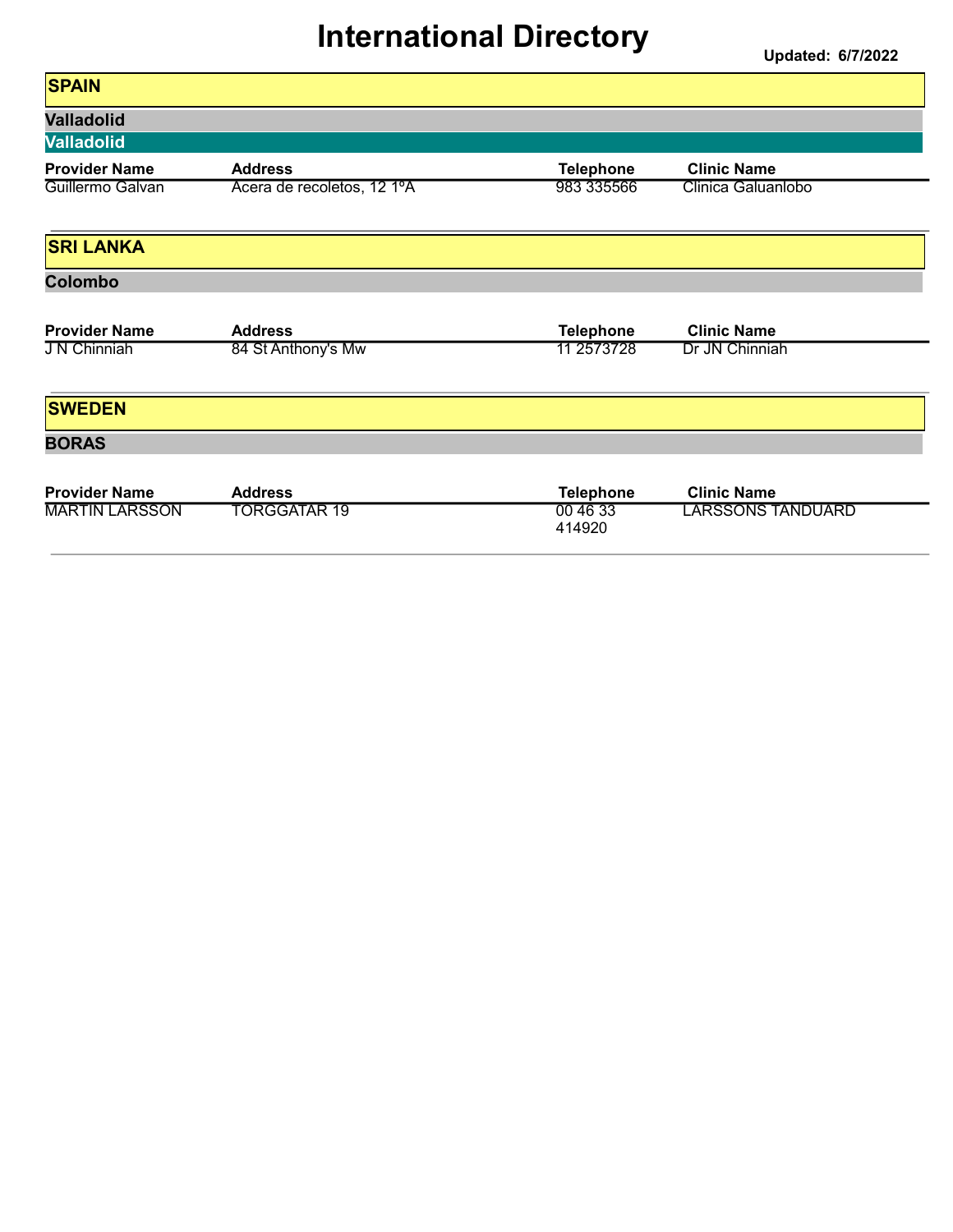| <b>SWITZERLAND</b>                   |                                  |                  |                              |
|--------------------------------------|----------------------------------|------------------|------------------------------|
| <b>Provider Name</b>                 | <b>Address</b>                   | <b>Telephone</b> | <b>Clinic Name</b>           |
| <b>MEDDENT ANTIC</b>                 | <b>HOLBEINSTRASSE 52</b>         | 0041612838020    | <b>PRAXIS IM HOLBEINPARK</b> |
| <b>BASEL</b>                         |                                  |                  |                              |
| <b>Provider Name</b>                 | <b>Address</b>                   | <b>Telephone</b> | <b>Clinic Name</b>           |
| <b>MEDDENT NEADI</b><br><b>ANTIC</b> | <b>HOLBEINSTRASSE 52 CH-4051</b> | 004161283820     | <b>PRAXIS IM HOLBEINPARK</b> |
| <b>Basel</b>                         |                                  |                  |                              |
| <b>Provider Name</b>                 | <b>Address</b>                   | <b>Telephone</b> | <b>Clinic Name</b>           |
| <b>Nenad Antic</b>                   | Holbeinstrasse 52                | 0041612838020    | Praxis im Holbeinpark        |
| <b>Bern</b>                          |                                  |                  |                              |
| Frutigen                             |                                  |                  |                              |
| <b>Provider Name</b>                 | <b>Address</b>                   | <b>Telephone</b> | <b>Clinic Name</b>           |
| <b>Martin Steiner</b>                | Dorfstrasse 2                    | 33 6723737       | <b>Dr Martin Steiner</b>     |
| Geneva                               |                                  |                  |                              |
| <b>Provider Name</b>                 | <b>Address</b>                   | <b>Telephone</b> | <b>Clinic Name</b>           |
| Jean-Denys Duriaux                   | Rue du Mont-Blanc 9              | 22 7323575       | Dr Jean Denys Duriaux        |
| <b>Roland Herzig</b>                 | Rue de la Servette 91            | 22 733 0940      | Dr Roland Herzig             |
| <b>Ticino</b>                        |                                  |                  |                              |
| Lugano                               |                                  |                  |                              |
| <b>Provider Name</b>                 | <b>Address</b>                   | <b>Telephone</b> | <b>Clinic Name</b>           |
| Danilo Dotesio                       | Via Lisano 3                     | 91 950 9045      | De Danilo Dotesio            |
| Vaud                                 |                                  |                  |                              |
| <b>Nyon</b>                          |                                  |                  |                              |
| <b>Provider Name</b>                 | <b>Address</b>                   | <b>Telephone</b> | <b>Clinic Name</b>           |
| <b>Carlos-Manuel Thurre</b>          | Av, Alfred-Cortot 7D             | 22 361 77 61     | Dr Carols Manuel Thurre      |
| <b>Zurich</b>                        |                                  |                  |                              |
| <b>Provider Name</b>                 | <b>Address</b>                   | <b>Telephone</b> | <b>Clinic Name</b>           |
| <b>Robert Levy</b>                   | Seefeldstrasse 116               | 44 3800880       | Dr Robert Levy               |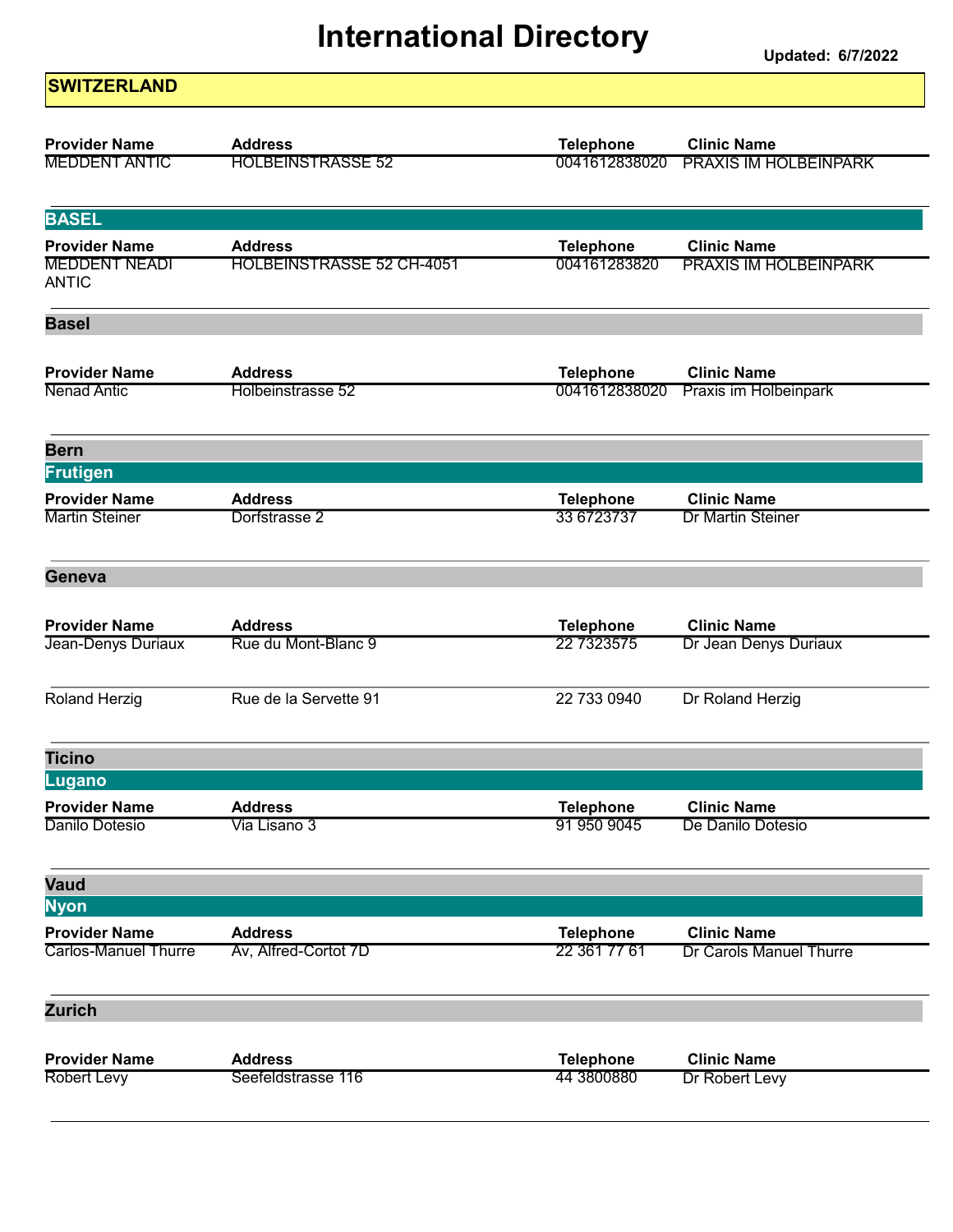Updated: 6/7/2022

| TAIWAN |
|--------|
|        |
|        |
|        |

Taipei

| <b>Provider Name</b>            | <b>Address</b>                                          | <b>Telephone</b> | <b>Clinic Name</b>                  |
|---------------------------------|---------------------------------------------------------|------------------|-------------------------------------|
| Daniel Lee                      | 3F #259, Nanjing East Road Sec. 3                       | 2 2715 2476      | Dr. Lin and Partners Dental Offices |
| Choung-Min Lin                  | 5F #60, Tienmu West Road                                | 2873 6488        | Dr. Lin and Partners Dental Offices |
| <b>THAILAND</b>                 |                                                         |                  |                                     |
| <b>Bangkok</b>                  |                                                         |                  |                                     |
| <b>Provider Name</b>            | <b>Address</b>                                          | <b>Telephone</b> | <b>Clinic Name</b>                  |
| Soonthorn Asavanant             | 58/4-5 Sukhumvit 55                                     | 2 391 1842       | <b>Asavanant Dental Clinic</b>      |
| <b>Phuket</b>                   |                                                         |                  |                                     |
| <b>Provider Name</b>            | <b>Address</b>                                          | <b>Telephone</b> | <b>Clinic Name</b>                  |
| <b>Sirs</b>                     | 62/5 Rasada Center Rasada Road                          | 76 215025        | The Phuket Dental Care Clinic       |
| <b>TRINIDAD AND TOBAGO</b>      |                                                         |                  |                                     |
| <b>Penal</b>                    |                                                         |                  |                                     |
| <b>Provider Name</b>            | <b>Address</b>                                          | <b>Telephone</b> | <b>Clinic Name</b>                  |
| Surendra P Rampersad            | <b>Rampersad Plaza</b>                                  | 647 3525         | The Dental Office                   |
| <b>PRINCESS TOWN</b>            |                                                         |                  |                                     |
| <b>Provider Name</b>            | <b>Address</b>                                          | <b>Telephone</b> | <b>Clinic Name</b>                  |
| <b>DARIN PARRAGE</b>            | 37 NAPARIMA MAYARO RD CRAIGNISH<br><b>VILLAGE</b>       | 1868 655 7356    | PRINCESS TOWN DENTAL                |
| <b>TURKEY</b>                   |                                                         |                  |                                     |
| <b>Kmir</b>                     |                                                         |                  |                                     |
| <b>Provider Name</b>            | <b>Address</b>                                          | <b>Telephone</b> | <b>Clinic Name</b>                  |
| Mustafa Sükrü Bengisu           | 1357 Sokok No1 Nilhan Apt K:2 D:8, Alsancal 232 4215274 |                  | Bengisu Ozel Saglik Hiz Ltd         |
| <b>TURKS AND CAICOS ISLANDS</b> |                                                         |                  |                                     |
| <b>Providenciales</b>           |                                                         |                  |                                     |
| <b>Provider Name</b>            | <b>Address</b>                                          | <b>Telephone</b> | <b>Clinic Name</b>                  |
| <b>J J Pretorius</b>            | Medical Building Leeward Highway                        | 9464321          | <b>Dental Services Ltd</b>          |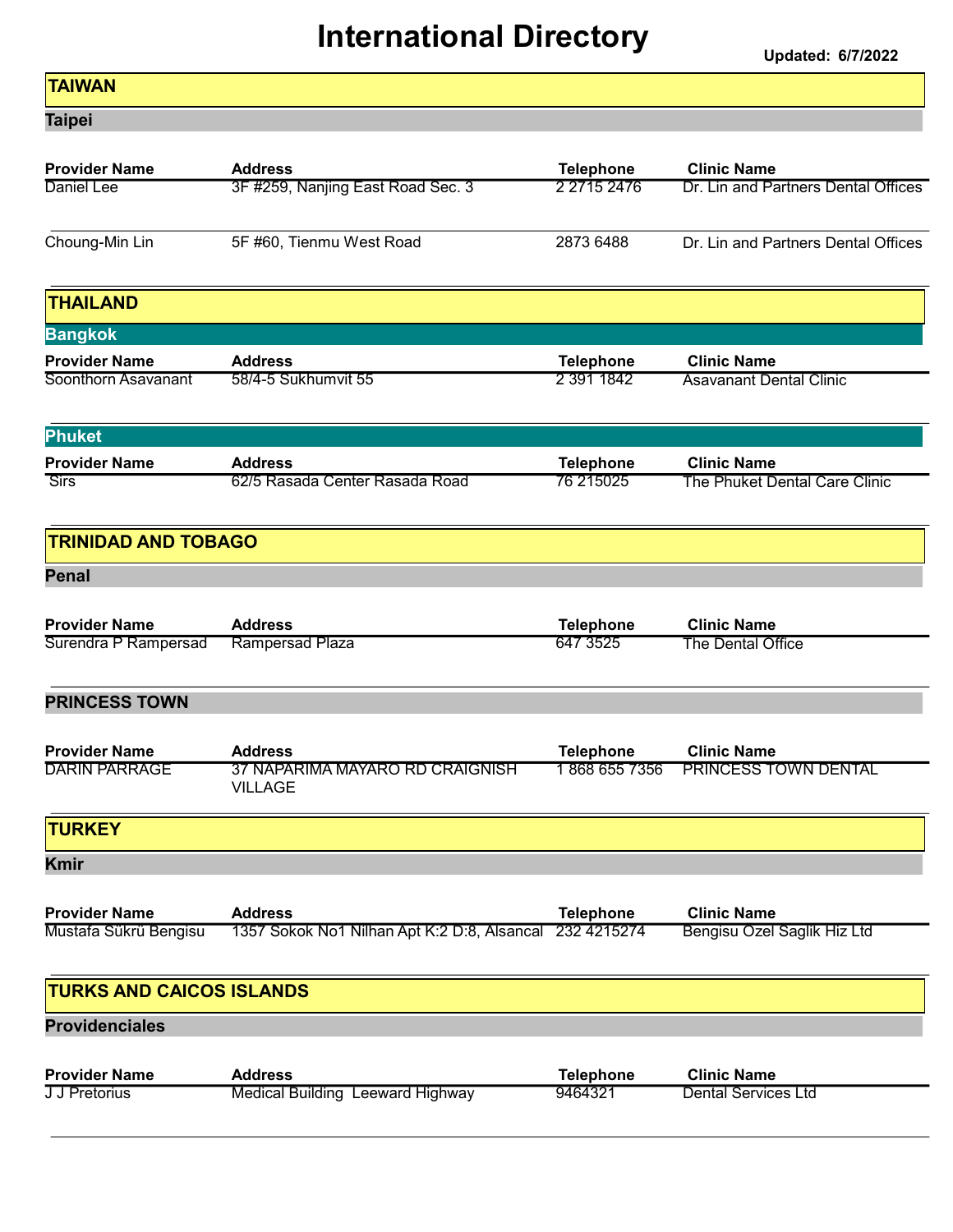Updated: 6/7/2022

| <b>UK</b>                           |                                                          |                  |                                     |
|-------------------------------------|----------------------------------------------------------|------------------|-------------------------------------|
| <b>England</b>                      |                                                          |                  |                                     |
| <b>Beverley</b>                     |                                                          |                  |                                     |
| <b>Provider Name</b>                | <b>Address</b>                                           | <b>Telephone</b> | <b>Clinic Name</b>                  |
| <b>Claire Shipley</b>               | 10 Railway Street                                        | 01482871704      | <b>Edward House Dental Practice</b> |
| Jason Spence                        | 10 Railway Street                                        | 01482 871704     | <b>Edward House Dental Practice</b> |
| <b>Bournemouth</b>                  |                                                          |                  |                                     |
| <b>Provider Name</b>                | <b>Address</b>                                           | <b>Telephone</b> | <b>Clinic Name</b>                  |
| <b>Andrew Pugsley</b>               | <b>Christchurch Road</b>                                 | 01202 589775     | 1-2 Lansdowne House                 |
| <b>Braunton</b>                     |                                                          |                  |                                     |
| <b>Provider Name</b>                | <b>Address</b>                                           | <b>Telephone</b> | <b>Clinic Name</b>                  |
| <b>Christopher Preston</b>          | <b>Iron Mills Butts Path</b>                             | 01271 813721     | <b>Riverside Dental Practice</b>    |
| <b>Harrogate</b>                    |                                                          |                  |                                     |
| <b>Provider Name</b>                | <b>Address</b>                                           | <b>Telephone</b> | <b>Clinic Name</b>                  |
| Alan Aungier                        | 12 Cambridge Crescent                                    | 1423 531863      | <b>Dental Practice</b>              |
| <b>Hove</b>                         |                                                          |                  |                                     |
| <b>Provider Name</b>                | <b>Address</b>                                           | <b>Telephone</b> | <b>Clinic Name</b>                  |
| <b>Adyl Asani</b>                   | 82 New Church Road                                       | 01273 779 434    | <b>Hove Dental Care</b>             |
| <b>Hull</b><br><b>Provider Name</b> | <b>Address</b>                                           | <b>Telephone</b> | <b>Clinic Name</b>                  |
| D Bryden, BDS, ACIM                 | Suite One, The Health Scheme Building 15<br>Freetown Way | 1482 328299      | The Dental Health Club (Hull)       |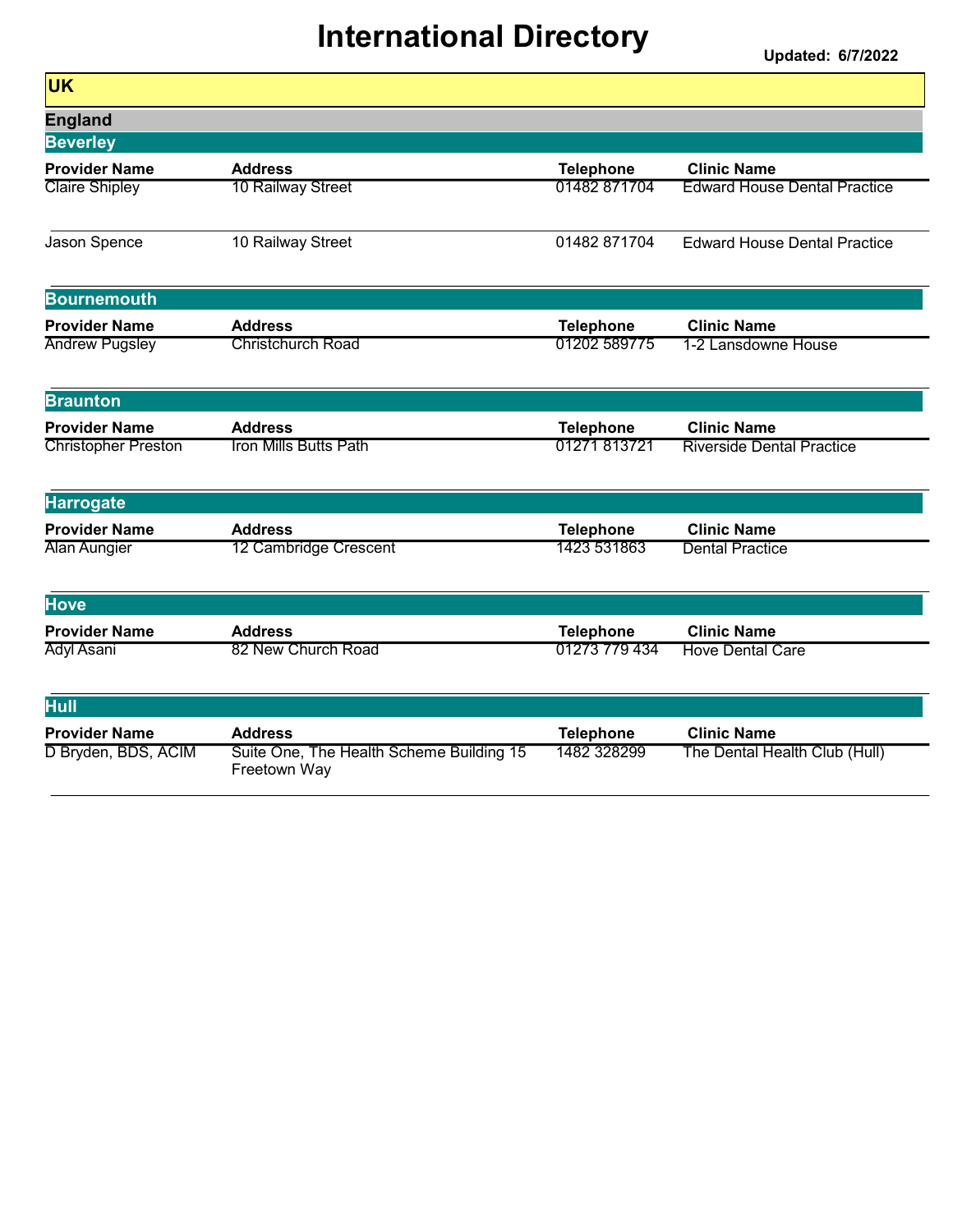| <b>UK</b>                              |                                         |                                 |                                                 |
|----------------------------------------|-----------------------------------------|---------------------------------|-------------------------------------------------|
| <b>England</b>                         |                                         |                                 |                                                 |
| <b>London</b>                          |                                         |                                 |                                                 |
| <b>Provider Name</b>                   | <b>Address</b>                          | <b>Telephone</b>                | <b>Clinic Name</b>                              |
| <b>Tony Bull</b>                       | 14 Columbus Courtyard, Westferry Circus | 0207 512 9797                   | <b>Barbican Dental Care</b>                     |
| Robin Choudrury                        | 14 Columbus Courtyard, Westferry Circus | 0207 512 9797                   | <b>Barbican Dental Care</b>                     |
| <b>Phillip Davies</b>                  | 102 Harley Street                       | 0207 9358553                    | Dr P.Davies Dental Practice                     |
| Nicholas Fahey                         | 42 Harley Street                        | 0207 636 5981                   | Harley Street Dental Studio                     |
| Robert Fallon                          | 80-83 Long Lane                         | 0207 600 4147                   | <b>Barbican Dental Care</b>                     |
| <b>Rizk Girgis</b>                     | 46 Harley Street                        | 20 7631 5151                    | Dr Rizk Girgis                                  |
| Wayne Holness                          | 10 Lloyds Ave Tower Hill                | 207 488 4445                    | <b>Tower Hill Dental Centre</b>                 |
| Mark Hughes                            | 14 Columbus Courtyard Canary Wharf      | 207 512 9797                    | <b>Barbican Dental Care</b>                     |
| Roni Kambow                            | 5-7 St Helen's Place                    | 0203 215 1060                   | <b>Barbacan Dental Care</b>                     |
| Stanley Kay                            | Apt. 6, 103-105 Harley Street           | 20 74861059                     | Harley Street Dental Clinic                     |
| <b>Bridget Sanderson</b>               | 80-83 Long Lane                         | 0207 6004147                    | <b>Barbacan Dental Care</b>                     |
| <b>BERGIN DAVID</b><br><b>SIDELSKY</b> | 2 DEVONSHIRE PLACE                      | 0044794977231<br>$\overline{c}$ | BERGIN DAVIS SIDELSKY DENTAL<br><b>PRACTICE</b> |
| <b>Neil Sikes</b>                      | 14 Columbus Courtyard Canary Wharf      | 0207 5129797                    | <b>Barbican Dental Care</b>                     |
| J. Singh                               | 2-3 Salisbury Court                     | 0207 427 0600                   | <b>Fleet Street Dental Centre</b>               |
| <b>Bharat Soneji</b>                   | 15 Pall Mall                            | 0207 7667150                    | <b>Whitecross Dental</b>                        |
| <b>Newquay</b>                         |                                         |                                 |                                                 |
| <b>Provider Name</b><br>Adam J Randall | <b>Address</b><br>55 Henver Road        | <b>Telephone</b><br>1637 852252 | <b>Clinic Name</b><br><b>Gentle Dental</b>      |
| <b>Nottingham</b>                      |                                         |                                 |                                                 |
| <b>Provider Name</b>                   | <b>Address</b>                          | <b>Telephone</b>                | <b>Clinic Name</b>                              |
| Victoria Jones                         | 36 Lister Gate                          | 0115 9477941                    | <b>Optical Express/The Dental Clinic</b>        |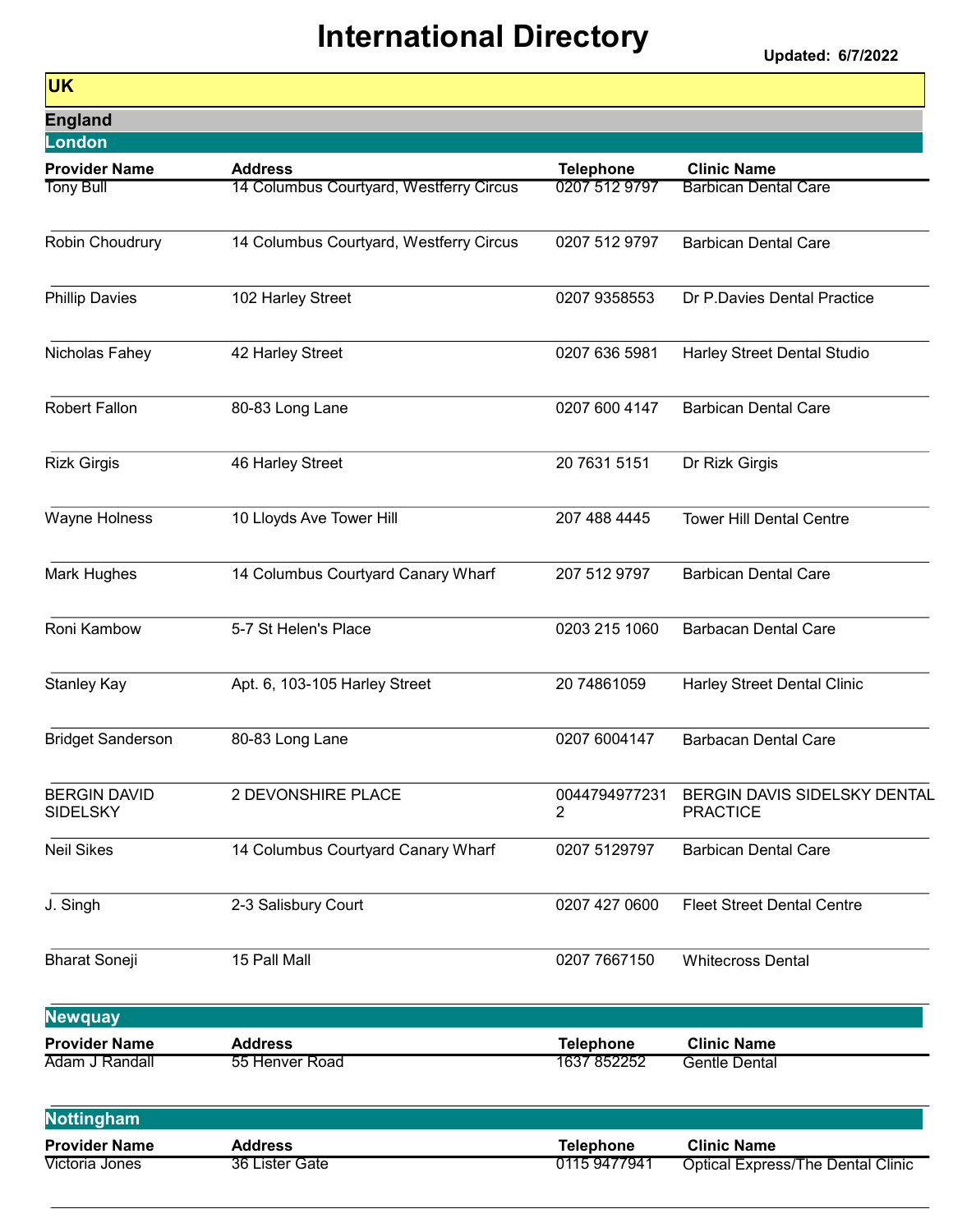| <b>UK</b>                                 |                                           |                                  |                                              |
|-------------------------------------------|-------------------------------------------|----------------------------------|----------------------------------------------|
| <b>England</b>                            |                                           |                                  |                                              |
| <b>Sheffield</b>                          |                                           |                                  |                                              |
| <b>Provider Name</b>                      | <b>Address</b>                            | <b>Telephone</b>                 | <b>Clinic Name</b>                           |
| David Igoe                                | 85 Baslow Road                            | 0114 2360333                     | <b>Totley Rise Dental Practice</b>           |
| <b>Southampton</b>                        |                                           |                                  |                                              |
| <b>Provider Name</b>                      | <b>Address</b>                            | <b>Telephone</b>                 | <b>Clinic Name</b>                           |
| <b>Christopher Conner</b>                 | 22 Lower Northam Road Hedge-End           | 01489 782166                     | <b>Acorn Dental Health</b>                   |
| <b>York</b>                               |                                           |                                  |                                              |
| <b>Provider Name</b>                      | <b>Address</b>                            | <b>Telephone</b>                 | <b>Clinic Name</b>                           |
| <b>James Kentley</b>                      | 4 Haxby Rd                                | 01904 622651                     | J C & L Kentley                              |
| Linda Kentley                             | 4 Haxby Rd                                | 01904 622651                     | J C & L Kentley                              |
| <b>Jersey</b>                             |                                           |                                  |                                              |
| <b>St. Helier</b>                         |                                           |                                  |                                              |
| <b>Provider Name</b><br>Jane Bracken      | <b>Address</b><br>9 Bath Street St Helier | <b>Telephone</b><br>01534 730951 | <b>Clinic Name</b><br>1st Floor Dental Suite |
|                                           |                                           |                                  |                                              |
| <b>North Ireland</b>                      |                                           |                                  |                                              |
| <b>Strabane</b>                           |                                           |                                  |                                              |
| <b>Provider Name</b>                      | <b>Address</b>                            | <b>Telephone</b>                 | <b>Clinic Name</b>                           |
| <b>Ailbe Flynn</b>                        | Abercorn Square                           | 028 718 82240                    | Dr Aibe Flynn                                |
| <b>Northern Ireland</b><br><b>Belfast</b> |                                           |                                  |                                              |
| <b>Provider Name</b>                      | <b>Address</b>                            |                                  | <b>Clinic Name</b>                           |
| Jeremy Doogan                             | 116 Upper Lisburn Rd Finaghy              | <b>Telephone</b><br>02890 611880 | Doogan Dental Care                           |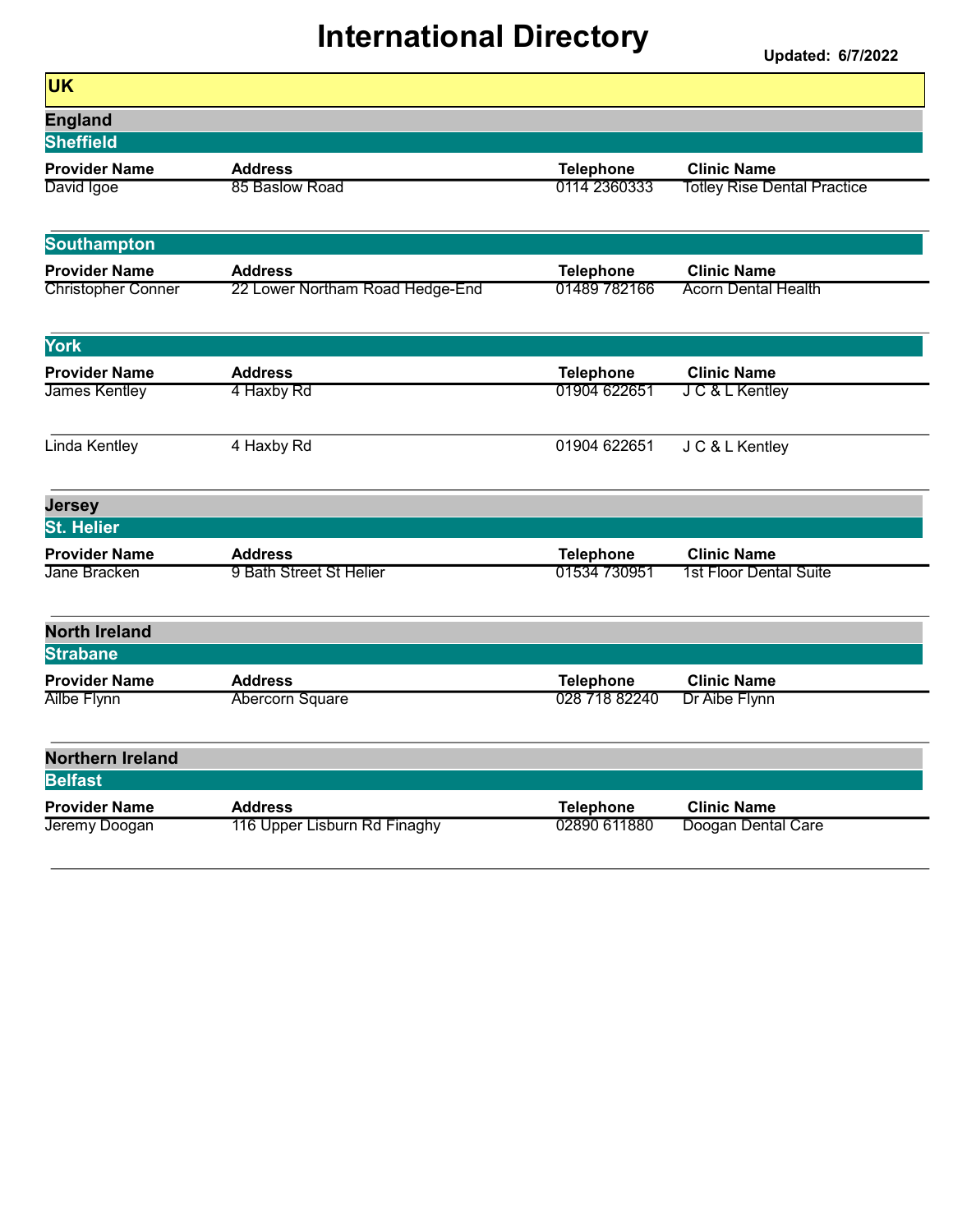#### UNITED ARAB EMIRATES

#### Abu Dhabi

| <b>Provider Name</b>     | <b>Address</b>                                                                              | <b>Telephone</b> | <b>Clinic Name</b>           |
|--------------------------|---------------------------------------------------------------------------------------------|------------------|------------------------------|
| James McIsaac            | Bin Ham Building Sheikh Hamdan Street PO<br>Box 4374                                        | 26 773308        | <b>British Dental Clinic</b> |
| <b>Dubai</b>             |                                                                                             |                  |                              |
| <b>Provider Name</b>     | <b>Address</b>                                                                              | <b>Telephone</b> | <b>Clinic Name</b>           |
| Marco G Fedele           | Crowne Plaza, Commercial Tower, 5th Floor,<br>Suite 504, Sheikh Zayed Road, PO Box<br>12156 | 4 3 3 2 1 4 4 4  | <b>Swiss Dental Clinic</b>   |
| <b>Jumairah</b>          |                                                                                             |                  |                              |
| <b>Provider Name</b>     | <b>Address</b>                                                                              | <b>Telephone</b> | <b>Clinic Name</b>           |
| Nora Powell              | PO Box 12119<br>Al Wasl Roa                                                                 | 4 3446663        | Dubai London Clinic          |
| <b>United Kingdom</b>    |                                                                                             |                  |                              |
| Northampton              |                                                                                             |                  |                              |
| <b>Northampton</b>       |                                                                                             |                  |                              |
| <b>Provider Name</b>     | <b>Address</b>                                                                              | <b>Telephone</b> | <b>Clinic Name</b>           |
| Mark Buddha              | 7 Cheyne Walk                                                                               | 1604+358008      | myclinique                   |
| <b>Suffolk</b>           |                                                                                             |                  |                              |
| <b>Bury St Edmunds</b>   |                                                                                             |                  |                              |
| <b>Provider Name</b>     | <b>Address</b>                                                                              | <b>Telephone</b> | <b>Clinic Name</b>           |
| <b>Fredrik Andersson</b> | 11 Angel Hill                                                                               | 754 814          |                              |
| <b>WALES</b>             |                                                                                             |                  |                              |
| <b>Provider Name</b>     | <b>Address</b>                                                                              | <b>Telephone</b> | <b>Clinic Name</b>           |
| <b>MARTYN LAFFAN</b>     | 205/207 HIGH STREET BLACKWOOD NP12<br>1AA                                                   | 077 17757390     | <b>LAFFAN DENTAL CARE</b>    |